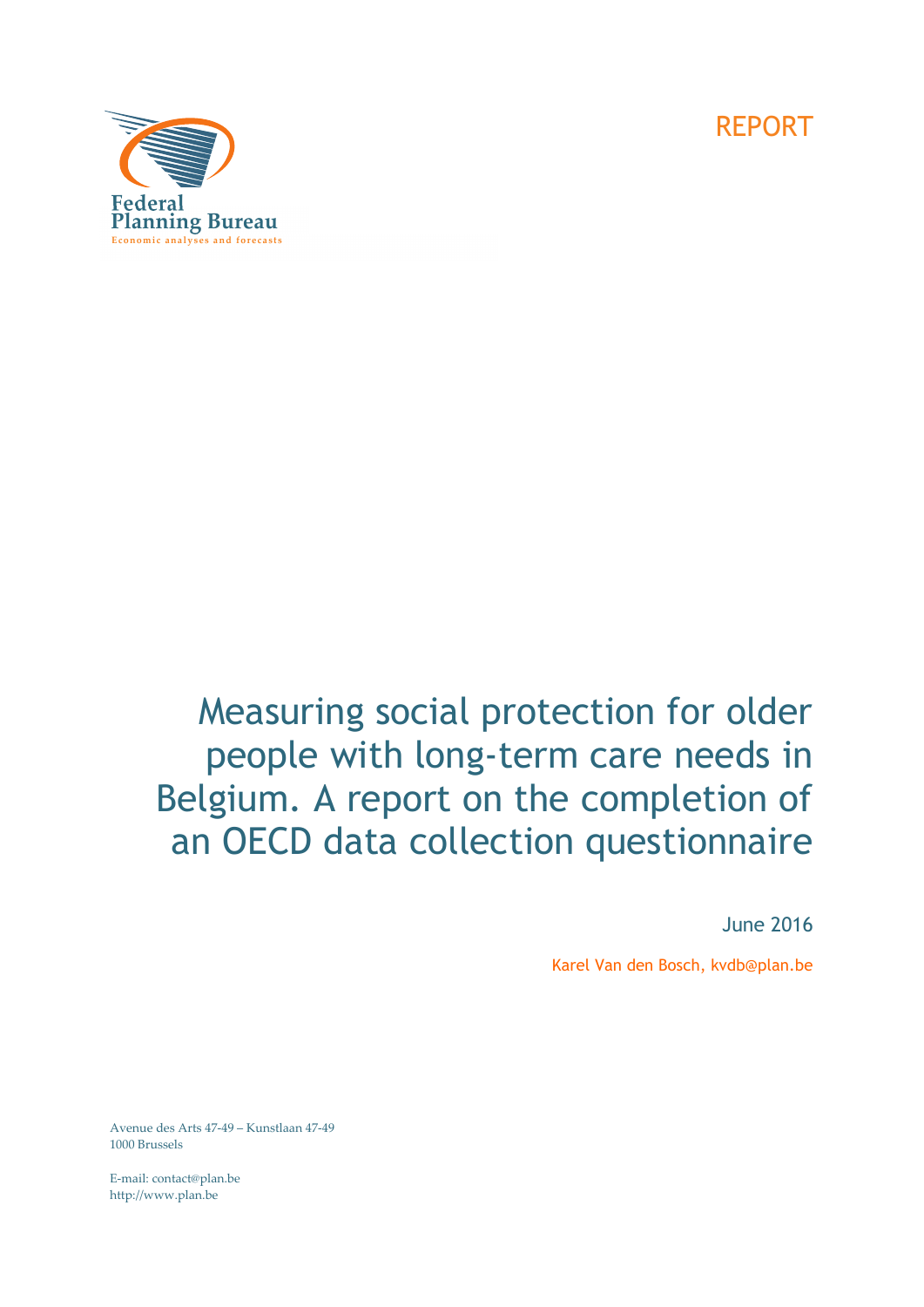## Federal Planning Bureau

The Federal Planning Bureau (FPB) is a public agency.

The FPB performs research on economic, social-economic and environmental policy issues. For that purpose, the FPB gathers and analyses data, examines plausible future scenarios, identifies alternatives, assesses the impact of policy measures and formulates proposals.

The government, the parliament, the social partners and national and international institutions call on the FPB's scientific expertise. The FPB publishes the results of its studies, ensures their dissemination and thus contributes to the democratic debate.

The Federal Planning Bureau is EMAS‐certified and was awarded the Ecodynamic enterprise label (three stars) for its environmental policy.

url: http://www.plan.be e‐mail: contact@plan.be

With acknowledgement of the source, reproduction of all or part of the publication is authorized, except for commercial purposes.

Responsible publisher: Philippe Donnay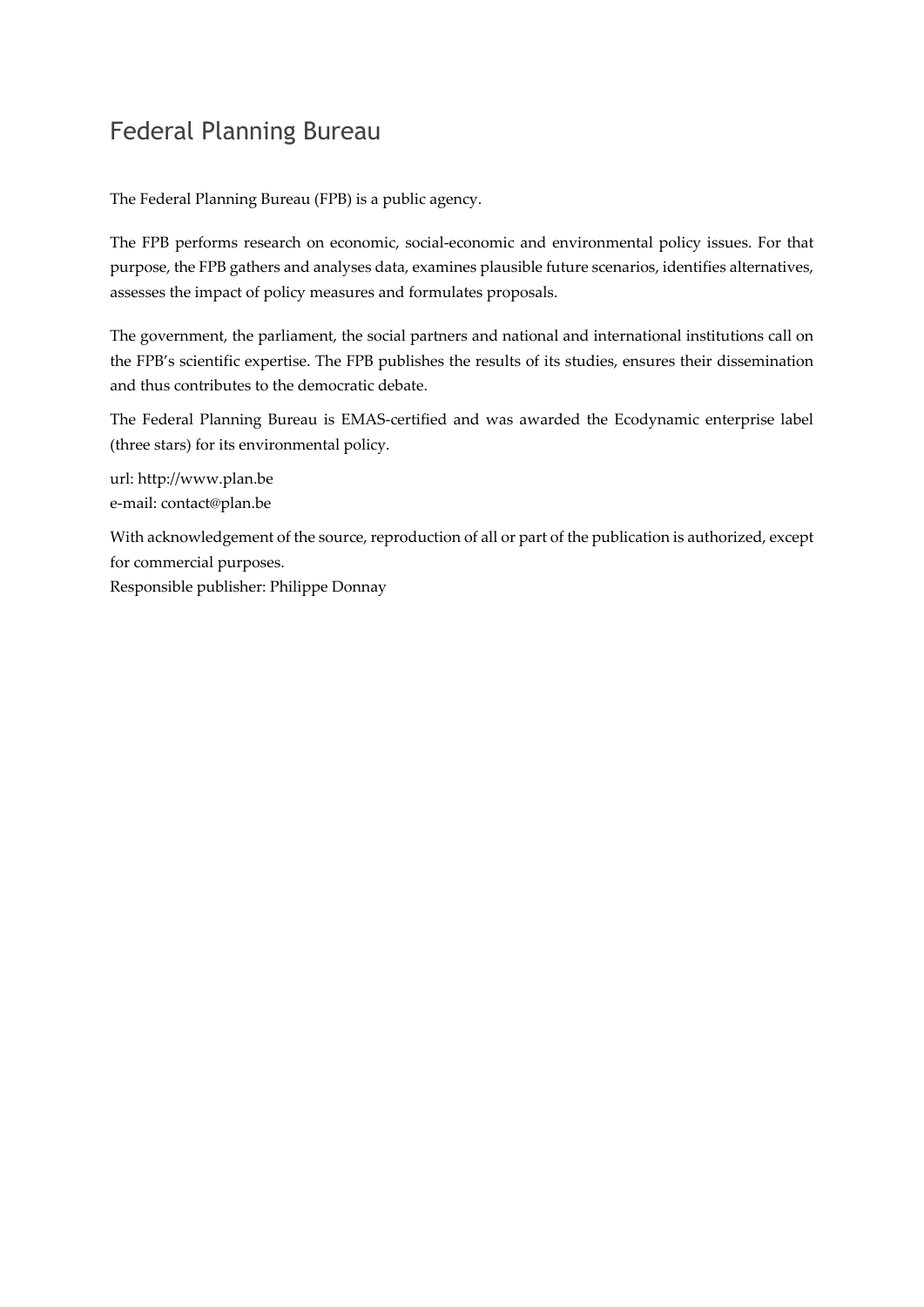**Federal Planning Bureau** Avenue des Arts ‐ Kunstlaan 47‐49, 1000 Brussels phone: +32‐2‐5077311 fax: +32‐2‐5077373 e‐mail: contact@plan.be http://www.plan.be

# Measuring social protection for older people with long-term care needs in Belgium. A report on the completion of an OECD data collection questionnaire

### June 2015

Karel Van den Bosch, kvdb@plan.be

**Abstract** ‐ Social protection for the costs of long‐term care (LTC) varies widely between countries, and to date there has been no systematic comparison of this issue. In response to this information gap, the OECD and the European Commission (EC) have established a project to make quantitative comparisons of social protection for long‐term care in OECD and EU countries, using the typical cases approach. Social protection encompasses both cash benefits, conditional on long‐term care needs, and long‐term care services offered at no or subsidized cost to the user. A data collection questionnaire has been distributed. This report describes how the data for Belgium have been collected. The following schemes are taken into account: the allowance for the assistance of the elderly; the allowances for incontinence and for the chronically ill; the Flemish care insurance; the sickness and invalidity insurance for home nursing care and care in institutions; home care (not nursing care), regulated and subsidized by regional governments; and service vouchers. The data refer to the year 2015.

The results indicate that most of the total costs of long-term care are borne by the various public systems. For older people with severe needs the personal costs of residential care are mostly affordable, but this is not necessarily the case for those with moderate or low needs for long‐term care.

**Jel Classification** ‐ H24, H42, H51, H55, I13, I18 **Keywords** ‐ Long‐term care, Social protection, Ageing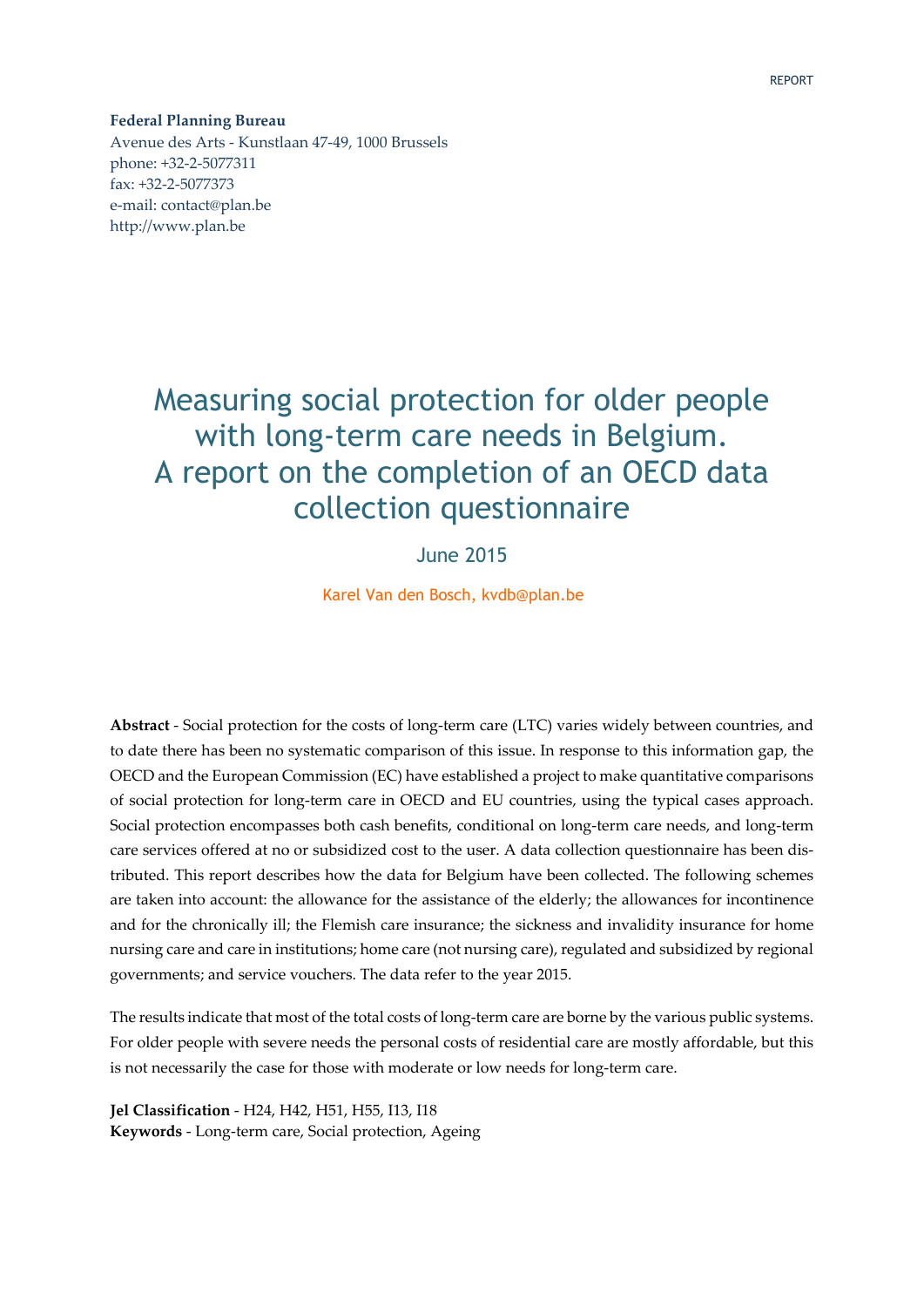# Table of contents

# List of tables

| Table 1  | Dependency scales used in determining entitlement to LTC cash benefits and benefits in kind $\cdots$ 5      |
|----------|-------------------------------------------------------------------------------------------------------------|
| Table 2  |                                                                                                             |
| Table 3  | Cash benefits for long-term care needs, by dependency, level of income and of assets  8                     |
| Table 4  | Fees, reimbursements and user contributions for nursing care (2014-2015) ………………………10                        |
| Table 5  | Costs of home nursing care per week for cases with moderate or high needs, by income level 11               |
| Table 6  |                                                                                                             |
| Table 7  |                                                                                                             |
| Table 8  | Hours of care per week and care options for typical cases, by kind of care ······························18 |
| Table 9  | Total costs of packages of care for typical cases, for various package options, per week 18                 |
| Tabel 10 | Costs for users of packages of care for typical cases, for various package options 20                       |
| Table 11 | Public costs (amounts) of packages of care for typical cases, for various package options 20                |
| Table 12 | Public costs (percentage of total costs) of packages of care for typical cases, for various package         |
|          | options                                                                                                     |
| Table 13 | Total costs and benefits for typical cases, by severity of need and income                                  |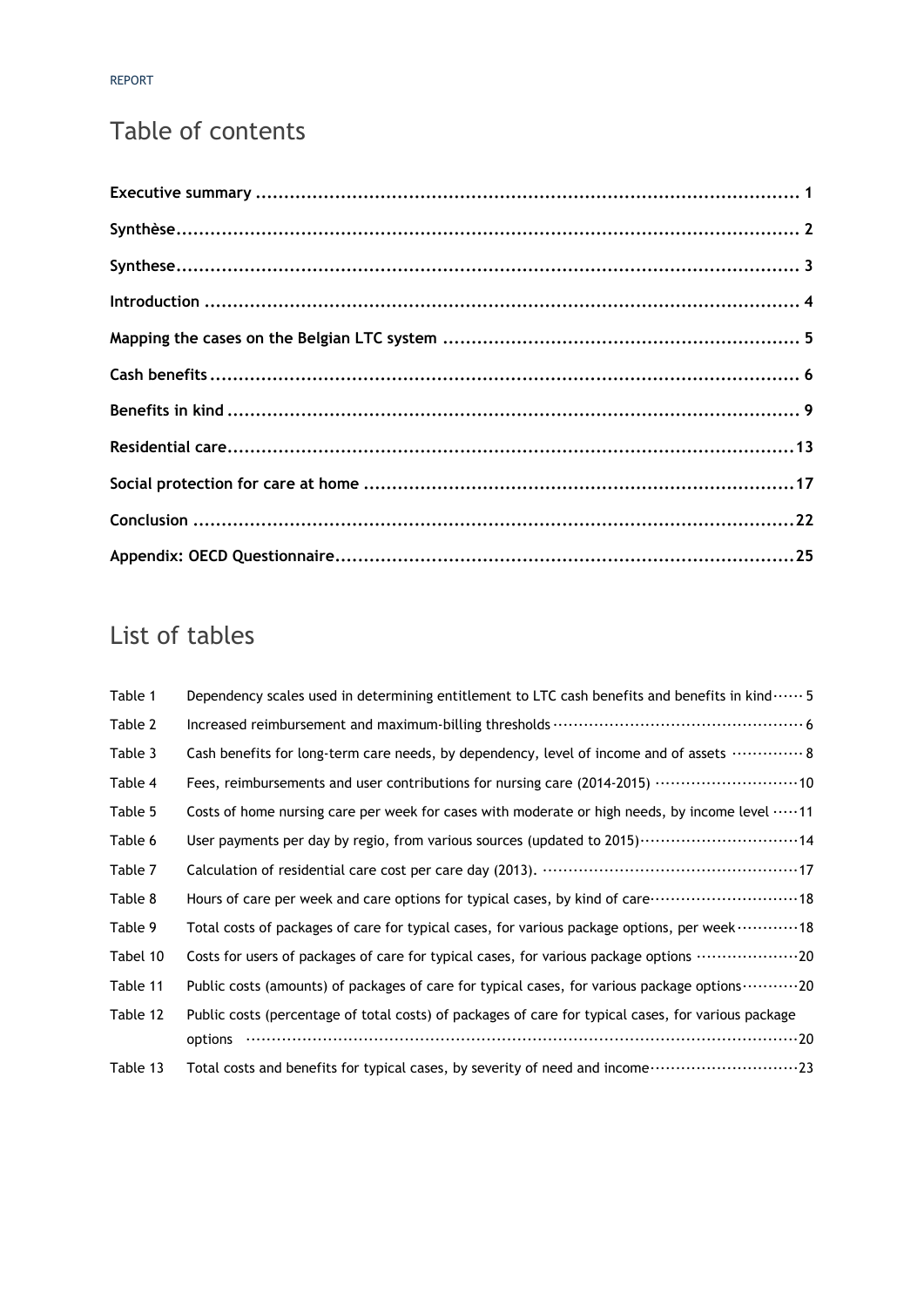# List of figures

| Figure 1 | Comparison between total incomes of single older persons with various levels of pensions and     |
|----------|--------------------------------------------------------------------------------------------------|
|          |                                                                                                  |
| Figure 2 | Costs for users of packages of personal and home care for typical cases, by income and severity  |
|          |                                                                                                  |
| Figure 3 | Cash benefits and costs for single older persons with a moderate degree of dependency at various |

levels of pension ··································································································· 21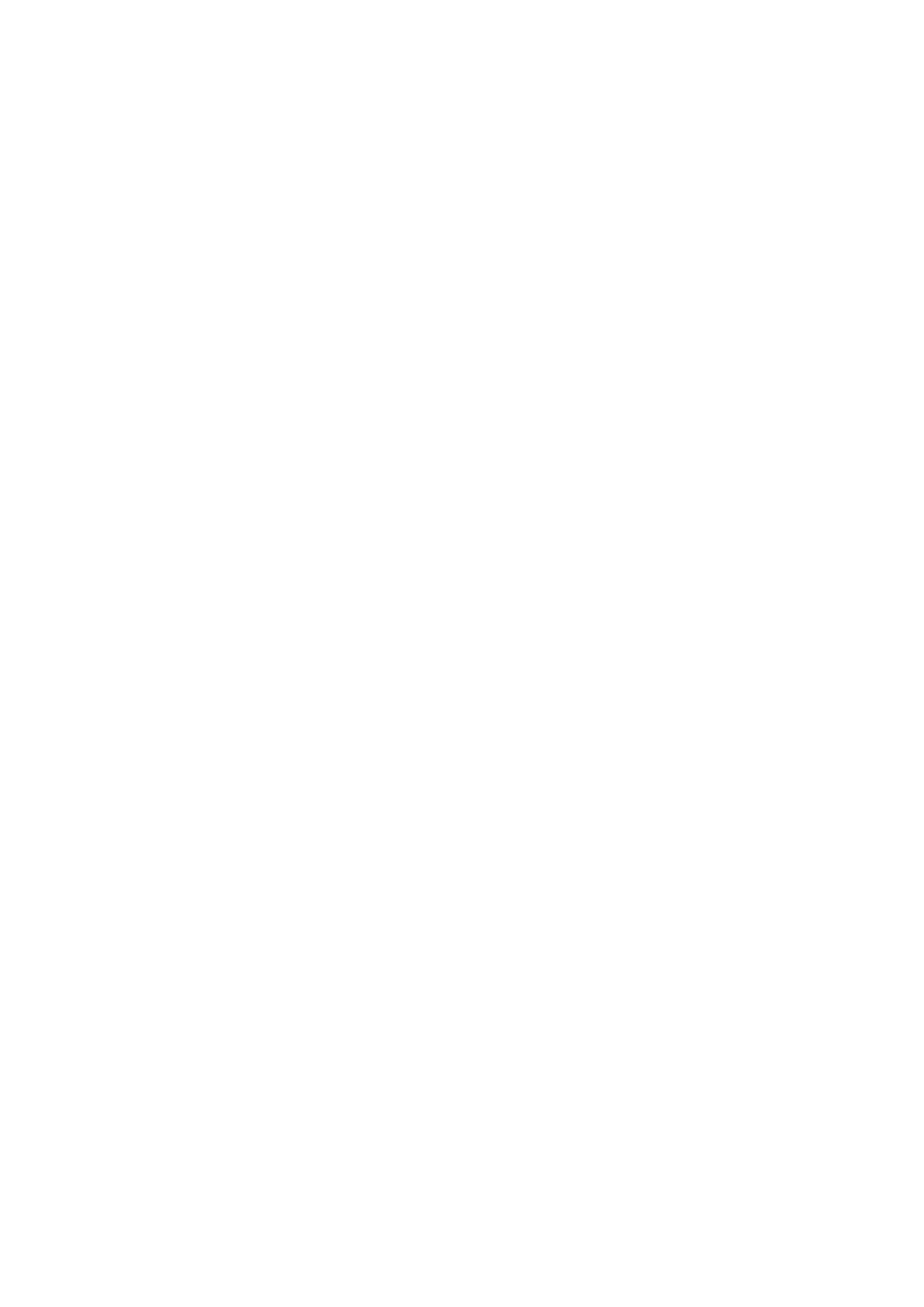### Executive summary

Social protection for the costs of long-term care (LTC) varies widely between countries, and to date there has been no systematic comparison of the experiences of people with LTC needs in different countries. In response to this information gap, the OECD and the European Commission (EC) have established a project to make quantitative comparisons of social protection for LTC in OECD and EU countries, using the typical cases approach. Social protection encompasses both cash benefits, conditional on long‐term care needs, and long‐term care services offered at no or subsidized cost to the user. A data collection questionnaire has been distributed. This report describes how the data for Belgium have been collected. The following schemes are taken into account: the allowance for the assistance of the elderly; the allowances for incontinence and for the chronically ill; the Flemish care insurance; the sickness and invalidity insurance for home nursing care and care in institutions; home care (not nursing care), regulated and subsidized by regional governments; and service vouchers. The data refer to the year 2015.

The results show that, firstly, the costs of care met directly by the government (through the social health insurance system, subsidies to home care providers and subsidies and tax allowances for service vouchers) far outweigh the cash benefits that are conditional on dependency paid by the federal and regional governments. Secondly, in all cases of home care most of the total costs are borne by the various public systems, from 72% for the "low need ‐ high income" case to 100% for the "high need ‐ low income" case. Generally, the coverage rate increases with severity of need and decreases with income. Thirdly, for older people with severe needs the costs of residential care are mostly affordable, thanks to the allow‐ ance for the assistance of the elderly, and (if eligible) the Flemish care insurance. Older persons with moderate or low needs for long‐term care and a low pension could experience problems to pay for residential care.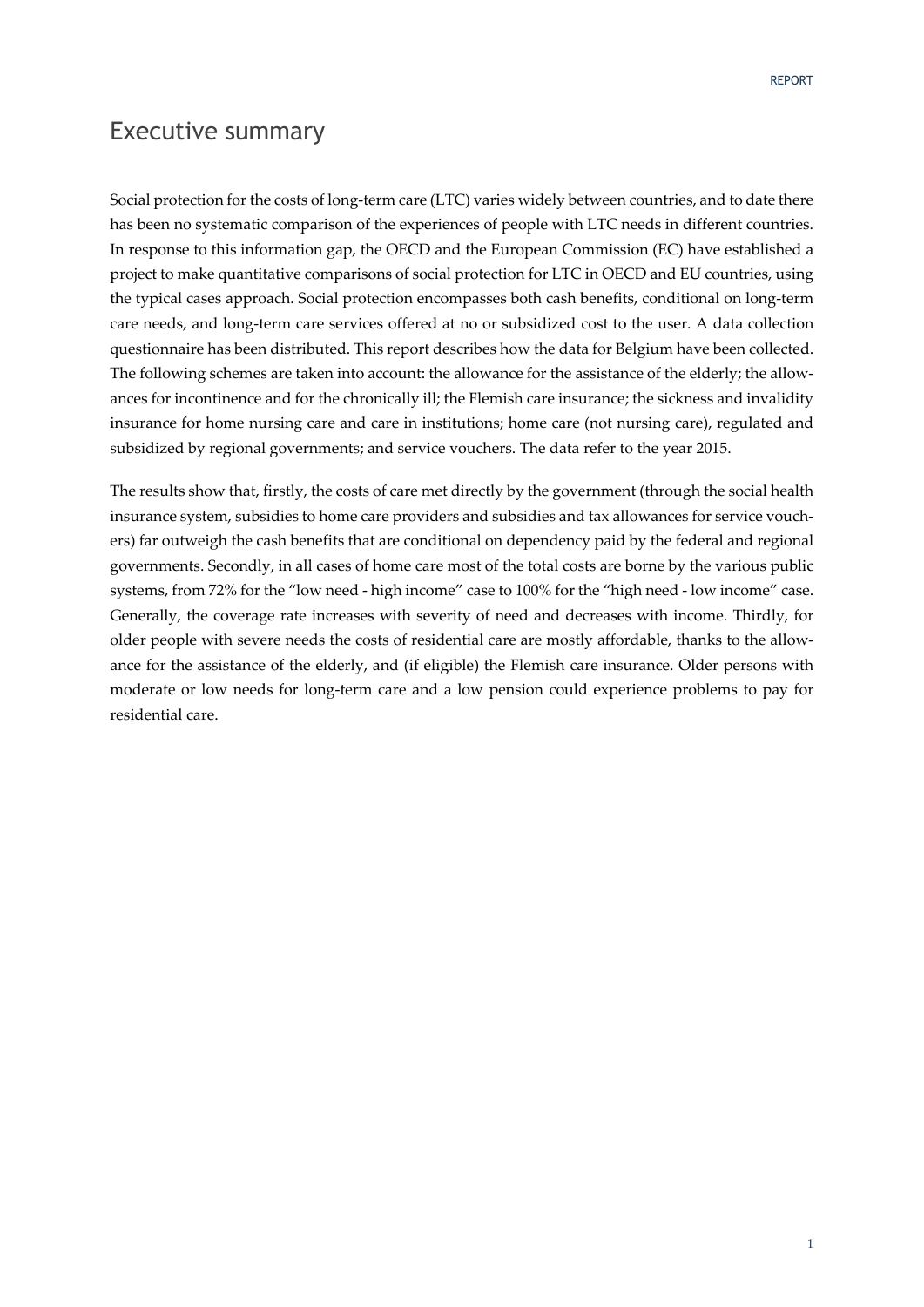### Synthèse

La protection sociale des soins de longue durée varie amplement selon les pays et, à ce jour, aucune comparaison systématique des expériences de patients recourant à ces soins dans différents pays n'a été réalisée. Face à ce déficit d'informations, l'OCDE et la Commission européenne (CE) ont lancé un projet visant à comparer quantitativement, par la méthode des cas types, la couverture sociale des soins de longue durée dans les pays de l'OCDE et de l'UE. La protection sociale englobe à la fois les prestations en espèces conditionnées par les besoins en soins de longue durée et les services de soins de longue durée gratuits ou subventionnés. Un questionnaire a été distribué en vue de la collecte de données. Ce rapport précise comment les données pour la Belgique ont été obtenues. Les prestations suivantes ont été prises en considération : l'allocation pour l'aide aux personnes âgées, les interventions forfaitaires pour incontinence et pour malades chroniques, les prestations de l'assurance soins flamande, la couver‐ ture par l'assurance maladie et invalidité des soins infirmiers à domicile et des soins en institution, les soins à domicile (en dehors des soins infirmiers) encadrés et subventionnés par les gouvernements ré‐ gionaux et les titres‐services. Les données se réfèrent à 2015.

Les résultats montrent que, premièrement, les coûts des soins qui sont payés directement par le gouvernement (à travers le système dʹassurance‐maladie sociale, les subventions aux prestataires de soins à domicile et subventions et abattements fiscaux pour les titres‐services) dépassent de loin les prestations en espèces conditionnelles à la dépendance des gouvernements fédéral et régional. Deuxièmement, dans tous les cas types de soins à domicile la plupart des coûts totaux sont pris en charge par les différents systèmes publics, de 72 % pour le cas « faible besoin ‐ haute revenu » à 100 % pour le cas « besoin élevé ‐ bas revenu ». En général, le taux de couverture augmente avec la gravité du besoin et diminue avec le revenu. Troisièmement, les personnes âgées les plus dépendantes généralement pourront se permettre des soins résidentiels, grâce à l'allocation d'aide aux personnes âgées et l'assurance soins flamande. Pour les personnes âgées ayant des besoins de soins faibles à moyens et touchant une pension plutôt basse, des problèmes d'accessibilité financière peuvent se poser.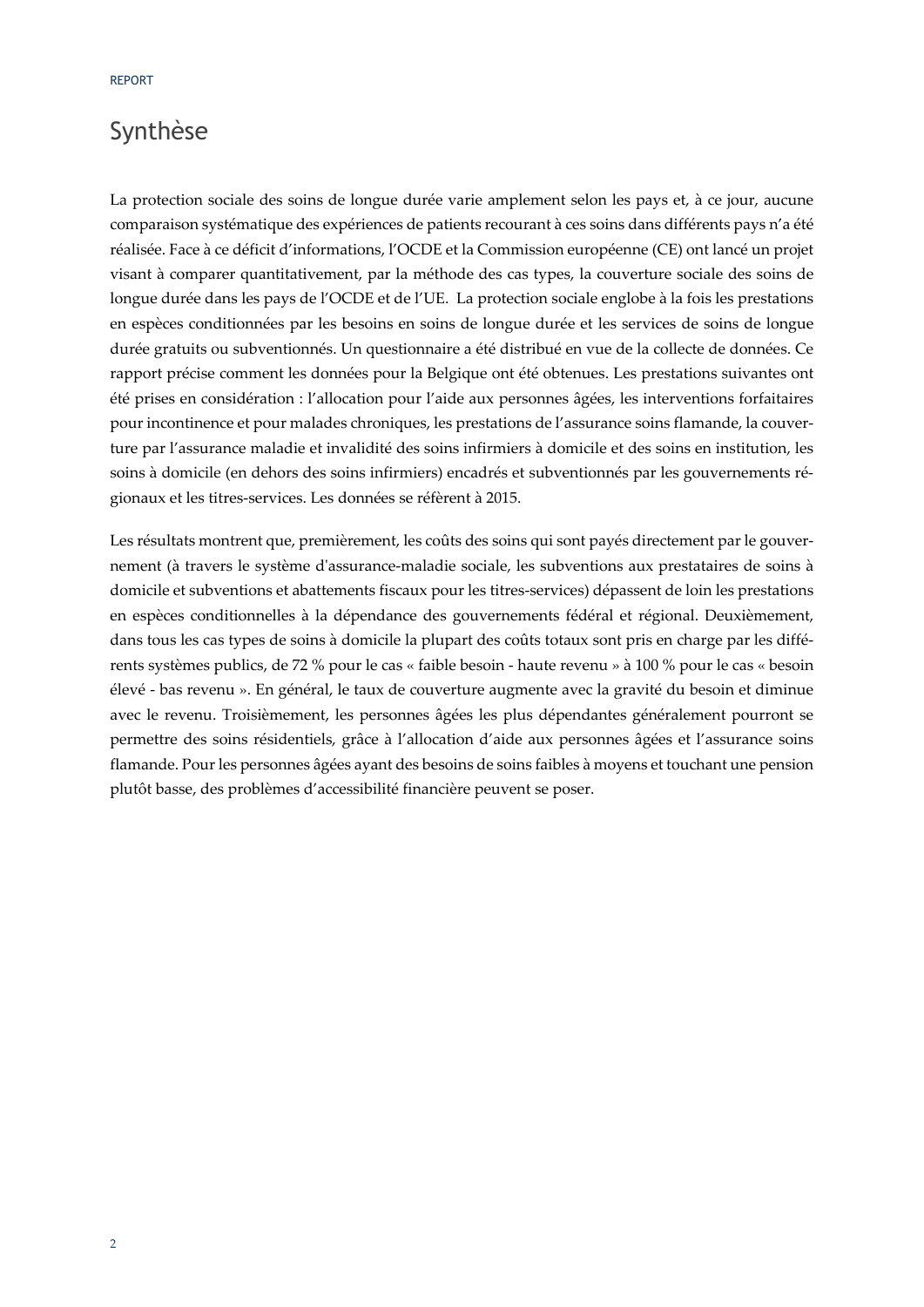### Synthese

De sociale bescherming voor de kosten van langdurige zorg verschilt aanzienlijk tussen landen onder‐ ling en tot op heden ontbreekt een systematische vergelijking van de ervaringen van mensen met be‐ hoefte aan langdurige zorg in verschillende landen. Als antwoord op deze informatiekloof hebben de OESO en de Europese Commissie (EC) een project opgezet om kwantitatieve vergelijkingen te maken van de sociale bescherming voor langdurige zorg in OESO‐ en EU‐landen, waarbij ze gebruikmaken van de methode van type‐gevallen. Sociale bescherming omvat zowel uitkeringen – voorzover deze afhankelijk zijn van de behoefte aan langdurige zorg – als diensten voor langdurige zorg die kostenloos of tegen gesubsidieerde prijs aan de gebruiker worden aangeboden. Een vragenlijst werd verspreid. Dit rapport beschrijft op welke manier de gegevens voor België werden verzameld en verwerkt. De volgende regelingen worden in aanmerking genomen: de tegemoetkoming voor hulp aan bejaarden; de forfaitaire uitkeringen voor incontinentie en chronisch zieke patiënten; de Vlaamse zorgverzekering; de ziekte‐ en invaliditeitsverzekering voor thuisverpleging en zorg in instellingen; de door de regionale overheden gereguleerde en gesubsidieerde thuiszorg (geen verpleegzorg); en dienstencheques. De ge‐ gevens hebben betrekking op 2015.

De resultaten tonen, ten eerste, dat de kosten van langdurige zorg die direct gedragen worden door de overheid (via de sociale ziekteverzekering, de subsidies aan de verleners van thuiszorg en de subsidies en belastingvoordelen ten gunste van dienstencheques) veel omvangrijker zijn dan de toelages in geld voor personen in afhankelijkheid die uitgekeerd worden door de federale en regionale overheden. Ten tweede wordt voor alle type‐gevallen met thuiszorg het grootste deel van de kosten gedragen door de diverse sociale systemen, van 72 % voor het type‐geval "lage behoefte ‐ hoog inkomen" tot 100 % voor het type‐geval "hoge behoefte ‐ laag inkomen". In het algemeen neemt de beschermingsgraad toe met stijgende behoefte en daalt ze naargelang het inkomen hoger is. Ten derde blijkt dat de kosten van resi‐ dentiële zorg voor de meest zorgbehoevende ouderen meestal haalbaar zijn, dankzij de tegemoetko‐ ming voor hulp aan bejaarden en eventueel de Vlaamse zorgverzekering; voor ouderen lage of middel‐ matige zorgbehoeften en een beperkt pensioen kunnen er wel betaalbaarheidsproblemen zijn.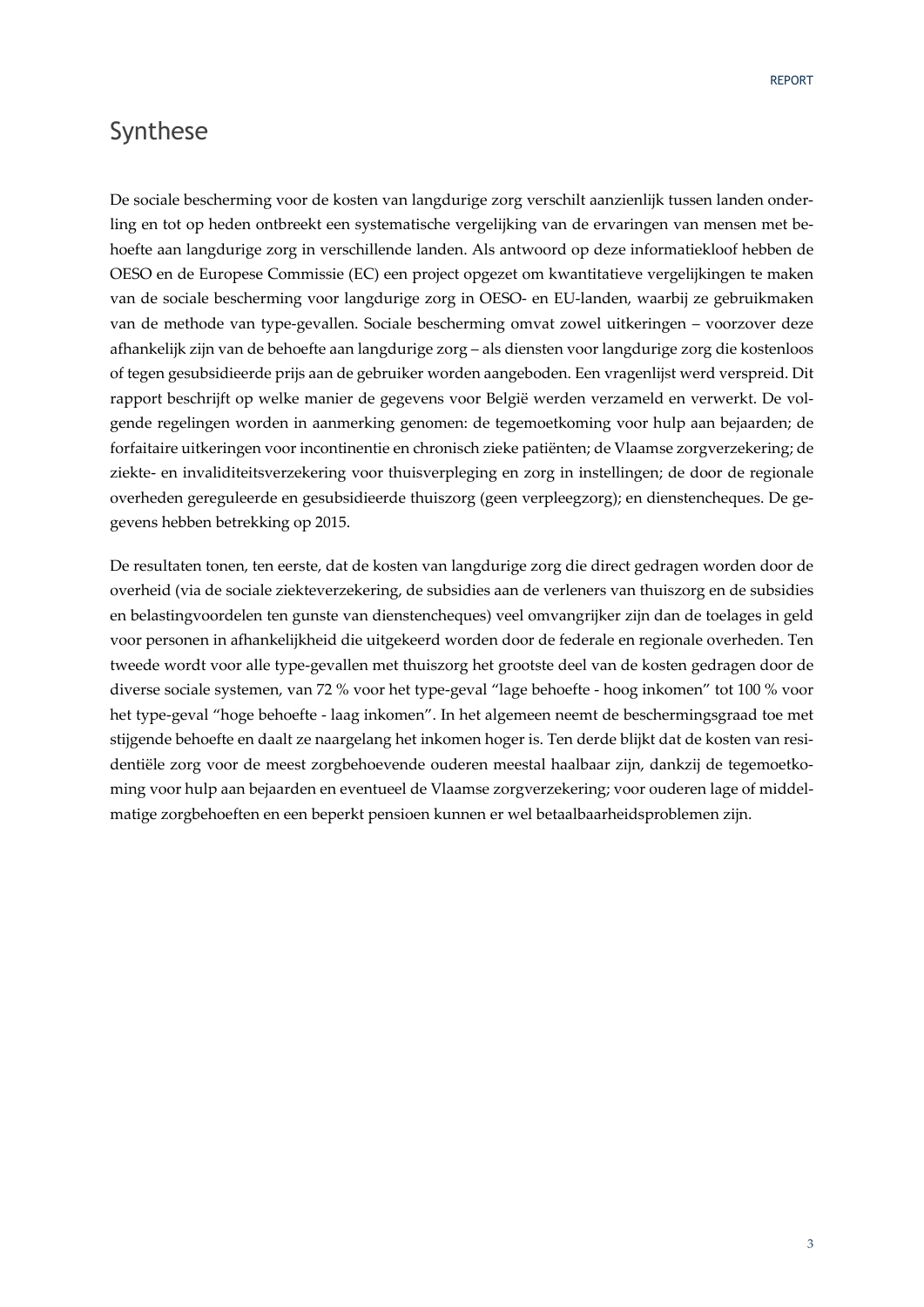### Introduction

At present, fairly little is known about the extent and adequacy of social protection for older people with long-term care needs. Given the large differences in public expenditure on long-term care across countries of the European Union (Council of the European Union, 2014), it is likely that there is much variation in the degree to which social protection meets the costs of long-term care. For this reason the OECD (Directorate for Employment, Labout and Social Affairs) has started together with the European Commission (DG Employment, Social Affairs and Inclusion) a project to map the extent of social pro‐ tection, using the 'typical cases' approach. A questionnaire has been distributed to all EU and OECD Member states, presenting five cases of older persons in different situations, and asking which public cash benefits or benefits in kind these people would be entitled to, or could reasonably expect to receive. The cases are defined in terms of ADL (Activities of Daily Living) needs, IADL (Instrumental Activities of Daily Living) needs and social needs, the kind and number of hours of care they receive, their income and living situation. The cases are:

- 1. "Home care for low needs", no informal care
- 2. "Home care for moderate needs", no informal care
- 3. "Home care for high needs", no informal care
- 4. "Informal care for moderate needs", no formal care
- 5. "Institutional care for high needs".

For each case, three levels of income are specified ('Low': € 256.25; 'Median': € 342.29; 'High': € 496.32; all per week), and two levels of assets (zero assets, and very high assets above any relevant threshold). In the simulations below, these incomes are assumed to consist of pensions (retirement, widows or IGO) only, and specifically do not include earnings, nor any of the benefits directed to persons with LTC needs, as otherwise the calculations become unmanageable. For further details I refer to the questionnaire in Appendix.

This report presents and records the details about how the questionnaire has been completed for Bel‐ gium. In addition to the description of the cases, it has been assumed that the persons concerned live in Flanders. Both cash benefits and benefits in kind vary across regions in Belgium. Flanders is the most populous region of Belgium, and its regulations are generally well documented and available on the internet. Given the information collected, it was a fairly small step to extend the calculations to all levels of pension widen.

The following schemes were taken into account when completing the questionnaire:

- 1. **Allowance for the assistance of the elderly.** A cash allowance with five levels of payment, income and assets – dependent.
- **2. Incontinence allowance**. Federal Allowance for the costs of incontinence for severely incontinent persons not in residential care.
- **3. The allowance for the chronically ill.** Federal allowance for chronically ill persons who are strongly dependent on others.
- **4. Care insurance benefit (Flanders only).** A flat rate cash benefit paid to people with care needs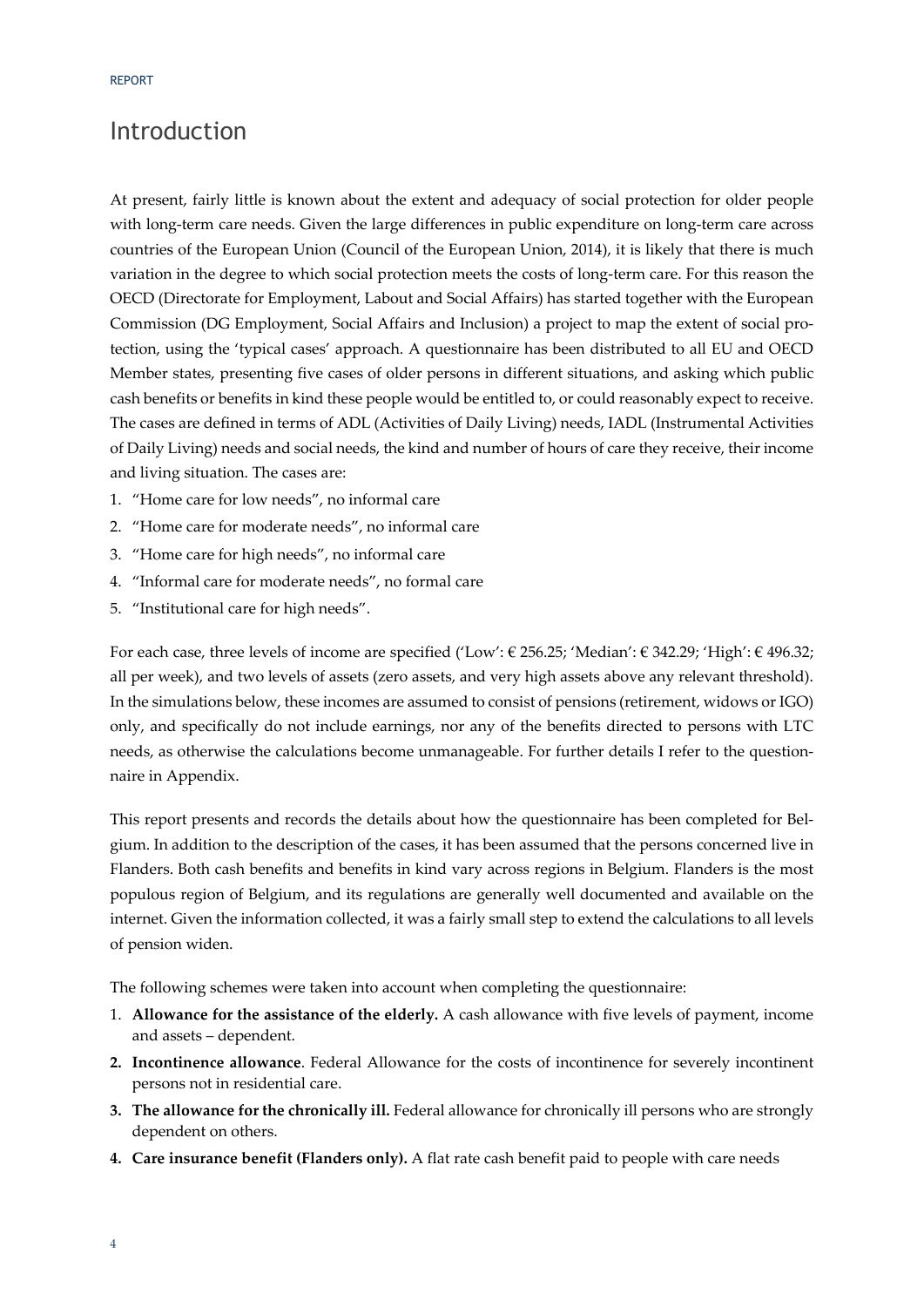- 5. **Sickness and invalidity insurance.** This pays the cost of care services for dependent people, both at home (partly) and in institutions (completely).
- 6. **Home care (not nursing care)** Subsidized home care (except nursing care), provided by private (gen‐ erally not-for-profit) or public organizations. Prices for users are regulated by Regional governments; in Flanders these are income‐dependent.
- 7. **Service vouchers.** Tax‐subsidized vouchers for household tasks

### Mapping the cases on the Belgian LTC system

In order to determine the level of cash benefits, as well as the kind of nursing care to which the persons described in the cases would be entitled in Belgium (Flanders), we had to map the characteristics of the cases, as described in the OECD questionnaire onto the categories and scales used in the various schemes described above. In particular, it is necessary to assign a score on the various dependency scales used in Belgium, to determine whether they were entitled to the increased reimbursement within the sickness and invalidity insurance, and which was the relevant threshold for the application of the maximum billing system within the same scheme.

### *Degree of dependency*

First, it was necessary to assign a score on the dependency scales used in Belgium to each of the cases. Unfortunately, different schemes use different dependency scales. Moreover, assigning a score is a matter of judgment. In Table 1 we provide relevant details on these scales, as well as the assigned to each of the cases.

|                       | 'Autonomy scale'                               | 'Katz'-scale                                                    | 'BEL'-scale (Flanders)               |
|-----------------------|------------------------------------------------|-----------------------------------------------------------------|--------------------------------------|
| Scheme used for:      | Allowance for the<br>assistance of the elderly | Sickness and invalidity<br>insurance, Incontinence<br>Allowance | Care insurance benefit,<br>Home care |
| Measures mainly:      | ADL & IADL needs                               | ADL needs                                                       | ADL, IADL and social needs           |
| Normally assessed by: | Medical doctor                                 | Nurse, doctor                                                   | Practitioner                         |
| Possible values       | 0-18 points                                    | A, B, C                                                         | 0-75 points                          |
| Score case 1:         | 6                                              |                                                                 | 13                                   |
| Score case 2:         | 12                                             | A                                                               | 25                                   |
| Score case 3:         | 17                                             |                                                                 | 52                                   |
| Score case 4:         | 12                                             | A                                                               | 27                                   |
| Score case 5:         | 17                                             |                                                                 | 52                                   |

### **Table 1 Dependency scales used in determining entitlement to LTC cash benefits and benefits in kind**

### *Income-dependent categories in the sickness and invalidity insurance*

Pensioners (and others) with a low household income (for singles less than  $\epsilon$  16,965.47 per year in 2015), as well as all persons who receive certain allowances, including the allowance for the assistance of the elderly, are entitled to increased reimbursement within the federal sickness and invalidity insurance.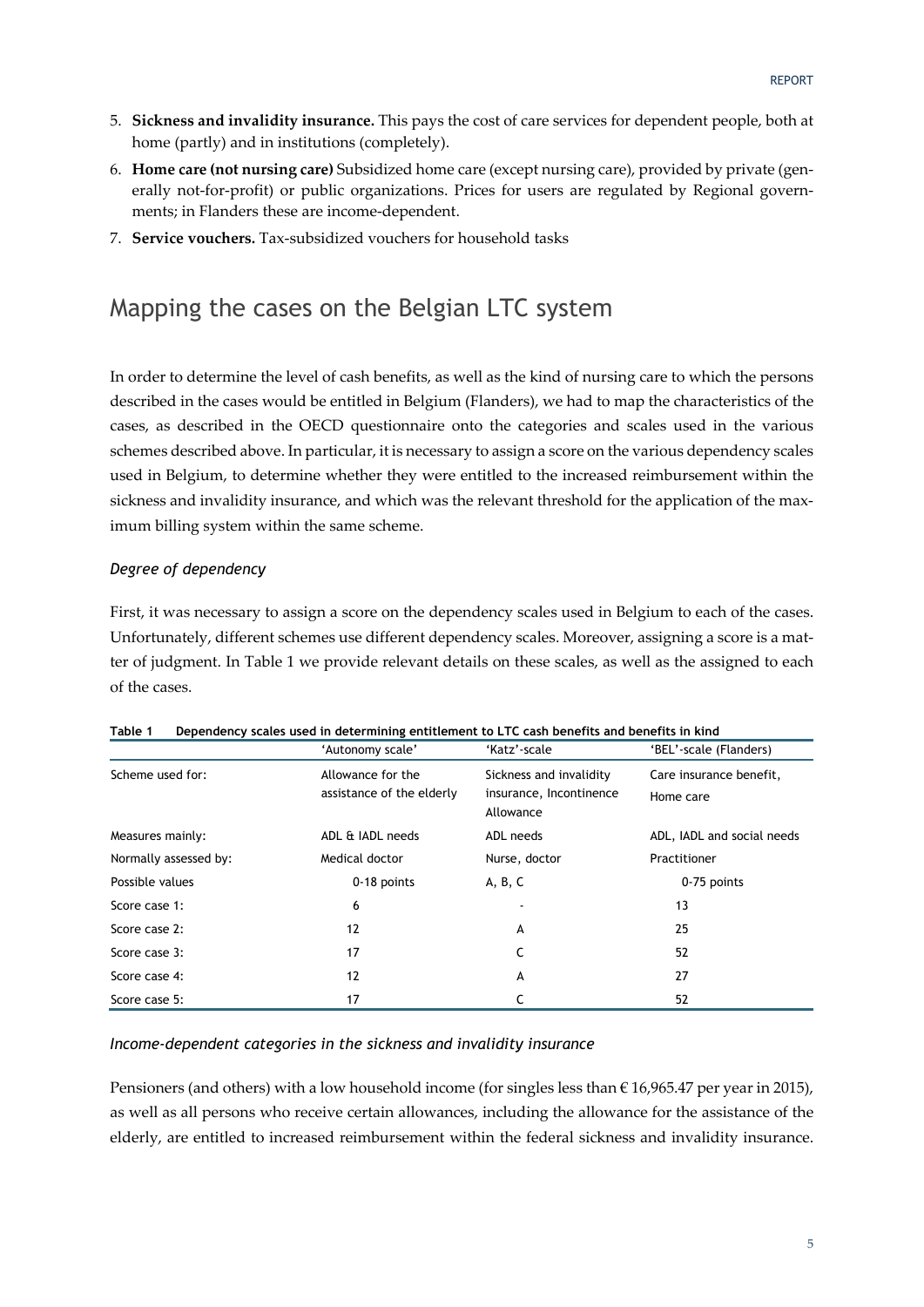This means that they receive higher reimbursements for many health care treatments, and therefore have smaller out‐of‐pocket costs.

Furthermore, the federal sickness and invalidity insurance applies a maximum billing system to copayments. If the total co-payments of a household during a calendar year exceeds a threshold, no more co-payments are imposed during the rest of the year, and reimbursement is complete. The threshold is income-dependent. For those enjoying the increased reimbursement it is  $\epsilon$  450 per year.

| $\cdots$                   |                          | mercasea remisarsement ana maximam situng tinesnotas |            |                           |                                          |             |
|----------------------------|--------------------------|------------------------------------------------------|------------|---------------------------|------------------------------------------|-------------|
|                            | Low assets<br>Low income | Low assets<br>Median income High income              | Low assets | High assets<br>Low income | High assets<br>Median income High income | High assets |
| Income per month           | 1110                     | 1483                                                 | 2151       | 1110                      | 1483                                     | 2151        |
| Income per year            | 13325                    | 17799                                                | 25809      | 13325                     | 17799                                    | 25809       |
| Increased reimbursement?   |                          |                                                      |            |                           |                                          |             |
| - Case 1                   | Yes                      | No                                                   | No         | Yes                       | No                                       | No.         |
| $-$ Cases 2-5:             | Yes                      | Yes $(1)$                                            | No         | Yes                       | No                                       | No          |
| Maximum billing threshold: |                          |                                                      |            |                           |                                          |             |
| - Case 1                   | 450                      | 650                                                  | 650        | 450                       | 650                                      | 650         |
| - Cases 2-5:               | 450                      | 450                                                  | 650        | 450                       | 450                                      | 650         |

| Table 2 | Increased reimbursement and maximum-billing thresholds |  |  |
|---------|--------------------------------------------------------|--|--|
|---------|--------------------------------------------------------|--|--|

(1) Increased reimbursement because case is entitled to Allowance for the assistance of the elderly. This is not so, if case has high assets. The maximum billing threshold depends on being entitled to increased reimbursement.

### Cash benefits

Given the characteristics of the cases mapped onto the Belgian schemes as described above, it is possible to determine the cash benefits to which these persons would be entitled. Below I describe how this was done in detail.

### *Allowance for the assistance of the elderly*

This cash allowance, paid by the federal government, has five levels of payment, corresponding to five levels of dependency, assessed using the autonomy scale discussed above. It is means‐tested against the income of the applicant and his/her partner, and also to a certain extent against their assets, though in a quite complicated way. <sup>1</sup> Pensions are only taken into account for 90%, but earnings, as well as the means‐tested Income Guarantee for Older people (IGO/GRAPA) for 100%, while a number of other income components (e.g. maintenance allowances) are totally disregarded. For financial assets 6% of the total value is taken into account; it is not entirely clear whether the actual income from these assets is included in this percentage and does or does not have to be declared separately. The 6% rule is also applied to the net proceedings of recent sales of any assets, as well as the real value of recent gifts. The rent imputed to real estate for fiscal purposes ("revenue cadastral") is added to income, but only after a deduction of  $\epsilon$  1,500. Since the third quartile of this income component is only  $\epsilon$  1,200<sup>2</sup>, this deduction

<sup>1</sup> FOD Sociale Zekerheid, Directie Generaal Personen met een Handicap: "De tegemoetkoming voor hulp aan bejaarden", versie 2‐6‐2015, http://handicap.fgov.be/sites/5030.fedimbo.belgium.be/files/explorer/nl/brochure‐thab.pdf downloaded 30/9/2015

<sup>2</sup> Source: BE-SILC 2013, own computations. The amount refers to the distribution of imputed rent for the owner-occupied home only.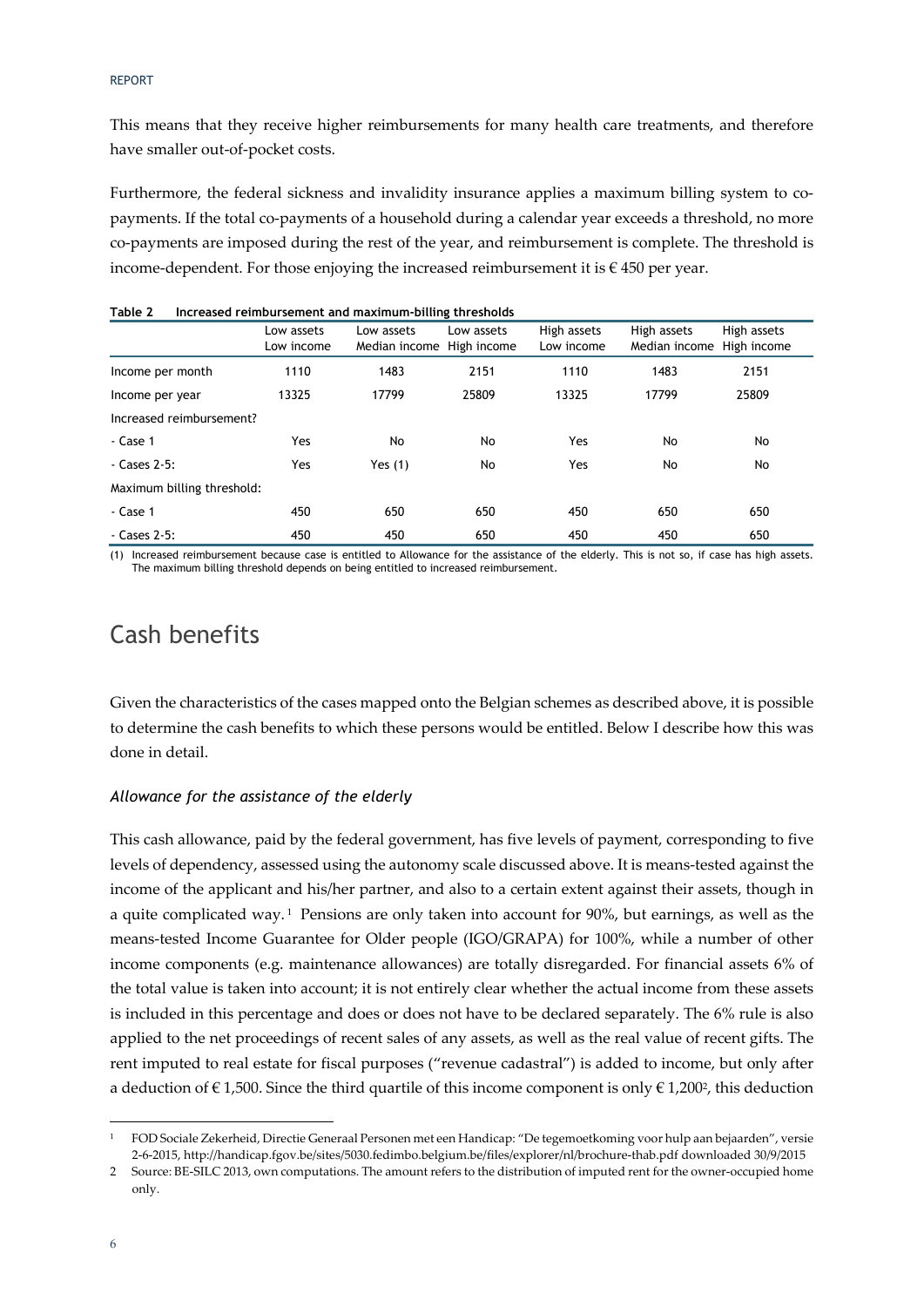means that for the large majority of beneficiaries, imputed rent for their own homes is not taken into account. From the total income as calculated following the rules sketched a threshold is exempted. In 2015 these thresholds were  $\epsilon$  16,100 for beneficiaries who had dependents (e.g. children with no income), and  $\in$  12,900 for all others. Income above these thresholds is deducted from the maximum benefit.

The degree of autonomy is assessed on six dimensions: mobility, preparing meals and eating, personal care and dressing, maintenance of the home and household work, evaluating and avoiding dangerous situations, maintaining social relations. Difficulties on each dimension are given a score from 0 to 3; the sum of these scores – the maximum score is 18 – determines the dependency category. 0‐6 points: no benefit; 7‐8 points: category 1; 9‐11 points: category 2; 12‐14 points: category 3; 15‐16 points: category 4; 17‐18 points: category 5. Given the scores assigned to the cases (Table 1), the maximum benefits for cases 2 and 4 was € 4,556 (category 3) and for cases 3 and 5 was € 65,890 (category 5).

The OECD questionnaire states that the assets of the high-asset cases are above any relevant threshold, so a financial capital of 1 billion Euros is assumed, which implies that these cases receive no benefit. Furthermore, the assumption is made that the whole (non‐asset) income consists of pensions (of which 90% is taken into account). These assumptions lead to the amounts presented in Table 3.

#### *Incontinence allowance*

The incontinence allowance is a fixed compensation for the costs of incontinence material paid by the federal public health insurance.3 There are in fact two kinds of incontinence allowance: one for persons suffering from incontinence but not dependent, and the other one for people who are incontinent and heavily dependent (score B or C on the Katz scale of home nursing care). Neither are means-tested. In both cases, persons in residential care are excluded from this benefit (because the costs of any incontinence material needed is included in the price paid by residents). For non‐dependent persons, the yearly amount is  $\epsilon$  161; for dependent persons it is  $\epsilon$  493. The latter is used here for cases 3 and 5.

### *Allowance for the chronically ill*

The allowance for the chronically ill is a yearly non-means-tested fixed compensation for the costs of care paid by the federal public health insurance.4 It is intended for chronically ill persons who are strongly dependent on others. It is conditional both on having high out‐of‐pocket care costs, and on being dependent on others.5 Only persons who in the reference year and the year before paid at least 450 Euros in personal contributions for health care are eligible; this threshold is reduced to 360 Euros for persons with increased reimbursement. Dependency is measured in three categories. Several situations can qualify a person for the first category, including being prescribed physiotherapy for at least six months for a serious illness, and having been in hospital for at least 120 days. A score of at least 12 on the 'Autonomy scale' is sufficient to qualify for the second category, while a score of B or C on the

<sup>3</sup> Website Christelijke Mutualiteiten http://www.cm.be/diensten‐en‐voordelen/thuiszorg/forfaits/incontinentieforfait/index.jsp

<sup>4</sup> Website Christelijke Mutualiteiten http://www.cm.be/diensten‐en‐voordelen/thuiszorg/forfaits/incontinentieforfait/index.jsp

Website NIHDI http://www.inami.fgov.be/nl/themas/kost-terugbetaling/ziekten/chronische-ziekten/Paginas/forfait-chronisch‐zieken.aspx#.V1O7pY9OI2w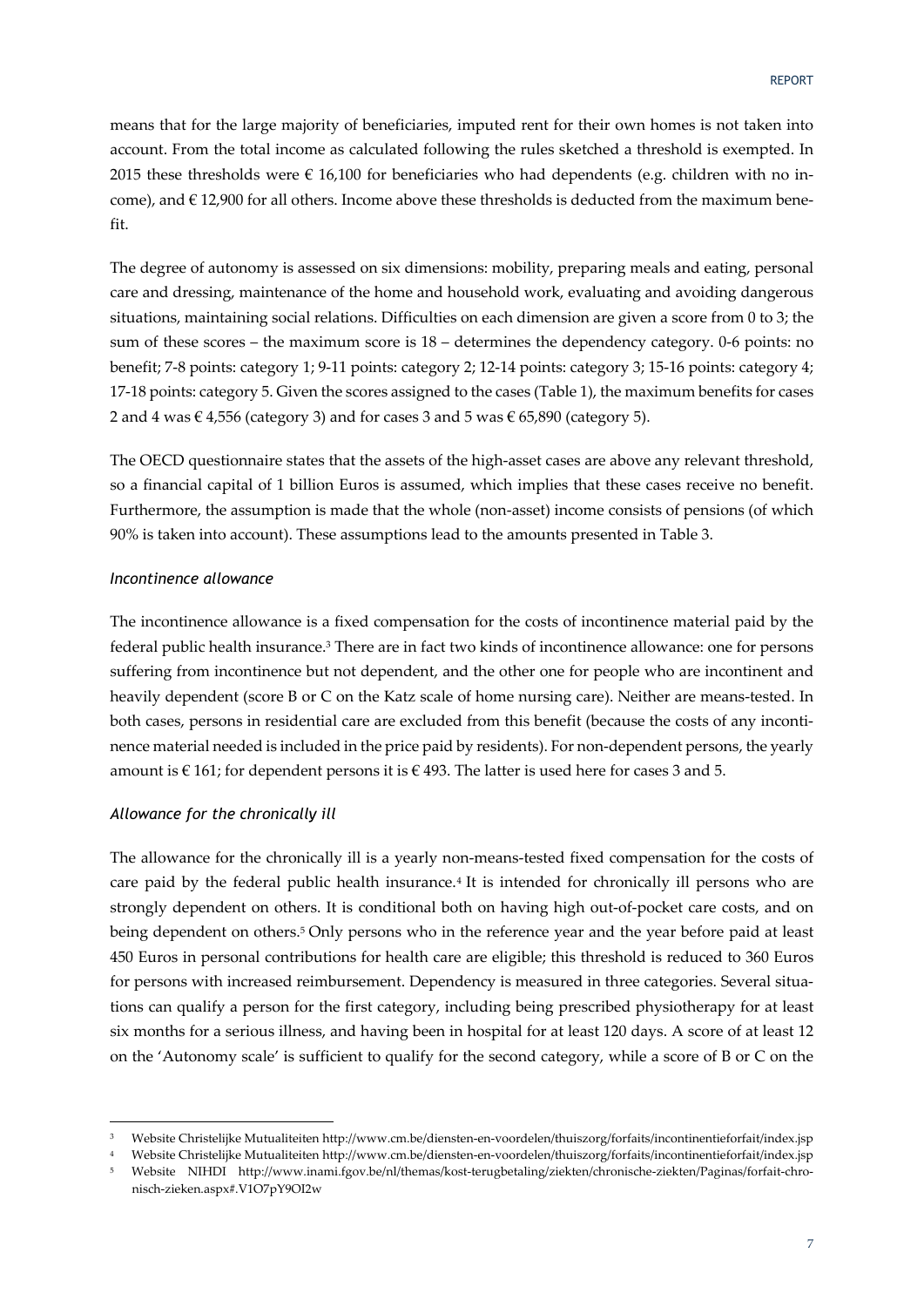Katz scale is necessary to qualify for the third category. The yearly amounts in 2015 corresponding to the three categories were  $\in$  300.11,  $\in$  450.18  $\in$  and  $\in$  600.23, respectively.

### *Care insurance benefit*

The Flemish care insurance benefit<sup>6</sup> is a flat-rate allowance to cover the non-medical costs of informal care and formal home care, as well as the costs of residential care, for inhabitants of Flanders and Brus‐ sels. It is granted to very dependent persons, as indicated by a score of at least 35 on the BEL scale, or 15 on the Autonomy scale used for the Allowance for the assistance of the elderly, or a score of B or C on the Katz scale used by the NIHDI for home nursing care. For persons in residential care, dependency is automatically assumed. Currently, the benefit is a fixed amount of  $\epsilon$  130 per month, which is not means tested.

|                                           | Low assets<br>Low income | Low assets<br>Median income | Low assets<br>High income | High assets<br>Low income | High assets<br>Median income | High assets<br>High income |
|-------------------------------------------|--------------------------|-----------------------------|---------------------------|---------------------------|------------------------------|----------------------------|
| CASE 1:                                   |                          |                             |                           |                           |                              |                            |
| Federal allowance                         | 0                        | 0                           | 0                         | 0                         | 0                            | $\Omega$                   |
| Flemish care insurance                    | 0                        | 0                           | 0                         | 0                         | 0                            | 0                          |
| Total                                     | $\mathbf{0}$             | 0                           | 0                         | 0                         | 0                            | $\mathbf{0}$               |
| CASES 2, 4:                               |                          |                             |                           |                           |                              |                            |
| Federal allowance                         | 4556,11                  | 1437,70                     | 0                         | 0                         | 0                            | $\Omega$                   |
| Flemish care insurance                    | 0,00                     | 0,00                        | 0                         | 0                         | 0                            | 0                          |
| Total                                     | 4556,11                  | 1437,7                      | 0                         | 0                         | 0                            | 0                          |
| CASE 3:                                   |                          |                             |                           |                           |                              |                            |
| Federal allowance                         | 6589,77                  | 3489,13                     | 0                         | 0                         | 0                            | 0                          |
| Allowance for inconti-<br>nence (federal) | 493,15                   | 493,15                      | 493,15                    | 493,15                    | 493,15                       | 493,15                     |
| Flemish care insurance                    | 1560,00                  | 1560,00                     | 1560,00                   | 1560,00                   | 1560,00                      | 1560,00                    |
| Total                                     | 8642,92                  | 5542,28                     | 2053,15                   | 2053,15                   | 2053,15                      | 2053,15                    |
| CASE 5:                                   |                          |                             |                           |                           |                              |                            |
| Federal allowance                         | 6589,77                  | 3489,13                     | 0                         | 0                         | 0                            | $\mathbf{0}$               |
| Allowance for inconti-<br>nence (federal) | 0                        | 0                           | 0                         | 0                         | 0                            | 0                          |
| Flemish care insurance                    | 1560,00                  | 1560,00                     | 1560,00                   | 1560,00                   | 1560,00                      | 1560,00                    |
| Total                                     | 8149,77                  | 5049,13                     | 1560,00                   | 1560,00                   | 1560,00                      | 1560,00                    |

**Table 3 Cash benefits for long-term care needs, by dependency, level of income and of assets \*** 

The allowance for the chronically ill is not included in this table, as it is dependent on out-of-pocket care expenses for health care being higher than a threshold. So, given the specifications of the cases (in particular the condition that they no health care problem apart from the handicaps specified), this depends on the care packages chosen (see below). It turns out only the high-income case qualifies.

<sup>&</sup>lt;u> Andrew Maria (1989)</u> <sup>6</sup> Website Vlaams Agentschap Zorg en Gezondheid http://www.zorg‐en‐gezondheid.be/Vlaamse‐zorgverzekering/Recht‐op‐tegemoetkoming/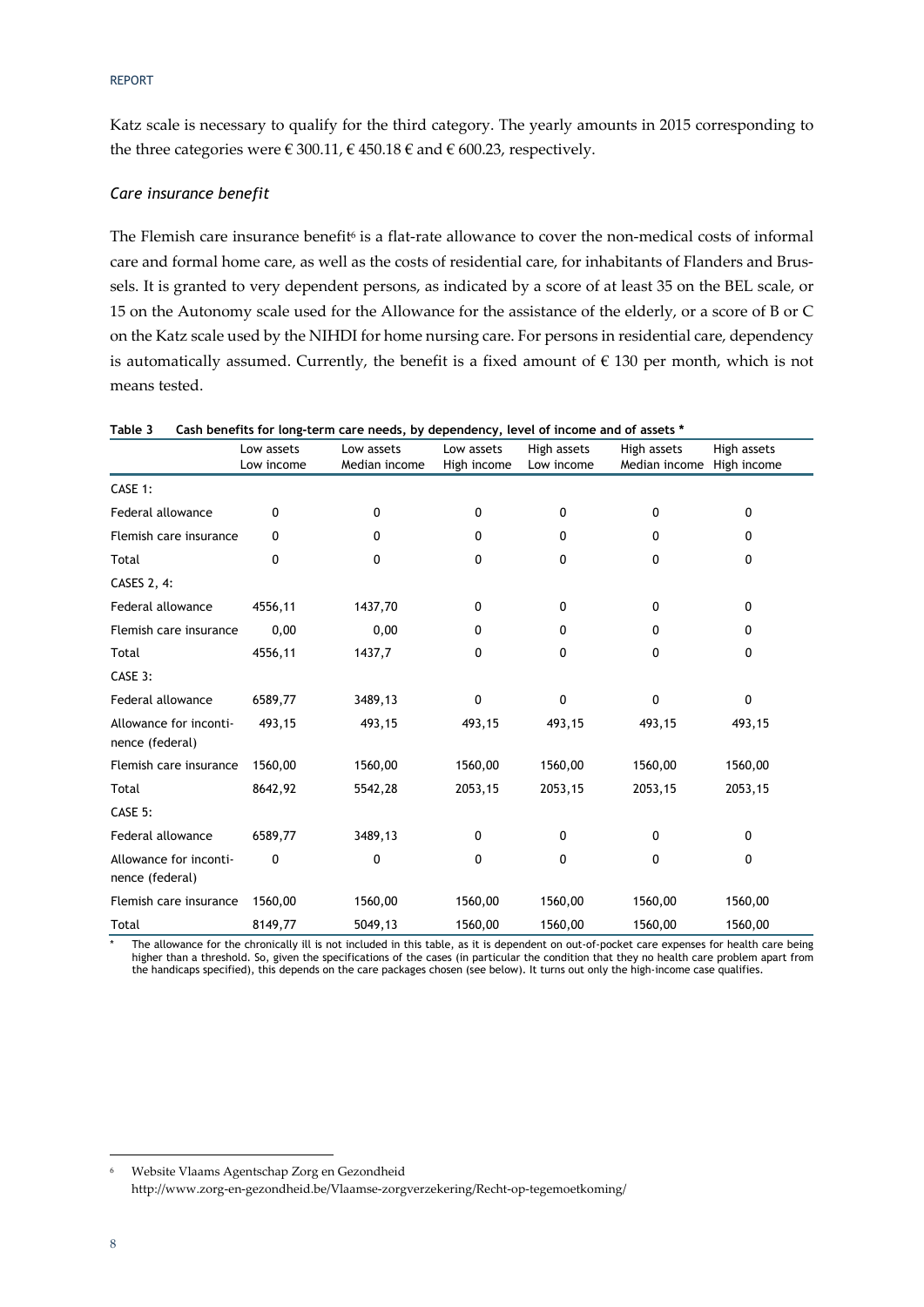### Benefits in kind

### *Introduction*

Older persons in need of care can enter residential care, where care (as distinguished from accomodation) is completely paid for by public funds (see below). If they choose to continue to live in their own homes<sup>7</sup>, they can use care services which are subsidized or partially or wholly reimbursed from public funds. In fact there are three systems, which provide services that are overlapping but are not identical. These are:

- 1. **Nursing care, reimbursed by the Federal Public Health Insurance (NIHDI) ("verpleegzorg").** This is in principle limited to medical interventions, but can also include some personal care such as washing and dressing.
- 2. **Personal home care (not nursing care) and additional home care ("gezinszorg" and "aanvullende thuiszorg")** Personal home care includes personal care, household help and cleaning, as well as psy‐ chosocial support. Additional home care offers cleaning, accompaniment ("oppashulp") and home repair and maintenance ("karweihulp"). (Pacolet et al., 2013:29‐30)
- 3. **Service vouchers.** The purposes for which tax‐subsidized vouchers can be used have been clearly circumscribed, and are limited to cleaning (including the windows), laundry and ironing, mending of cloths, and preparing meals. Also allowed are doing the daily shopping and transporting persons with limited mobility.

This system implies that persons needing care can compose several packages of care services. While there are data on the overall use of the care services mentioned, it is not clear which packages are chosen in particular care situations. For this reason, for each of the cases 1‐3 in the OECD questionnaire, several options have been specified and costed. These are presented briefly below, after a discussion of each of the home care services. At the end, one option is chosen as the most plausible.

### *Nursing care*

<u> Andrew Maria (1989)</u>

Nursing care can be provided by self-employed nurses, or by nurses employed by (generally not-forprofit) private organizations. As is true for the public health insurance in general, payment is not per hour, but per specific service. As the cases are assumed to have no health problems apart from their dependency, we assume that only the fixed fees per day of care for heavily dependent patients ("for‐ faitaire honoraria per verzorgingsdag voor zwaar zorgafhankelijke patiënten") are charged. These are graded by degree of dependency according to the Katz scale (see Table 1), and also depend on whether care is given during weekdays or on Saturday or Sunday, as shown in Table 4. Reimbursement is higher (and therefore user contributions are lower) when the patient has the status of increased reimbursement (see Table 2). (It is assumed the nurse has agreed to the convention ("conventionné") between nurses and mutualities about fees and conditions)

In the literature this is often referred to as "living in the community", which seems to have the unfortunate and often factually incorrect implication that users of residential care are necessarily outside the community.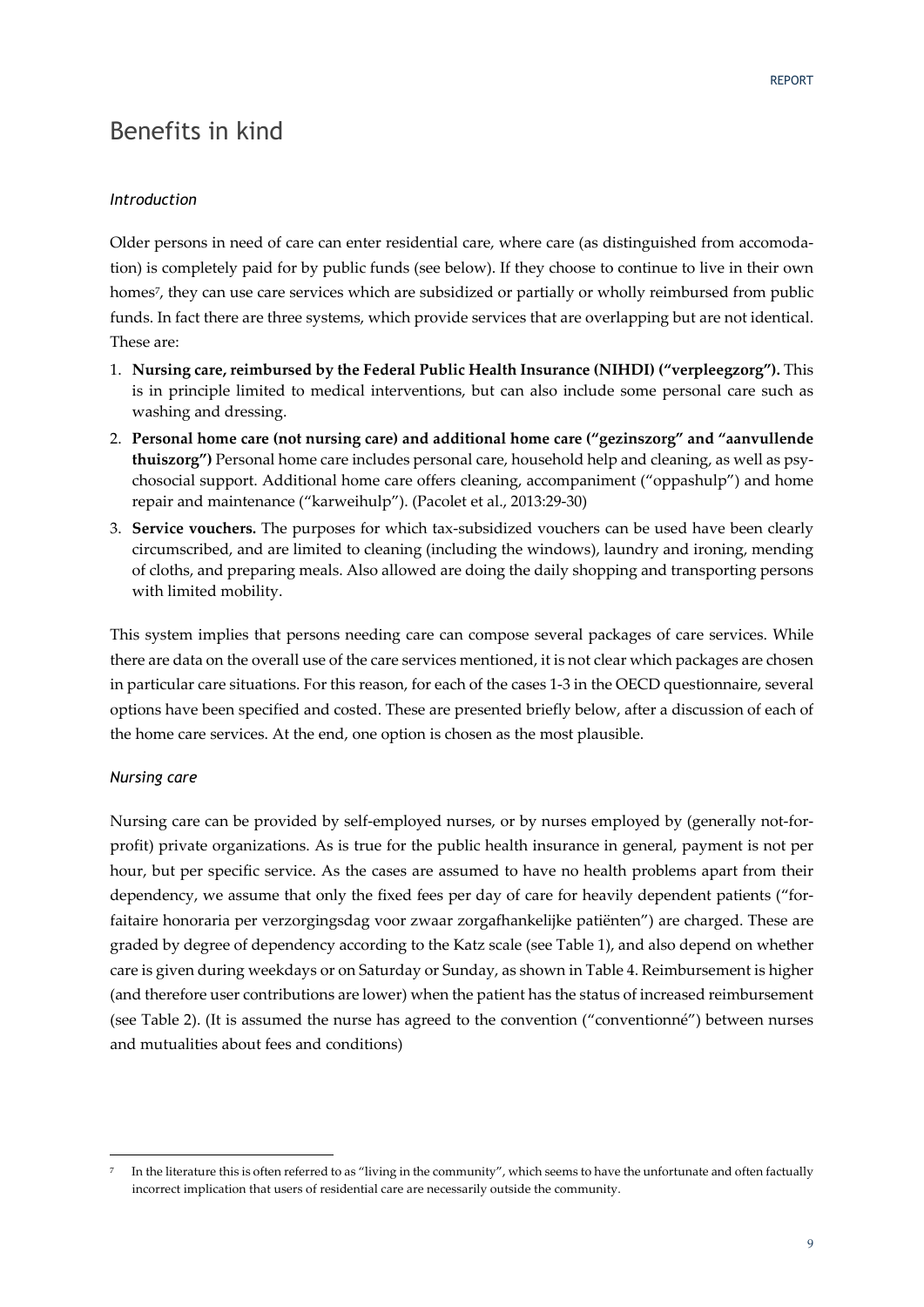|                  | Fee   | Reimbursement<br>normal | User<br>contribution<br>normal | Increased<br>reimbursement | User contribution<br>if increased<br>reimbursement |
|------------------|-------|-------------------------|--------------------------------|----------------------------|----------------------------------------------------|
| <b>WEEKDAYS:</b> |       |                         |                                |                            |                                                    |
| Katz scale A     | 17,11 | 12.84                   | 4.27                           | 16.86                      | 0.25                                               |
| Katz scale B     | 32.98 | 29.69                   | 3.29                           | 32.73                      | 0.25                                               |
| Katz scale C     | 45.12 | 40.61                   | 4.51                           | 44.87                      | 0.25                                               |
| <b>WEEKENDS:</b> |       |                         |                                |                            |                                                    |
| Katz scale A     | 25.55 | 19.17                   | 6.38                           | 25.30                      | 0.25                                               |
| Katz scale B     | 48.97 | 44.08                   | 4.89                           | 48.72                      | 0.25                                               |
| Katz scale C     | 67.19 | 60.48                   | 6.71                           | 66.94                      | 0.25                                               |

**Table 4 Fees, reimbursements and user contributions for nursing care (2014-2015)** 

Source: RIZIV (NIHDI), http://www.inami.fgov.be/SiteCollectionDocuments/tarief\_verpleegkundigen\_20150101.pdf

In addition to these amounts, we have to take account of the maximum billing system. The maximum billing system means that health care users are fully reimbursed from the moment their users's contribution during a calendar year exceeds the relevant threshold, which are income dependent (see Table 2). Assuming that the cases use the same amount of care during all weeks of the year, some of the cases without increased reimbursement will reach the maximum billing threshold, even in the (very unlikely) situation that the care receiving person has no other medical costs. The resulting implicit reduction in user's contribution is distributed across all weeks. The total costs for nursing care for cases 2 and 3 (case 1 is not eligible) are shown in Table 5. Note that for case 3, nursing care is assumed to cover only washing and dressing, not eating (see below). Only the high-income cases reach the maximum billing thresholds, as user's contributions for persons with increased reimbursement status are very low. However, if the latter would have other out-of-pocket medical costs (as would be most likely in reality) sufficient to reach the maximum billing threshold, their contribution would in fact be even lower still.

Thirdly, we have to take account of allowance for the chronically ill. As this depends on the out‐of‐ pocket contributions to health care exceed a certain threshold, it is easier to treat it in the calculations as a reduction of costs, rather than as an allowance. As is true for the maximum billing system (and again assuming no other health care costs), only the high income case, which does not qualify for increased reimbursement, becomes eligible. The yearly amount is divided by 52, and included as a reduction.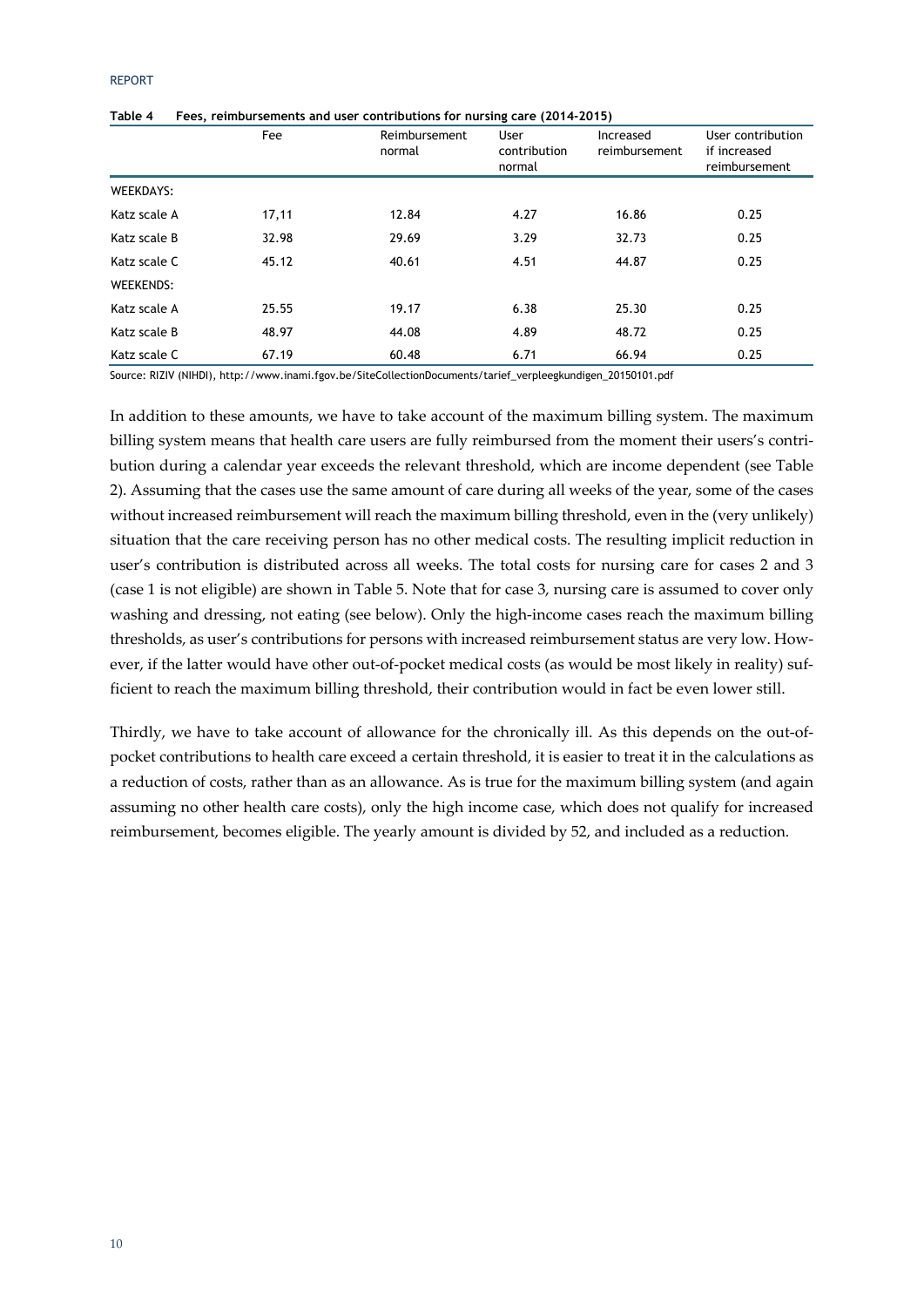|                                   | Days | Total cost | Cost to user, Collective<br>median and<br>low income | support,<br>median and<br>low income | Cost to user<br>high income | Collective<br>support, high<br>income |
|-----------------------------------|------|------------|------------------------------------------------------|--------------------------------------|-----------------------------|---------------------------------------|
| CASE 2 (Moderate needs, Katz A):  |      |            |                                                      |                                      |                             |                                       |
| Weekdays                          | 5    | 85.55      | 1.25                                                 | 84.30                                | 21.35                       | 64.20                                 |
| Weekends                          | 2    | 51.10      | 0.50                                                 | 50.60                                | 12.76                       | 38.34                                 |
| Reduction due to maximum billing  |      |            |                                                      | $-21.61$                             |                             |                                       |
| Allowance for the chronically ill |      |            |                                                      | $-8.66$                              |                             |                                       |
| Total                             |      | 136.65     | 1.75                                                 | 134.90                               | 3.84                        | 131.06                                |
| CASE 3 (High needs, Katz C):      |      |            |                                                      |                                      |                             |                                       |
| Weekdays                          | 5    | 225.60     | 1.25                                                 | 224.35                               | 22.55                       | 203.05                                |
| Weekends                          | 2    | 134.38     | 0.50                                                 | 133.88                               | 13.42                       | 120.96                                |
| Reduction due to maximum billing  |      |            |                                                      | $-23.47$                             |                             |                                       |
| Allowance for the chronically ill |      |            |                                                      | $-11.54$                             |                             |                                       |
| Total                             |      | 359.98     | 1.75                                                 | 358.23                               | 0.96                        | 357.27                                |

#### **Table 5 Costs of home nursing care per week for cases with moderate or high needs, by income level**

Source: Own calculations using assumptions in OECD questionnaire and official tariffs and regulations (see Tables 2 and 4)

### *Personal home care and additional home care*

Personal home care is generally provided by private not-for-profit organizations, although public providers and commercial firms are also active in this market. Personal home care is regulated and subsidized by the regional governments, who each year determine the total number of subsidizable number of hours and assign quota to the accredited organizations who are active in this market. They also set the level and structure of subsidies and the user's contribution that the providers can ask. The subsidies consist of a basic amount per hour of care or training ( $\epsilon$  25.79 in 2015), and a host of specific allowance and subsidies for coordination, management and other purposes. <sup>8</sup>

For an estimate of the total costs per hour of home personal care we refer to a study by Pacolet et al. (2013) using the financial accounts of the home care organizations. For the private not-for-profit organizations, who provide the bulk of home care, the average cost of an hour of care given was  $\epsilon$  33.88 in 2011; it is slightly higher for public providers. Using the index of average wage costs in the public sector, this amount is updated to  $\epsilon$  36.84 in 2014.

The contribution by the user per hour of long-term care<sup>9</sup> depends on income, as well as their household situation, their degree of dependency, the timing of care and the amount of care used. The income of the user, and of other persons of the same generation<sup>10</sup> living within the same household, are taken into account. For single persons the contribution per hour varies from  $\epsilon$  3.74 when the income is at the level of the Income Guarantee for Older persons (IGO) to  $\epsilon$  10.50 at the "high income" level of  $\epsilon$  2,151 per month. The contributions are given in a large table, which shows that the contribution increases with

<u> Andrew Maria (1989)</u>

<sup>8</sup> Vlaamse Regering, Agentschap Zorg en Gezondheid, https://www.zorg‐en‐gezondheid.be/subsidiering\_gezinszorg/

There are other rules for acute temporary home care.

<sup>&</sup>lt;sup>10</sup> This concept "personen van dezelfde generatie" is not further defined.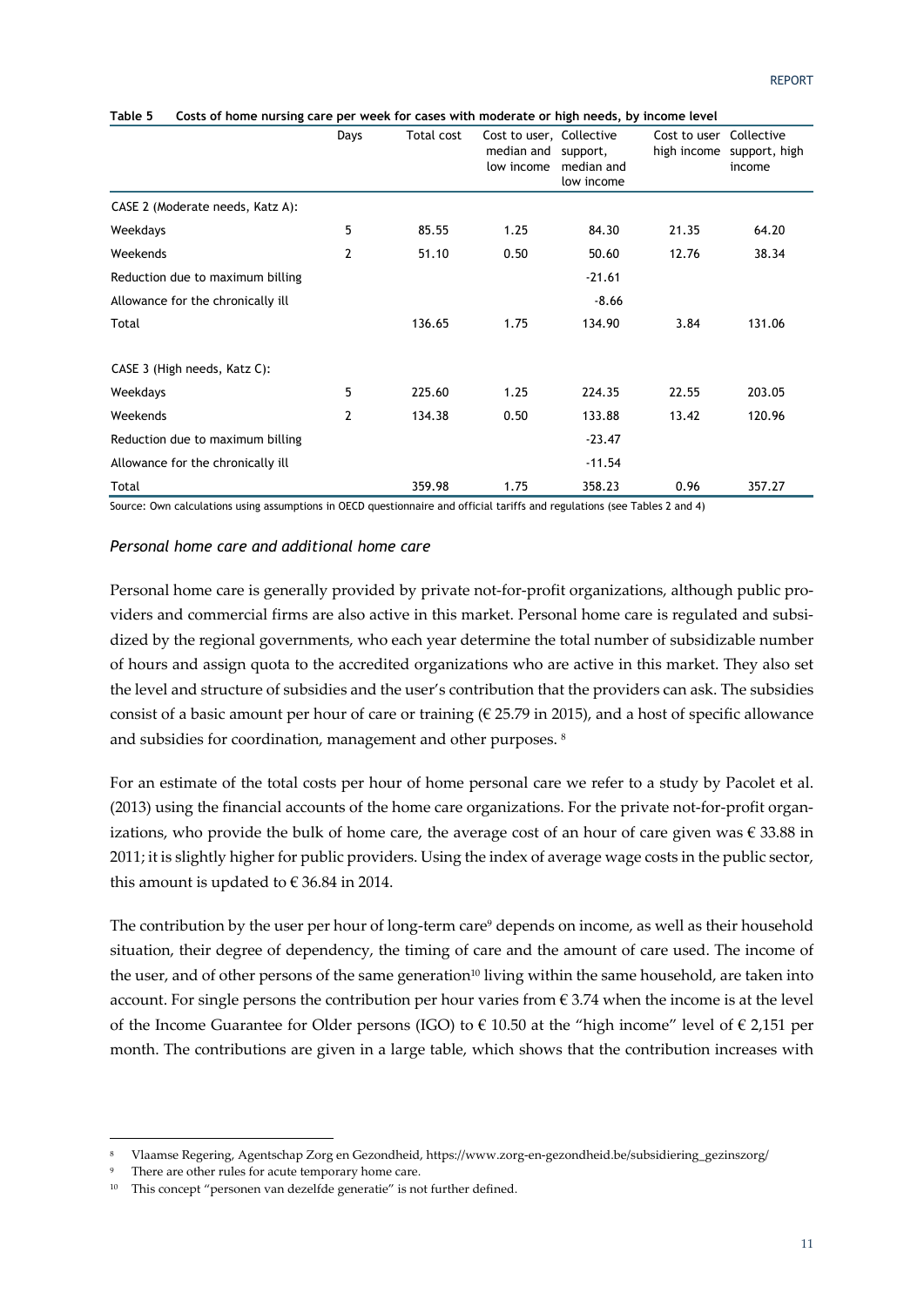income in a seemingly somewhat haphazard way<sup>11</sup>; however, a linear function of income produces a very close approximation which is never more than  $\epsilon$  0.10 from the actual value. However, this basic contribution is subject to the following rebates and surcharges:

- a surcharge of 30% is allowed for care given on weekdays during the evenings and nights (after 20h and before 7h) and on Saturdays
- a surcharge of 67% is allowed for care given on Sundays and holidays
- a rebate of 0.65 per hour if the user has a BEL score of at least 35
- an additional rebate of 0.25 per hour if care is received during an uninterrupted period of at least one year, provided the user has a BEL score of at least 35
- an additional rebate of 0.35 per hour if more than 60 hours of care are received per month, provided the user has a BEL score of at least 35
- motivated deviations (upward and downward) from this scheme are possible.

The rebates can be cumulated; however the contribution can never be less than  $\epsilon$  0.51 per hour. As home care is not reimbursed by the national (federal) health care insurance, these user's contributions are not included in the maximum billing accounts.

The difference between the hourly cost of care as discussed above, and the user's contribution is regarded as the amount of collective support for long-term care. An administrative, yet important difference between nursing care and personal home care is that patients first pay the full price of nursing care, and afterwards get reimbursed by their mutuality (which in turn is refunded by the NIHDI), receivers of personal home care only have to pay the user's contribution, while home care organizations receive their subsidies directly from the Flemish government.

The user's contribution for *additional* home care is not regulated; home care organizations are free to set their own guidelines. Given lack of information, we assume that they use the same tariffs etc. for additional home care as for personal home care.

### *Service vouchers*

<u> Andrew Maria (1989)</u>

Service vouchers have been introduced to make household work cheaper for consumers, in order to increase employment in this sector, and also to reduce the incentives for undeclared work. The purposes for which tax‐subsidized vouchers can be used have been clearly circumscribed, and are limited to cleaning (including the windows), laundry and ironing, mending of cloths, and preparing meals. Also allowed are doing the daily shopping and transporting persons with limited mobility. It is administered by the private firm Sodexo, in collaboration with the National Office for Employment (ONEM/RVA). Users order service vouchers from Sodexo at a fixed price, which they can use to pay accredited pro‐ viders of the services mentioned. The providers send the (duly completed) vouchers back to Sodexo,

<sup>11</sup> Ministerieel besluit tot vaststelling van het bijdragesysteem voor de gebruikers van gezinszorg, Belgisch Staatsblad 26/07/2001.

Bijlage bij het besluit van de Vlaamse Regering van 25 april 2014 tot wijzing (*sic*) van diverse bepalingen uit de regelgeving betreffende de woonzorgvoorzieningen, Belgisch Staatsblad 61098 20/08/2014 Ed. 2. http://codex.vlaanderen.be/Portals/Co‐ dex/documenten/1010255.html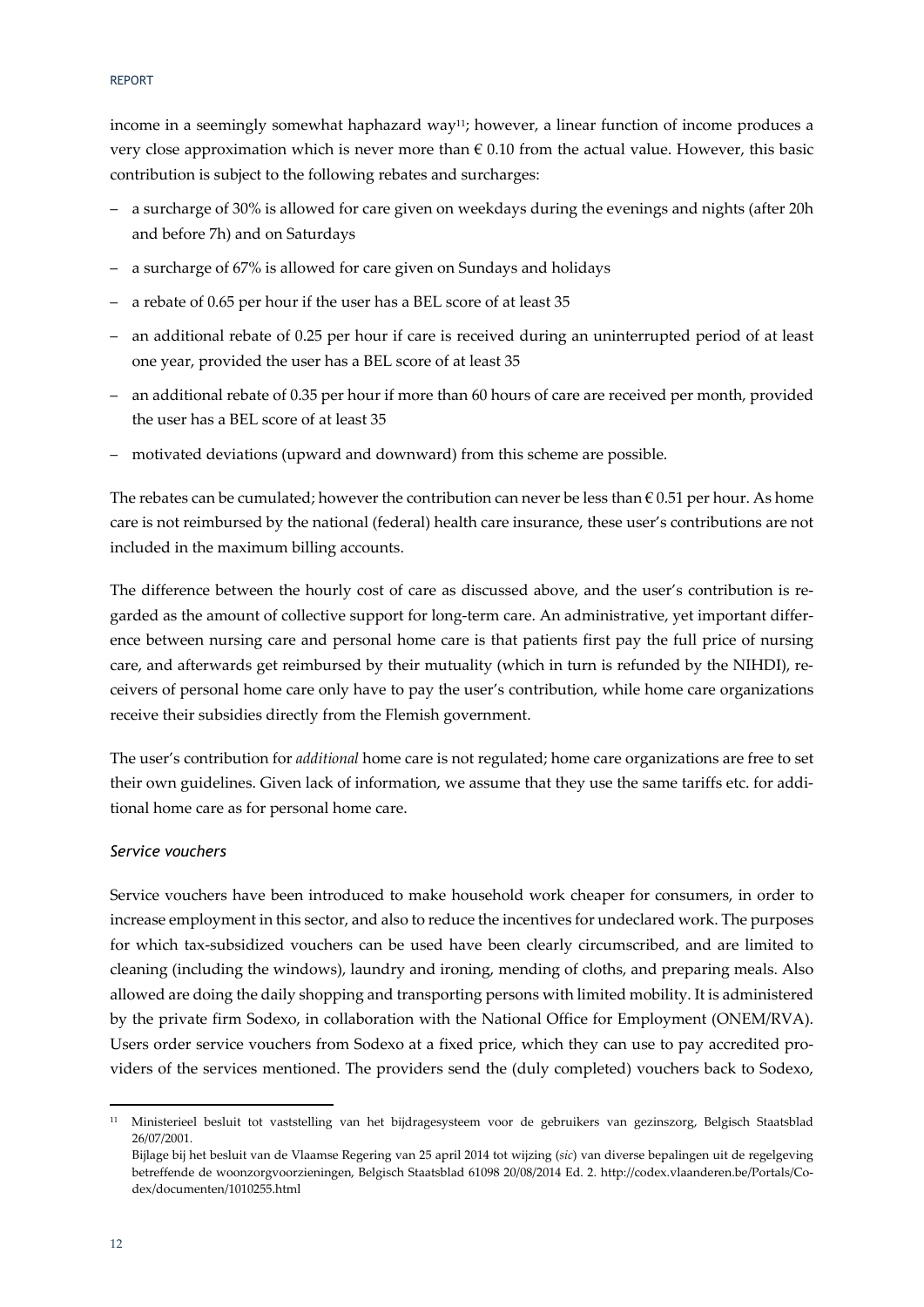and are reimbursed by that firm at a considerable higher rate than wat the user had originally paid for the vouchers. For this reason, Sodexo receives a fixed subsidy per voucher from the federal government. Morever, users enjoy a tax rebate per voucher ordered. Both the number of vouchers that can be ordered per calendar year, and the maximum total tax rebate are limited, though the thresholds are considerably higher for persons in administratively recognized need of care.

In 2015 the parameters were as follows<sup>12</sup>:

- gross price per voucher for the user:  $\epsilon$  9.00 up to 400 vouchers. In addition 100 vouchers can be bought at the price of  $\in$  10.00.
- for persons who are officially recognized as handicapped (by regional government offices, *or* who receive the Allowance for assistance of the elderly, *or* who have a score of 7 or higher on the Autonomy scale) the maximum number of vouchers is increased to 1600 per year (at  $\epsilon$  9) and 400 per year  $(at \in 10)$ .
- the tax rebate is € 2.70 (for vouchers of € 9) or € 3.00 (for vouchers of € 10), resulting in net prices of € 6.30 and  $€$  7.00. The rebate is refundable, so even those with low incomes who do not pay income taxes profit from it. It is limited to  $\epsilon$  1400 at maximum per year (apparently also for persons in need of care).
- Sodexo receives a subsidy of € 13.04 for vouchers of € 9 and of € 12.04 for vouchers of € 10. <sup>13</sup>

We assume that the total cost of one hour of care provided through this scheme costs  $\in$  22.04 (9 + 13.04), of which € 15.74 (first 400 vouchers) or € 15.04 (next 100 vouchers), or € 13.04 (next 1200 vouchers), or € 12.04 (next 300 vouchers) represents collective support.

### Residential care

For residential care we have to distinguish between accommodation costs and the costs of care proper. We assume that this distinction corresponds exactly to the one between the 'dagprijs' (daily price), paid by the residents, and the expenditure of residential care institutions which is paid for by the government.

### *Daily price paid by residents*

The daily accommodation costs are set independently by each residential care institution. A recent study14 shows that costs differ by region (Flanders being more expensive than Brussels and especially Wallonia) and type of room (single rooms being about 19 % more expensive than double rooms); see Table 6. However, there is a lot of price variation between institutions that is not explained by these or

<u> Andrew Maria (1989)</u>

<sup>12</sup> http://www.dienstencheques‐rva.be/gebruikers/

<sup>13</sup> Federale Overheidsdienst Werkgelegenheid, arbeid en sociaal overleg, Koninklijk besluit tot wijziging van het koninklijk besluit van 12 december 2001 betreffende de dienstencheques, Staatsblad, 17 augustus 2013, Numac 2013204472. http://www.ejustice.just.fgov.be/doc/rech\_n.htm

<sup>14</sup> Laasman, J.‐M., Maron, L., Van den Heede, A., Van Duynslaeger, M., Vervoort, K. and Vrancken, J. (2016), Maison de repos: à quel prix? Solidaris, Direction Études, Mars 2016. http://www.solidaris.be/Charleroi‐Centre‐Soignies/Pages/maison‐de‐re‐ pos‐a‐quel‐prix.aspx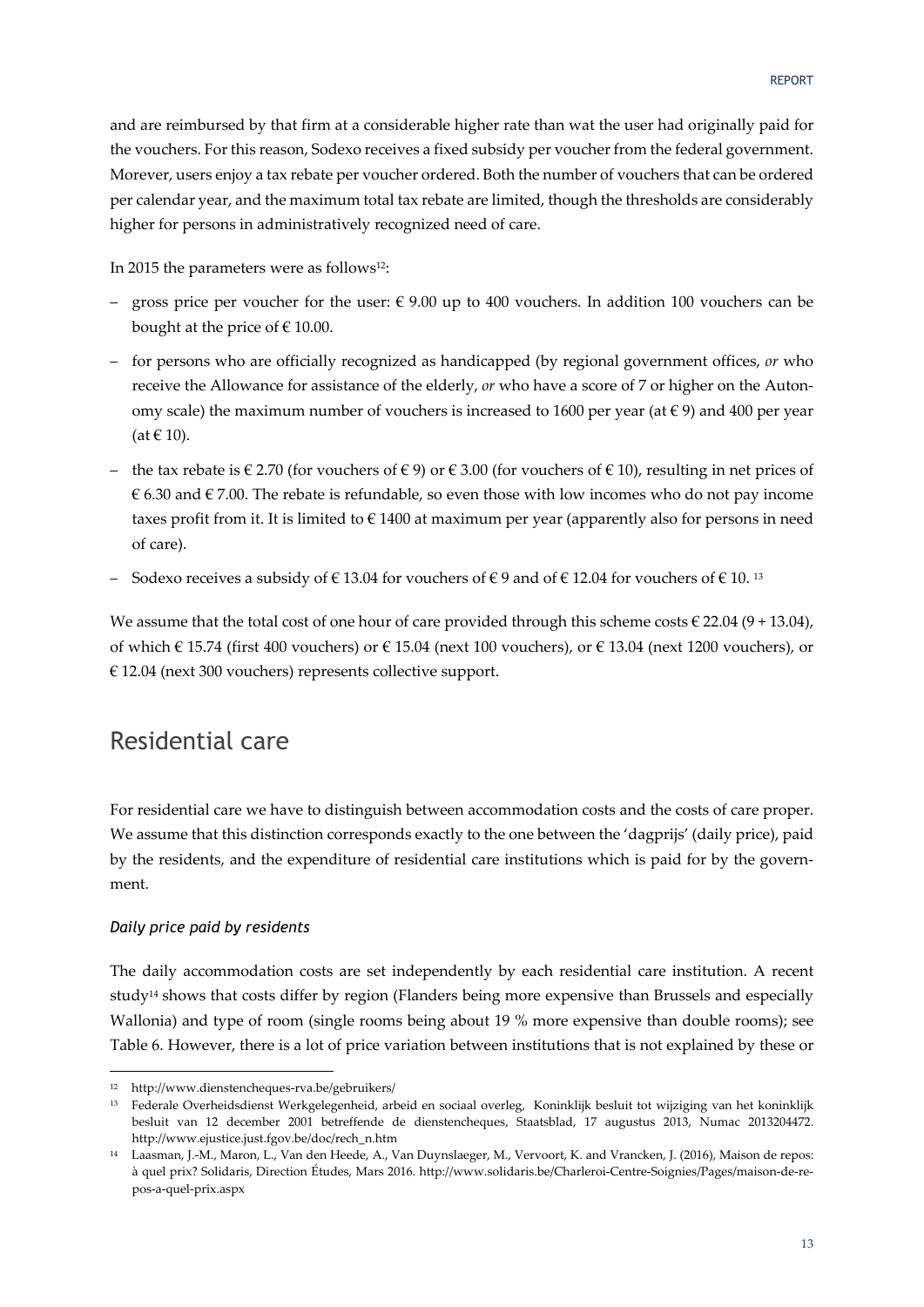other observable factors; prices at the  $10<sup>th</sup>$  percentile are about 15 percent (Flanders) to 20 percent (Wallonia) lower than at the median. In addition to the daily price, residential institutions can charge supplements for various services that the patient is free to choose or not, such as laundry, pedicure and television. In terms of expenditure, the most important item among these are pharmaceuticals. As can be seen in Table 6, at the median, the difference between the daily price excluding and including supplements is about € 4. An older study by the Federal Public Service for Economic Affairs for 2009, when updated to 2015, quotes slightly lower figures, see Table 6. A study by the Belfius bank<sup>15</sup>, based on an analysis of the financial accounts of a large sample of residential institutions in Flanders, shows that in 2013 the total revenue from this source for the population of Flemish residential institutions for older people ('woonzorgcentra') amounted to  $\epsilon$  1.22 billion for a total of 25,890,000 person-days. This is equivalent to an average daily price of  $\in$  47.12, or  $\in$  50.91 when updated to 2015<sup>16</sup>.

| Table 6 | User payments per day by regio, from various sources (updated to 2015) |
|---------|------------------------------------------------------------------------|
|---------|------------------------------------------------------------------------|

|                                                                                                                                | <b>Brussels</b> | <b>Flanders</b> | Wallonia |
|--------------------------------------------------------------------------------------------------------------------------------|-----------------|-----------------|----------|
| Average daily price (1)                                                                                                        | 42.83           | 49.81           | 39.28    |
| Low price without supplements (2)                                                                                              | 35.13           | 43.81           | 34.15    |
| Low price including supplements (2)                                                                                            | 39.45           | 46.84           | 36.42    |
| Median price without supplements (2)                                                                                           | 44.16           | 51.40           | 41.75    |
| Median price including supplements (2)                                                                                         | 49.24           | 55.27           | 45.24    |
| Average daily price (3)                                                                                                        |                 | 50.89           |          |
| Price per day for one-person room specific for persons with dementia (4)                                                       |                 | 52.20           |          |
| $\mathbf{v}$ , and $\mathbf{v}$ , and $\mathbf{v}$ , and $\mathbf{v}$ , and $\mathbf{v}$ , and $\mathbf{v}$ , and $\mathbf{v}$ |                 |                 |          |

Notes: Low price refers to 10<sup>th</sup> percentile of distribution of prices

Sources:

(1) Federale Overheidsdienst Economie, K.M.O., Middenstand en Energie (z.j.), Sectorstudie rusthuizen

(2) Laasman, J.-M., Maron, L., Van den Heede, A., Van Duynslaeger, M., Vervoort, K. and Vrancken, J. (2016), Maison de repos: à quel prix? Solidaris, Direction Etudes, Mars 2016. http://www.solidaris.be/Charleroi-Centre-Soignies/Pages/maison-de-repos-a-quel-prix.aspx

(3) Belfius, De rusthuissector als macro-gegeven in Vlaanderen, mei 2015, https://www.belfius.be/publicsocial/NL/Media/studie%20woonzorgcentra\_tcm\_31-102568.pdf, downloaded 25-09-2015

(4) VZW Kempenerf, http://www.wzckempenerf.be/2013-09-16-13-35-29/prijzen-kem, read on 25-09-2015

While in principle accomodation costs do not depend on the care intensity, in practice there may be differences, e.g. because one-person rooms are more expensive than two-person rooms. In the residential home "Kempenerf" in Dessel (a small municipality in Flanders) the daily price in a two-person room (the cheapest option) is set at  $\epsilon$  44.30, while a one-person room of 20m<sup>2</sup> in the special ward for demented persons costs € 52.20.17 Since description of case 5 indicates that the person has advanced dementia and displays agitated or aggressive behaviours, the latter option seemed the appropriate kind of accommodation. A comparison of this price with the other sources quoted in Table 6, as well as the consultation of a number of websites of residential institutions, suggests that within Flanders "Kempenerf" is a rel‐ atively cheap home, though certainly not at the bottom of the distribution.18

<u> Andrew Maria (1989)</u>

<sup>15</sup> Belfius, De rusthuissector als macro‐gegeven in Vlaanderen, mei 2015, https://www.belfius.be/publicsocial/NL/Media/ studie%20woonzorgcentra\_tcm\_31‐102568.pdf, downloaded 25‐09‐2015

<sup>&</sup>lt;sup>16</sup> Using the price index for "Rusthuizen en instellingen voor andersvaliden" (12.4.0.2), StatBel.

<sup>17</sup> http://www.wzckempenerf.be/2013‐09‐16‐13‐35‐29/prijzen‐kem. Current prices on 19 october 2015.

<sup>&</sup>lt;sup>18</sup> Actually, this home is located in the village where I live (we are neighbours), and it seems to have a good reputation.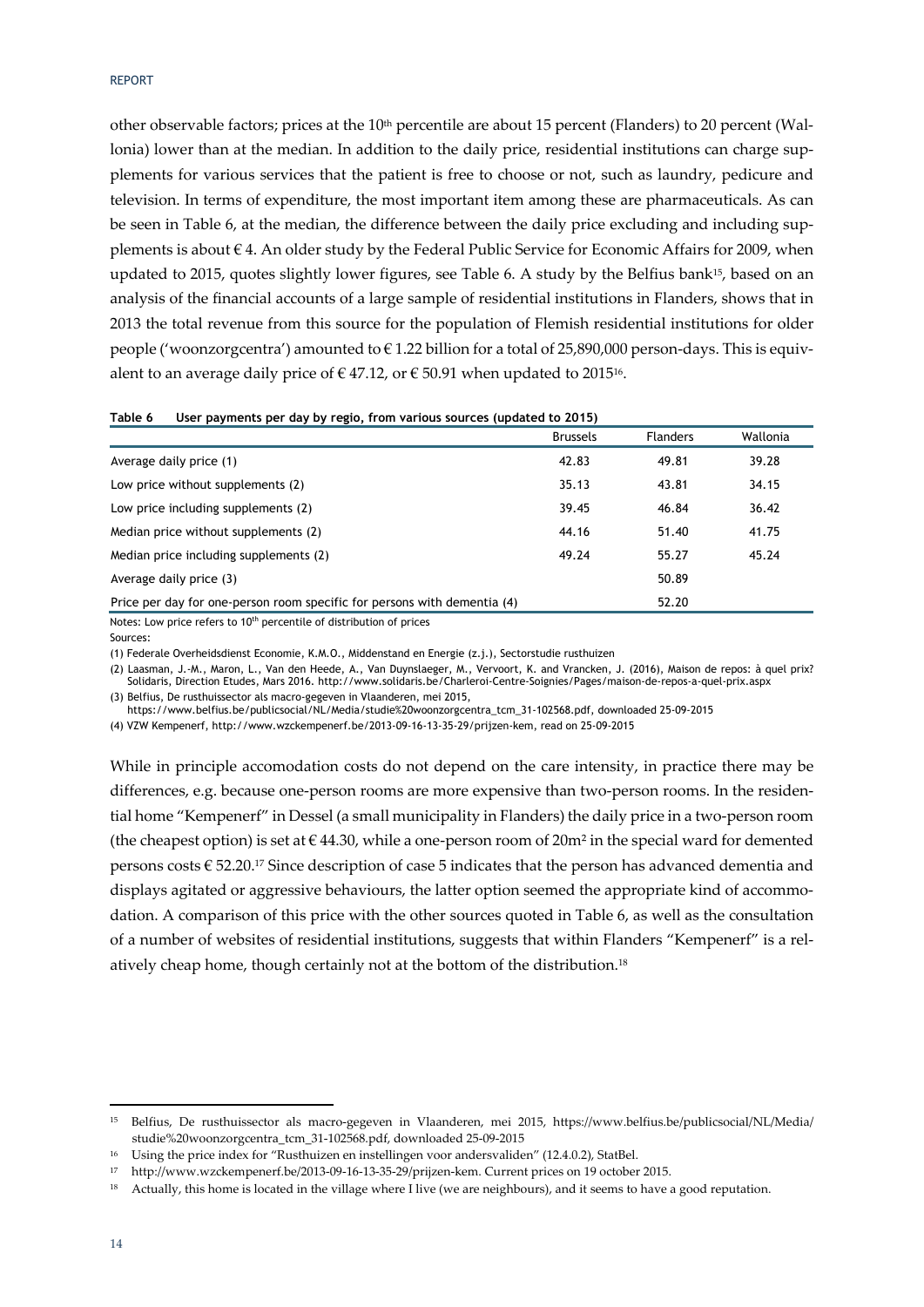### *Affordability of residential care*

The data collected on the user cost of care homes, as well as the information on cash benefits to which dependent persons are entitled, makes it possible to compare the total incomes of single persons with various levels of pensions and various degrees of dependency to the costs of residential care. This provides an assessment of the affordability of residential care, which is necessarily imprecise, given the variation in the daily prices charged by residential institutions. In Figure 1, the columns indicate the total incomes of single persons with a certain level of pension, on top of which they receive a care in‐ surance benefit, and depending on the degree of dependence, an allowance for the assistance of the elderly. (Each part of the column indicates the additional income when a person rises on the dependency scale.) The horizontal lines indicate the users' cost, for Brussels and Flanders separately, and at low and median prices on a yearly basis. The low price represents the 10<sup>th</sup> percentile of the distribution of costs, without supplements. The median price includes supplements.



Clearly, from a low to moderate pension plus the care insurance benefit, a room in a residential institute at the median price is not affordable. In Flanders, even the cheapest places are too expensive. However, such persons with no or few care needs are expected to stay in their homes, with the help of home care. On the other hand, for the most dependent persons receiving the maximum allowance for the assistance for the elderly, total income generally exceeds the median daily price. The problem of affordability seems to be most acute for persons with low or moderate pensions, and a moderate degree of dependency.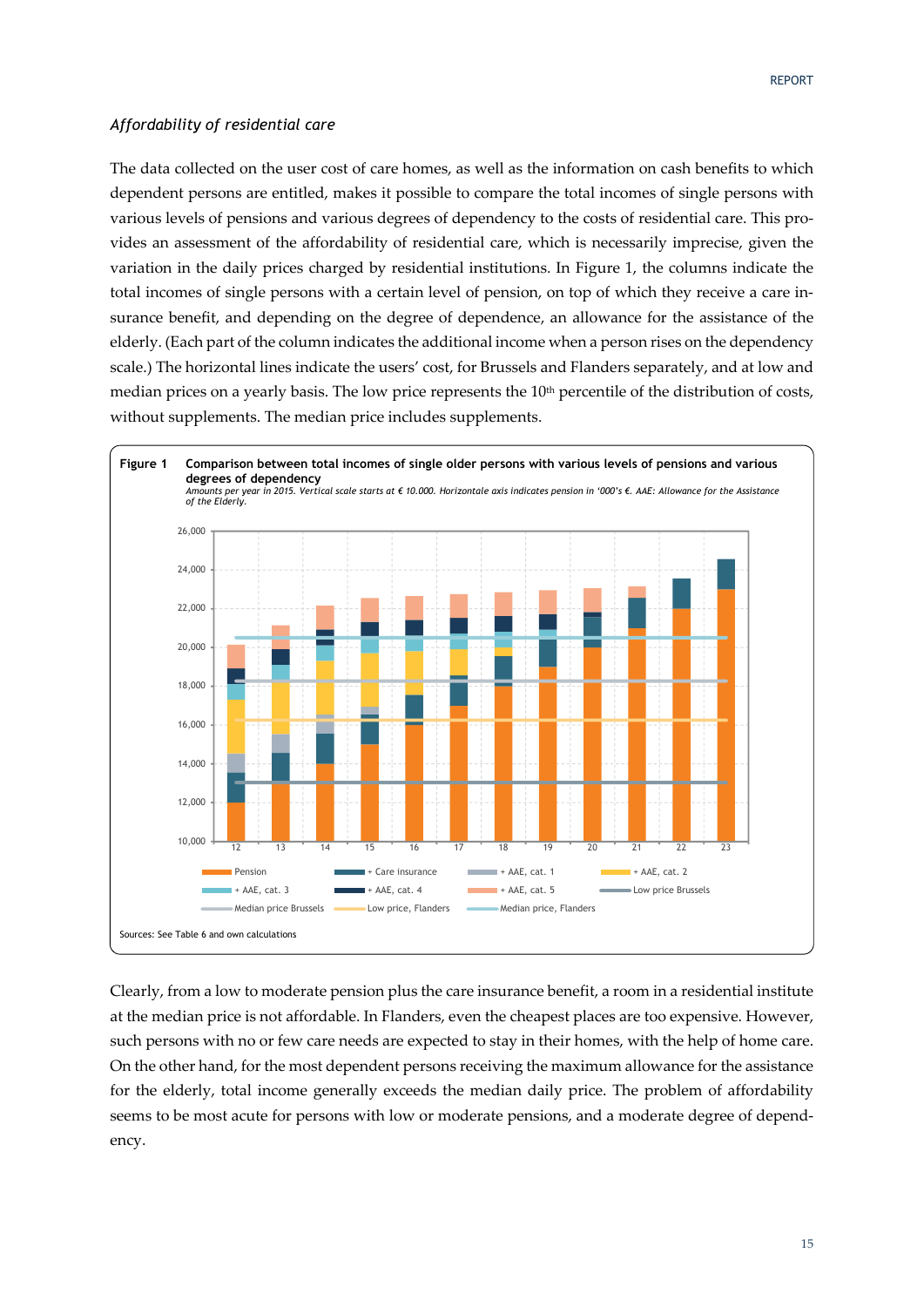#### *Public expenditure on residential care*

The main source of public revenue for residential institutions are the reimbursements from the National Health Care Insurance (NIHDI), administered by the mutualities. These reimbursements are calculated according to a very complicated system. The care-mix of the institution is of course an important parameter, but it also takes account of the number, qualifications and seniority of the care personnel.19 The Belfius study calculated above estimates that the total revenue of Flemish residential care institutions for older people from this source was  $\epsilon$  1.3 billion in 2013, for a total of 25,890,000 person-days. In addition to the NIHDI reimbursements, these institutions receive substantial funding from other public sources, including subsidies for construction investments from the Flemish Infrastructure Fund for Personal Matters (VIPA) and a number of wage subsidies. In aggregate this amounted to  $\epsilon$  550 million in 2013 for the Flemish residential care institutes. Assuming that the personal paid by those subsidies pro‐ vides care, the average cost of day of care was  $\epsilon$  71.46, or  $\epsilon$  77.21 when updated to 2015.<sup>20</sup>

However, this average price does not take account of the fact that case 5 is a very dependent person, requiring more care than average. In terms of the care categories used by the NIHDI for residential care, she/he is in category Cd. There are no data on the total or average expenditure per care category. However, we can estimate the average daily care costs of a person in category Cd, using the following equation:

$$
TE = \sum k N_k C_k = \sum k N_k C_0 w_k \tag{1}
$$

where TE is total expenditure,  $N_k$  is the number of care days in category  $k$ ,  $C_k$  the average cost of a care day of category  $k$ . The latter can be written as the cost of a day of care in a reference category  $(C_0)$  times a weighting factor wk, reflecting the cost in category *k*, relative to the reference category 0. Provided we have data on TE, N<sub>k</sub> and w<sub>k</sub>, we can calculate average costs for the reference care category as follows:

$$
C_0 = TE / (\sum_k N_k w_k)
$$
 (2)

from which the cost per care category can be computed as  $C_k = C_0 w_k$ .

The data used are shown in Table 7. The number of days refers to the sample used by the study of the financial accounts quoted. Total revenue from public sources within this sample was  $\epsilon$  544 million. The weights w<sub>k</sub> are derived from the personnel norms by care category formulated by the NIHDI<sup>21</sup>, multiplied by the average salaries of these personnel categories. The result is an estimate of the care cost in category Cd of  $\in$  109.56, which updated to 2015 corresponds to  $\in$  118.38.

<sup>&</sup>lt;sup>19</sup> NIHDI, "Verzorging in rustoorden en centra voor dagverzorging", http://www.riziv.fgov.be/nl/professionals/verzorgingsinstellingen/rustoorden/Paginas/default.aspx#Hoe\_gebeurt\_de\_betaling\_door\_de\_ziekteverzekering\_aan\_de\_rustoorden?

<sup>&</sup>lt;sup>20</sup> Economists and others would note that in fact revenues are used to estimate costs. However, the net profit is only 3.68% of total turnover. Zorgnet Vlaanderen, Financiële analyse - Boekjaren 2010-2013, vzw-woonzorgcentra in Vlaanderen, p. 5. https://www.belfius.be/common/NL/multimedia/MMDownloadableFile/PublicSocial/Expertise/Social\_Profit/MARA\_2010‐ 2013.pdf downloaded 25‐09‐2015

<sup>&</sup>lt;sup>21</sup> In fact; this source does not provide personnel norms for categories Cc and D. We assume that they are the same as for Cd. In any case, the effect of this assumption is small, as categories Cc and D together account for only 2.86% of all care-days.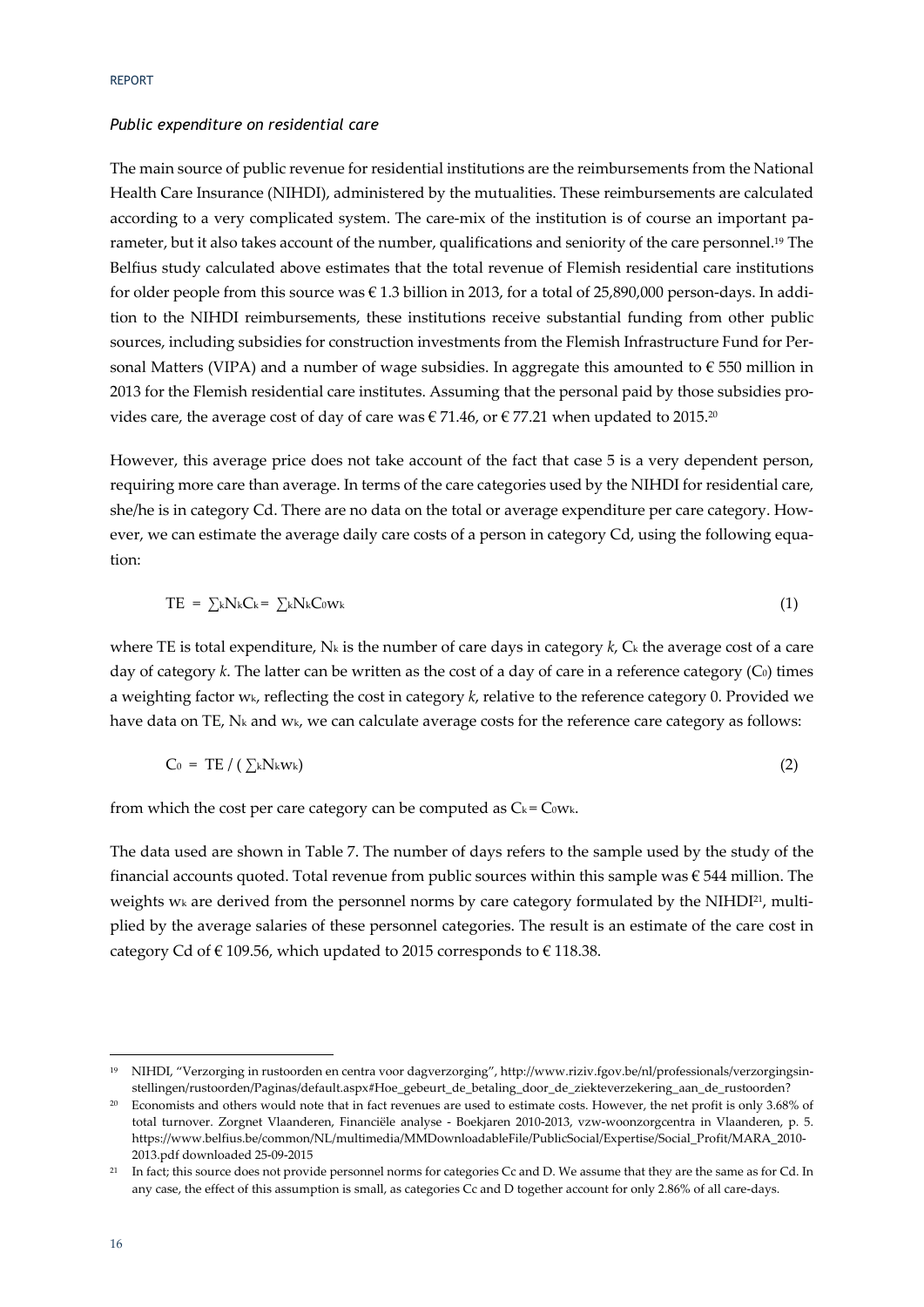|  |  | Table 7 Calculation of residential care cost per care day (2013). |
|--|--|-------------------------------------------------------------------|
|  |  |                                                                   |

| Care<br>category       | Number of<br>care days<br>$(Nk)$ $(1)$ | Personnel<br>norm for<br>nursing<br>care | Personnel<br>norm for<br>other care | Personnel<br>norm for<br>reactivation total (2) | Personnel<br>norm | Cost per<br>resident<br>per month | Index cost<br>per patient<br>$cat. B = 1$<br>(wk) | Nk * wk | Cost per<br>day |
|------------------------|----------------------------------------|------------------------------------------|-------------------------------------|-------------------------------------------------|-------------------|-----------------------------------|---------------------------------------------------|---------|-----------------|
| $\circ$                | 543738                                 | 0.25                                     |                                     |                                                 | 0.25              | 470                               | 0.049                                             | 26655   | 4.02            |
| А                      | 712089                                 | 1.2                                      | 0.8                                 |                                                 | 2                 | 1246                              | 0.130                                             | 92619   | 10.66           |
| B                      | 1888779                                | 5                                        | 5                                   | $\mathbf{1}$                                    | 11                | 9580                              | 1.000                                             | 1888779 | 81.92           |
| C                      | 919866                                 | 5                                        | 6                                   | 1.5                                             | 12.5              | 12033                             | 1.256                                             | 1155466 | 102.90          |
| Cc                     | 44700                                  | 5                                        | 6.5                                 | 1.5                                             | 13                | 12812                             | 1.337                                             | 59783   | 109.56          |
| Cd                     | 2411107                                | 5                                        | 6.5                                 | 1.5                                             | 13                | 12812                             | 1.337                                             | 3224654 | 109.56          |
| D                      | 145949                                 | 5                                        | 6.5                                 | 1.5                                             | 13                | 12812                             | 1.337                                             | 195195  | 109.56          |
| Total                  | 6666228                                |                                          |                                     |                                                 |                   |                                   |                                                   |         |                 |
| Reference salaries (3) |                                        | 56,355                                   | 46,725                              | 53,765                                          |                   |                                   |                                                   |         |                 |

Sources:

(1) Zorgnet Vlaanderen, Financiële analyse - Boekjaren 2010-2013, vzw-woonzorgcentra in Vlaanderen, https://www.belfius.be/common /NL/multimedia/MMDownloadableFile/PublicSocial/Expertise/Social\_Profit/MARA\_2010-2013.pdf downloaded 25-09-2015

(2) Personnel norms: RIZIV / INAMI Rustoorden voor Bejaarden Rust- en verzorgingstehuizen Nieuw financieringssysteem vanaf 1 januari 2004 (3) J.-M. Rombaux, Maisons de Repos et Maisons de Soins et de Repos, Radioscopie du Secteur Public 2010, Union des Villes et Communes de Wallonie, www.uvcw.be/no\_index/cpas/.../radioscopie-2010.pdf

### Social protection for care at home

#### *Care packages for personal care at home and home care*

Because the kinds of care that the various providers are offering overlap each other, users can choose and compose different care packages for a given need for care (conditional on supply being adequate, of course). For this reason, we compiled several care packages and calculated their costs for the cases 1, 2 and 3, which receive home care. We had to use our own judgment, as well as that of some experts on home care, to choose the package that was the most plausible (in fact the assumption that no informal care is available makes all packages rather implausible).

The care needs as specified in the case descriptions, as well as the care options available for each kind of care, are shown in Table 8, while Table 9 indicates total costs for various package options. Nursing and home care are both appropriate for ADL personal care<sup>22</sup>. However, while nurses can take care of washing and dressing as part of daily care, they are unlikely to help with eating. So we assume that personal home carers will provide this kind of help, even though that is not very likely either.23 We assume that, when appropriate, nursing care is used, as it is the least costly to the user.24 IADL care (laundry, cleaning, shopping, preparing food) can be done by home care or by persons paid with service vouchers. Total costs are lower when service vouchers are used, as the hourly price of service voucher work is considerably below that of home care provided by home care organizations (who are presumably better qualified to provide such care). Social activities are part of the task description of additional

<u> Andrew Maria (1989)</u>

The care needs of Case 1 are too low to qualify for reimbursement of nursing care.

<sup>23</sup> Usually, help with eating will be given by an informal carer. If such care is not available, a person with such high care needs will most likely move into residential care.

<sup>&</sup>lt;sup>24</sup> However, one must keep in mind that the amount of nursing care is not given in hours. Nursing care is reimbursed in fixed amounts per day. It is unclear how many hours nurses will in fact devote to the various care tasks.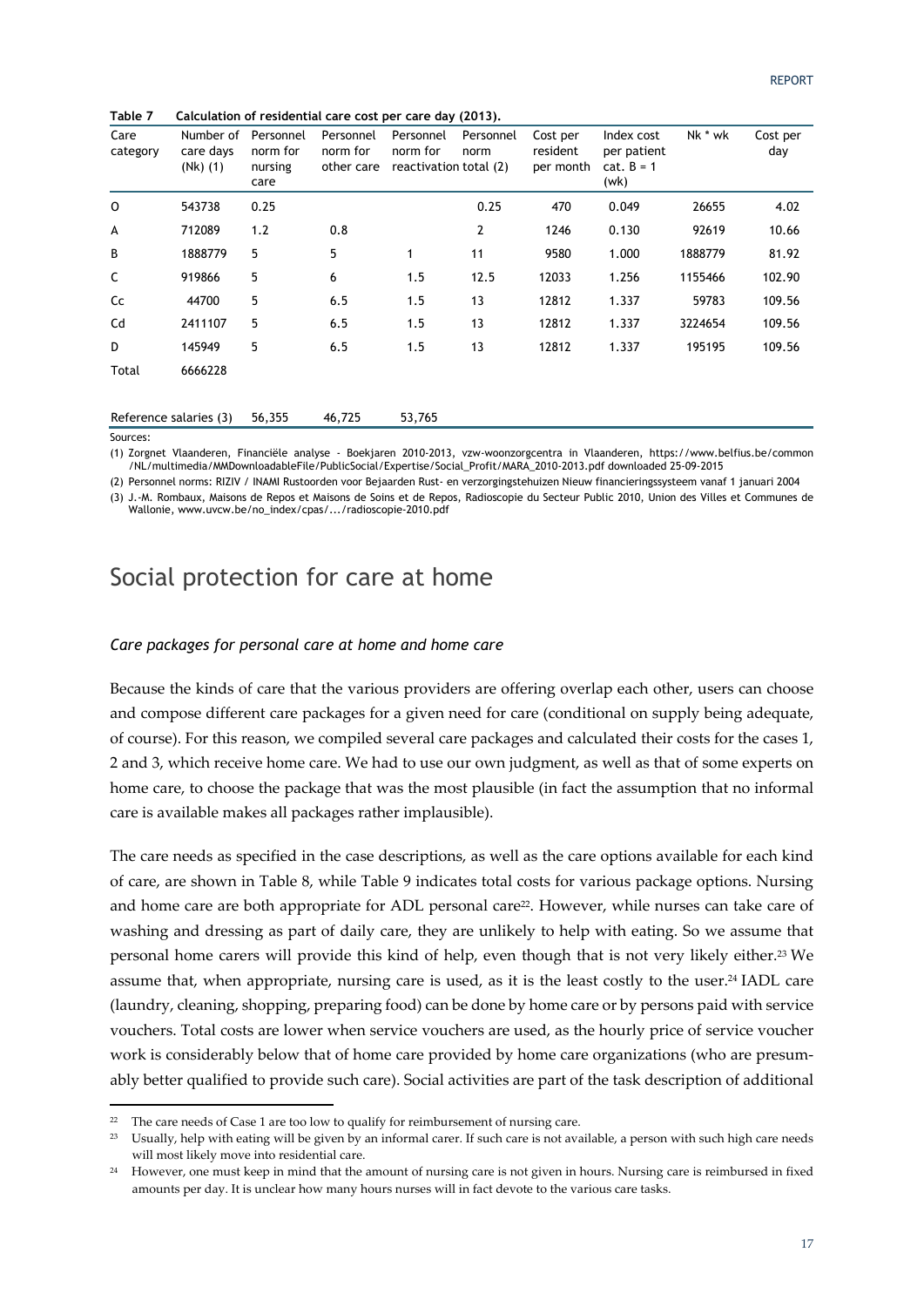home care providers, though it could also be paid for by service vouchers (stretching a bit the list of activities that are allowed with these vouchers).

| Kind<br>of care                                     | Case $1$ :<br># of hours | Case $1$ :<br>care options                           | Case 2:<br># of hours | Case 2:<br>care options                                        | Case 3:<br># of hours | Case 3:<br>care options                                     |
|-----------------------------------------------------|--------------------------|------------------------------------------------------|-----------------------|----------------------------------------------------------------|-----------------------|-------------------------------------------------------------|
| ADL Personal care, washing,<br>bathing and dressing | 2.5                      | Home care (HCO)                                      | -6                    | Nursing care<br>(HIRN), home<br>care (HCO)                     | 3.75                  | Nursing care<br>(HIRN), home<br>care (HCO)                  |
| ADL personal care, helping<br>with going to bed     |                          |                                                      |                       |                                                                | 3.5                   | Nursing care<br>(HIRN), home<br>care (HCO)                  |
| ADL personal care, helping<br>with eating           |                          |                                                      |                       |                                                                | 17.5                  | Home care (HCO)                                             |
| <b>IADL</b> care                                    | 4                        | Home care $(HCO)$ , 14.5<br>service vouchers<br>(SV) |                       | Home care<br>(HCO), service<br>vouchers (SV)                   | 14.5                  | Home care (HCO),<br>service vouchers<br>(SV)                |
| Social Activity                                     |                          |                                                      | 2                     | Additional home<br>care (HCO-A),<br>service vouch-<br>ers (SV) | $\overline{2}$        | Additional home<br>care (HCO-A), ser-<br>vice vouchers (SV) |

| Table 8 | Hours of care per week and care options for typical cases, by kind of care |  |  |
|---------|----------------------------------------------------------------------------|--|--|
|         |                                                                            |  |  |

Sources: # of hours: specified for each case in OECD questionnaire; care options: author

| Table 9 |  |  | Total costs of packages of care for typical cases, for various package options, per week |
|---------|--|--|------------------------------------------------------------------------------------------|
|---------|--|--|------------------------------------------------------------------------------------------|

| Option | washing     | Personal care - Personal care -<br>eating* | <b>IADL</b> care | Social<br>activity | Case $1$ :<br>Low needs | Case 2:<br>moderate needs | Case 3:<br>High needs |
|--------|-------------|--------------------------------------------|------------------|--------------------|-------------------------|---------------------------|-----------------------|
|        | HCO         | HCO                                        | HCO              | SV                 | 243.08                  | 820.72                    | 1602.60               |
| 2      | HCO         | HCO                                        | SV               | <b>SV</b>          | 183.90                  | 606.19                    | 1388.06               |
|        | <b>HIRN</b> | HCO                                        | HCO              | HCO-A              |                         | 738.39                    | 1695.67               |
| 4      | <b>HIRN</b> | HCO                                        | HCO              | sv                 |                         | 714.85                    | 1672.13               |

Notes: \* not relevant for cases 1 and 2. Figures in italics indicate the preferred option for each case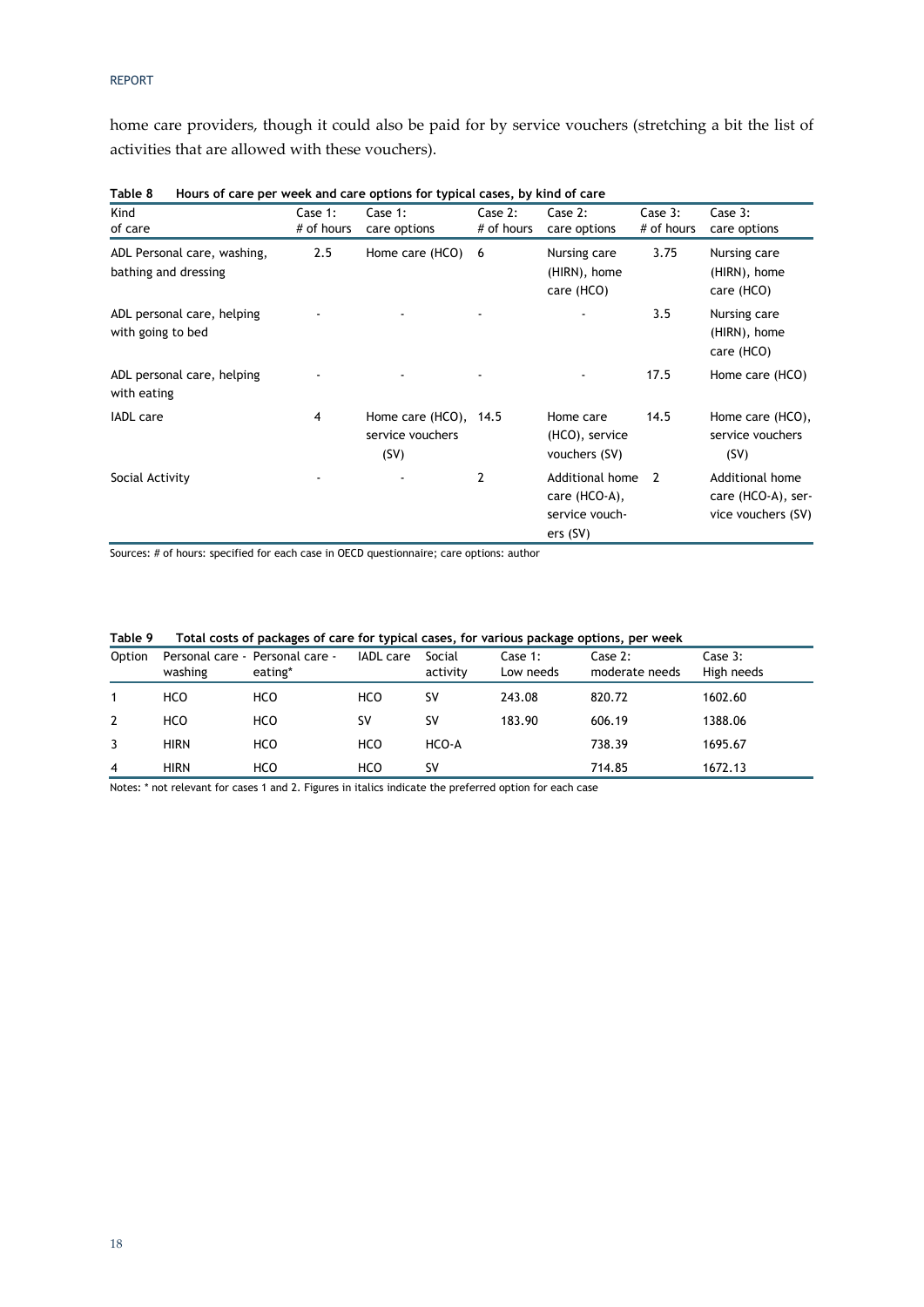Table 10 presents the costs to the user of the various care packages, by level of needs and income. When appropriate, nursing care is the cheapest option for users. As regards IADL care, home care is generally



the cheaper option for care users with low pensions or incomes near the median, while for those with high incomes, service vouchers might be more advantageous. However, the differences in costs between options for the users (given their care needs and income) are in fact not very large. As becomes clear in Figure 2, which shows the cost to users of the preferred care package options, these costs in‐ crease both by severity of need and by level of income; note though that these figures do not take into account cash benefits for de‐ pendent persons.

The public costs shown in Table 11 are the balance of total costs and users' contributions.

As a percentage of total costs (Table 12), coverage increases with severity of need and decreases with income. Yet, even for the low needs – high income case, 72 percent of total costs are met by government.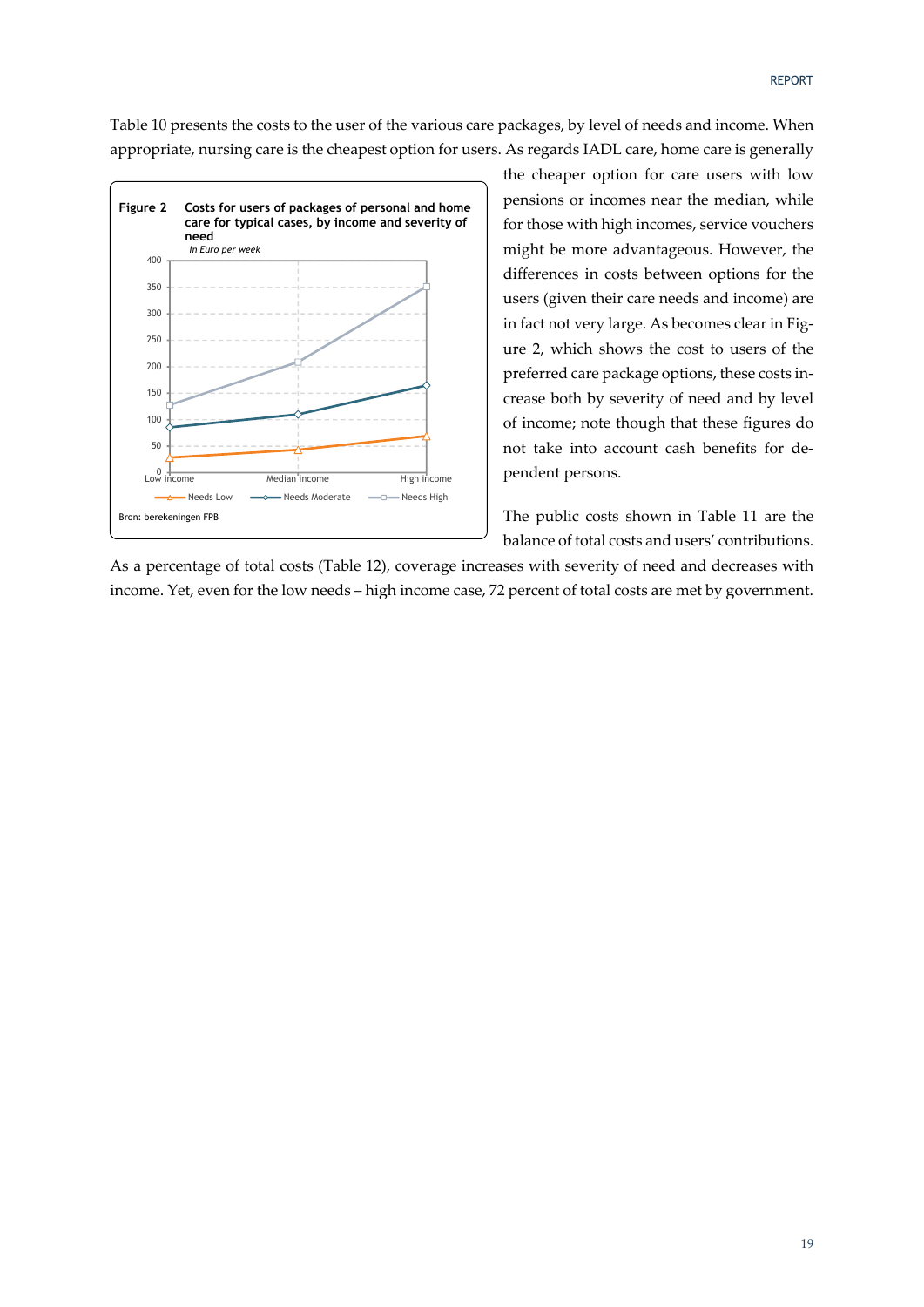#### **Tabel 10 Costs for users of packages of care for typical cases, for various package options**

|          | Option Personal<br>care<br>washing | Personal<br>care<br>eating* | IADL<br>care | Social<br>activity | .<br>Case 1:<br>Low needs;<br>low income | Case 1:<br>Low needs:<br>median<br>income | -<br>Case 1:<br>Low needs:<br>high income | Case 2:<br>Moderate<br>needs;<br>low income | Case 2:<br>Moderate<br>needs: median needs:<br>income | Case 2:<br>Moderate<br>high income | Case 3:<br>High needs;<br>low income | Case 3:<br>High needs;<br>median income high income | Case 3:<br>High needs; |
|----------|------------------------------------|-----------------------------|--------------|--------------------|------------------------------------------|-------------------------------------------|-------------------------------------------|---------------------------------------------|-------------------------------------------------------|------------------------------------|--------------------------------------|-----------------------------------------------------|------------------------|
|          | HCO                                | HCO                         | HCO          | SV                 | 28.64                                    | 43.36                                     | 69.29                                     | 104.10                                      | 151.12                                                | 233.98                             | 156.98                               | 251.33                                              | 417.61                 |
| <u>.</u> | <b>HCO</b>                         | <b>HCO</b>                  | S٧           | sv                 | 36.48                                    | 42.28                                     | 52.49                                     | 132.52                                      | 147.21                                                | 173.08                             | 199.90                               | 261.91                                              | 371.21                 |
|          | <b>HIRN</b>                        | <b>HCO</b>                  | HCO          | HCO-A              |                                          |                                           |                                           | 85.68                                       | 110.16                                                | 164.77                             | 127.83                               | 209.06                                              | 351.42                 |
| 4        | <b>HIRN</b>                        | HCO                         | HCO          | sv                 |                                          |                                           |                                           | 77.28                                       | 109.62                                                | 168.69                             | 131.75                               | 208.52                                              | 343.02                 |

Notes: \* not relevant for cases 1 and 2. Bold figures indicate the preferred option for each case

#### **Table 11 Public costs (amounts) of packages of care for typical cases, for various package options**

|   | Option Personal<br>care<br>washing | Personal IADL<br>care<br>eating* | care       | Social<br>activity | Case 1:<br>Low needs;<br>low income | Case 1:<br>Low needs:<br>median income high income | Case 1:<br>Low needs; | Case 2:<br>Moderate<br>needs;<br>low income | Case 2:<br>Moderate<br>needs; | Case 2:<br>Moderate<br>needs;<br>median income high income | Case 3:<br>High needs;<br>low income | Case 3:<br>High needs;<br>median income high income | Case $3:$<br>High needs; |
|---|------------------------------------|----------------------------------|------------|--------------------|-------------------------------------|----------------------------------------------------|-----------------------|---------------------------------------------|-------------------------------|------------------------------------------------------------|--------------------------------------|-----------------------------------------------------|--------------------------|
|   | HCO                                | HCO                              | HCO        | sv                 | 214.44                              | 199.72                                             | 173.79                | 716.62                                      | 669.60                        | 586.74                                                     | 1445.62                              | 1351.27                                             | 1184.99                  |
|   | <b>HCO</b>                         | <b>HCO</b>                       | <b>SV</b>  | sv                 | 147.42                              | 141.62                                             | 131.41                | 473.66                                      | 458.98                        | 433.10                                                     | 1188.16                              | 1126.15                                             | 1016.85                  |
|   | <b>HIRN</b>                        | <b>HCO</b>                       | HCO        | HCO-A              |                                     |                                                    |                       | 652.71                                      | 628.24                        | 573.62                                                     | 1567.84                              | 1486.61                                             | 1344.25                  |
| 4 | <b>HIRN</b>                        | <b>HCO</b>                       | <b>HCO</b> | sv                 |                                     |                                                    |                       | 637.57                                      | 605.23                        | 546.15                                                     | 1540.37                              | 1463.60                                             | 1329.11                  |

Notes: \* not relevant for cases 1 and 2. Bold figures indicate the preferred option for each case

#### **Table 12 Public costs (percentage of total costs) of packages of care for typical cases, for various package options**

|   | Option Personal<br>care<br>washing | Personal IADL<br>care<br>eating* | care       | Social<br>activity | Case $1$ :<br>Low needs;<br>low income | Case 1:<br>Low needs:<br>median income high income | Case 1:<br>Low needs: | Case 2:<br>Moderate<br>needs;<br>low income | Case 2:<br>Moderate<br>needs; | Case 2:<br>Moderate<br>needs;<br>median income high income | Case 3:<br>High needs;<br>low income | Case 3:<br>High needs;<br>median income high income | Case 3:<br>High needs; |
|---|------------------------------------|----------------------------------|------------|--------------------|----------------------------------------|----------------------------------------------------|-----------------------|---------------------------------------------|-------------------------------|------------------------------------------------------------|--------------------------------------|-----------------------------------------------------|------------------------|
|   | HCO                                | HCO                              | HCO        | <b>SV</b>          | 88.2%                                  | 82.2%                                              | 71.5%                 | 87.3%                                       | 81.6%                         | 71.5%                                                      | 90.2%                                | 84.3%                                               | 73.9%                  |
|   | <b>HCO</b>                         | <b>HCO</b>                       | SV         | sv                 | 80.2%                                  | 77.0%                                              | 71.5%                 | 78.1%                                       | 75.7%                         | 71.4%                                                      | 85.6%                                | 81.1%                                               | 73.3%                  |
|   | <b>HIRN</b>                        | HCO                              | <b>HCO</b> | HCO-A              |                                        |                                                    |                       | 88.4%                                       | 85.1%                         | 77.7%                                                      | 92.5%                                | 87.7%                                               | 79.3%                  |
| 4 | <b>HIRN</b>                        | HCO                              | <b>HCO</b> | <b>SV</b>          |                                        |                                                    |                       | 89.2%                                       | 84.7%                         | 76.4%                                                      | 92.1%                                | 87.5%                                               | 79.5%                  |

Notes: \* not relevant for cases 1 and 2. Bold figures indicate the preferred option for each case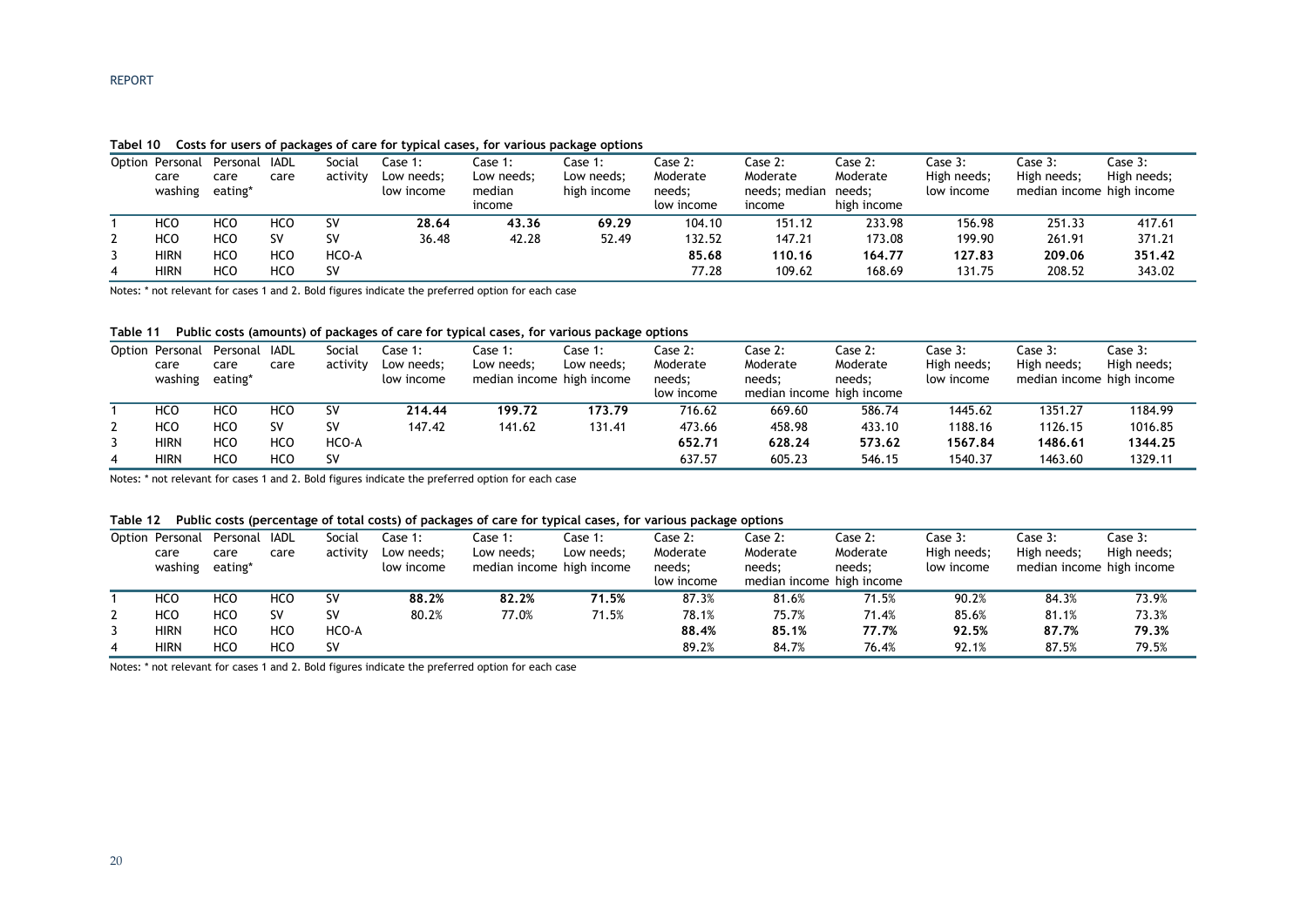### *Costs and benefits for dependent using care at home*

The data collected on the costs of personal care at home and home care, as well as the information on cash benefits to which dependent persons are entitled, makes it possible to compare the total incomes of single persons with various levels of pensions and a given degree of dependency. This provides an assessment of the joint impact of cash benefits and the costs of care on disposable income, which is here defined as the income left after receiving cash benefits and paying the out‐of‐pocket costs of care. In Figure 3, which represents the case of a single person with moderate needs, the columns indicate the incomes and costs of a single persons with a certain level of pension, on top of which they receive a care insurance benefit, and an allowance for the assistance of the elderly. Costs are represented by negative bars. The line (right‐hand scale) indicates the level of disposable income. Starting from a low pension of  $\epsilon$  12,000, disposable income first increases when the pension rises, due to the disregard in the means test of the allowance for the assistance of the elderly. Also, at these low levels of income, benefits exceed costs. When the pension is higher than  $\epsilon$  14,000, the mean test starts to bite, and the allowance for the assistance for the elderly tapers off, until the pension reaches  $\epsilon$  19,000 per year. When the pension than increases to  $\in$  19,500, there is a drop in disposable income, because the person no longer enjoys the status of increased reimbursement, and therefore nursing care becomes considerably more expensive, even though it is still only a fraction of the costs of home care. From that level of pension on, it is assumed that the person switches to service vouchers to pay for home care, because the net price for these is lower than the personal contribution for regular home care. If the person would stick to regular home care, costs would increase with a rising pension, and disposable income would rise less quickly.

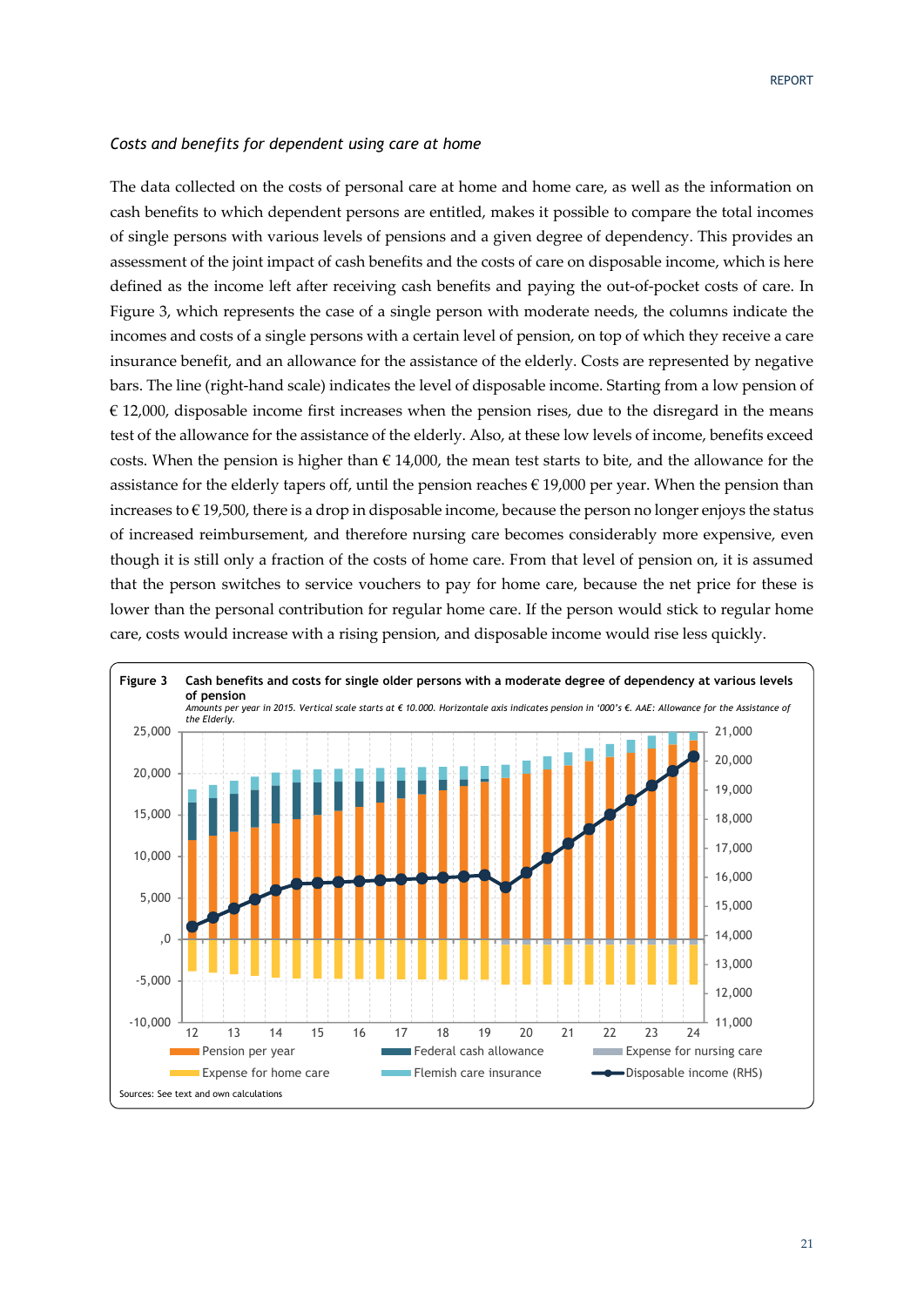### Conclusion

The aim of the study for which this report is the contribution from Belgium was to assess to what extent the costs of long-term care are covered by social protection systems, using the typical cases approach. Five typical cases have been defined by the OECD in a questionnaire, differing in severity of need (low, moderate and high) and the amount of care received, and also in living situation (single at home with no informal care, at home with informal care, in residential care). In addition, for each case, three income levels were specified.

Both cash benefits and care services provided at less than actual cost within the following schemes were taken into account: the allowance for the assistance of the elderly; the allowances for incontinence and for the chronically ill; the Flemish care insurance; the sickness and invalidity insurance for home nursing care and care in institutions; home care (not nursing care), regulated and subsidized by regional governments; and service vouchers.

Table 13 summarizes the main results from the study for Belgium. (Case 4 is not represented, as the informal care this person receives is assumed to be costless.) A number of things are noteworthy. First of all, the costs of care met directly by the government (through the social health insurance system, subsidies to home care providers and subsidies and tax allowances for service vouchers) far outweigh the cash benefits from the federal and regional governments that are conditional on dependency. Secondly, in all cases most of the total costs of care are borne by the various public systems, from 72% for the low need – high income case to 100% for the high need – low income case. Thirdly, the coverage rate increases with severity of need and decreases with income. The progressivity of the system through means‐tested cash benefits and user contributions which increase with income seems to be so strong that in the case of high needs, the person with a high pension ends up less disposable income (after contributions are paid and benefits are received) than those with low and medium pensions.25 However, this case is rather unrealistic, in that a very high amount of costly home care is used. Persons with such severe needs will either have informal help (reducing strongly the number of hours of paid home care), or, most likely, will have moved to residential care.

<u> Andrew Maria (1989)</u>

<sup>&</sup>lt;sup>25</sup> In fact, this level of income is below the at-risk-of-poverty threshold.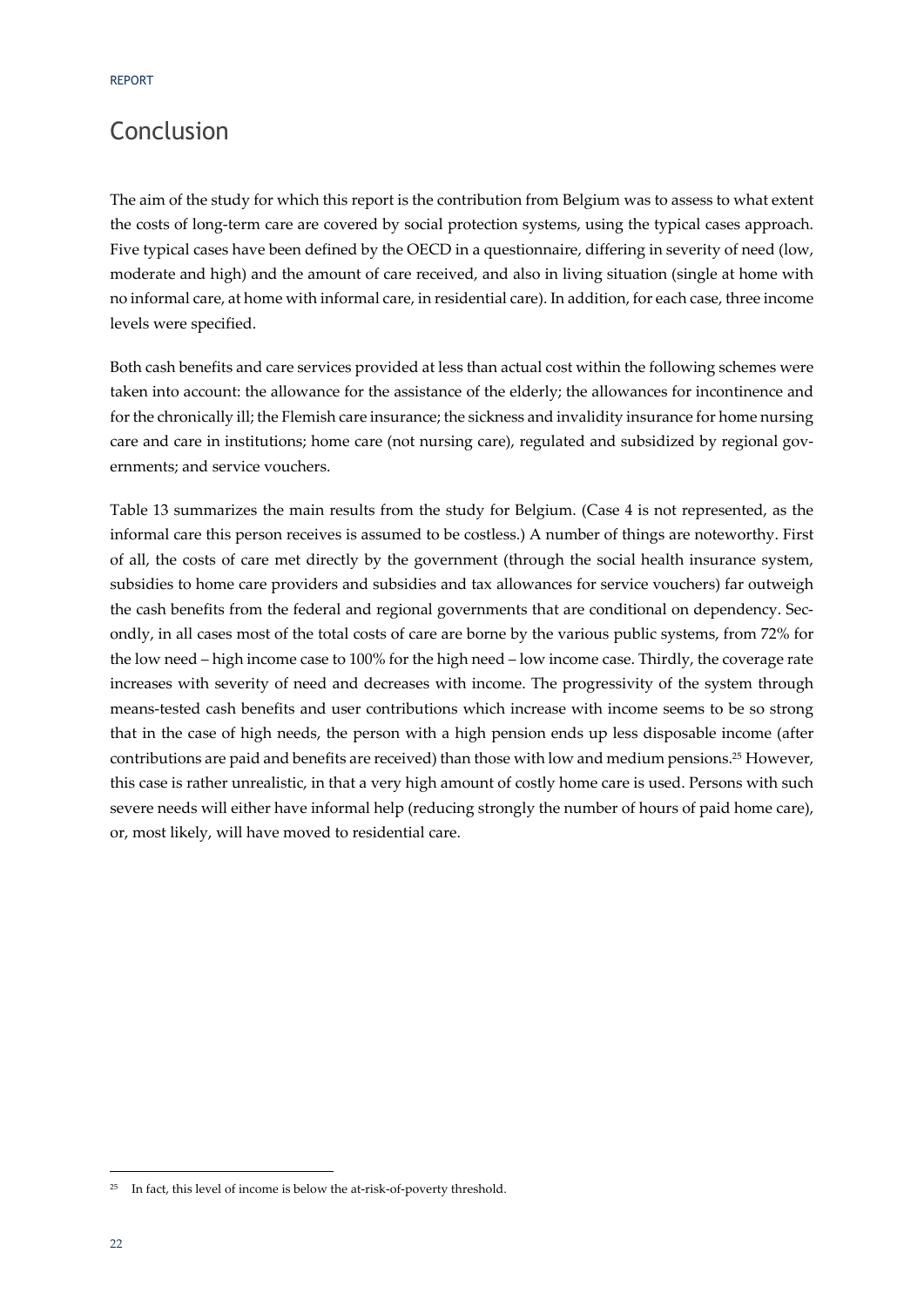**Table 13 Total costs and benefits for typical cases, by severity of need and income** 

| נו שטופ<br><u>Utai costs and benefits for typical cases</u> , | סכיכו ונץ טו ווככט מווט וווכטוווכ<br>Low income | Median income | High income |
|---------------------------------------------------------------|-------------------------------------------------|---------------|-------------|
| Case 1: low needs at home                                     |                                                 |               |             |
| Total costs of care*                                          | 243.08                                          | 243.08        | 243.08      |
| Costs of care met directly by government                      | 214.44                                          | 199.72        | 173.79      |
| Cash benefits                                                 | 0.00                                            | 0.00          | 0.00        |
| Total value of collective support                             | 214.44                                          | 199.72        | 173.79      |
| Collective support as % of total costs                        | 88.2%                                           | 82.2%         | 71.5%       |
| Net balance borne by user                                     | 28.64                                           | 43.36         | 69.29       |
| Pension minus net balance borne by user                       | 227.61                                          | 298.93        | 427.03      |
| Case 2: intermediate needs at home                            |                                                 |               |             |
| Total costs of care*                                          | 738.39                                          | 738.39        | 738.39      |
| Costs of care met directly by government                      | 652.71                                          | 628.24        | 573.62      |
| Cash benefits                                                 | 87.62                                           | 27.65         | 0.00        |
| Total value of collective support                             | 740.33                                          | 655.89        | 573.62      |
| Collective support as % of total costs                        | 100.3%                                          | 88.8%         | 77.7%       |
| Net balance borne by user                                     | $-1.94$                                         | 82.51         | 164.77      |
| Pension minus net balance borne by user                       | 258.19                                          | 259.78        | 331.55      |
| Case 3: high needs at home                                    |                                                 |               |             |
| Total costs of care*                                          | 1695.67                                         | 1695.67       | 1695.67     |
| Costs of care met directly by government                      | 1567.84                                         | 1486.61       | 1344.25     |
| Cash benefits                                                 | 166.21                                          | 106.58        | 39.48       |
| Total value of collective support                             | 1734.05                                         | 1593.19       | 1383.74     |
| Collective support as % of total costs                        | 102.3%                                          | 94.0%         | 81.6%       |
| Net balance borne by user                                     | $-38.38$                                        | 102.48        | 311.94      |
| Pension minus net balance borne by user                       | 294.63                                          | 239.81        | 184.38      |
| Case 5: high needs in residential care                        |                                                 |               |             |
| Total costs                                                   | 1194.04                                         | 1194.04       | 1194.04     |
| Costs of care met directly by government                      | 828.64                                          | 828.64        | 828.64      |
| Cash benefits                                                 | 156.73                                          | 97.10         | 30.00       |
| Total value of collective support                             | 985.37                                          | 925.74        | 858.64      |
| Collective support as % of total costs                        | 82.5%                                           | 77.5%         | 71.9%       |
| Net balance borne by user                                     | 208.67                                          | 268.30        | 335.40      |
| Pension minus net balance borne by user                       | 47.58                                           | 73.99         | 160.92      |

The study has a number of limitations. First of all, the typical cases living at home are unrealistic, as it is unlikely, especially for cases 2 and 3, that they get no informal care at all. Therefore, the amount of formal care received is most likely exaggerated compared with actual usage patterns. Second, the typical cases are assumed to live in Flanders. Older persons living in Wallonia cannot receive a benefit from the Flemish care insurance system<sup>26</sup>. Home care may be cheaper or costlier for users in that region than

<u> Andrew Maria (1989)</u>

<sup>&</sup>lt;sup>26</sup> People living in the Capital Region of Brussels can voluntarily join this scheme.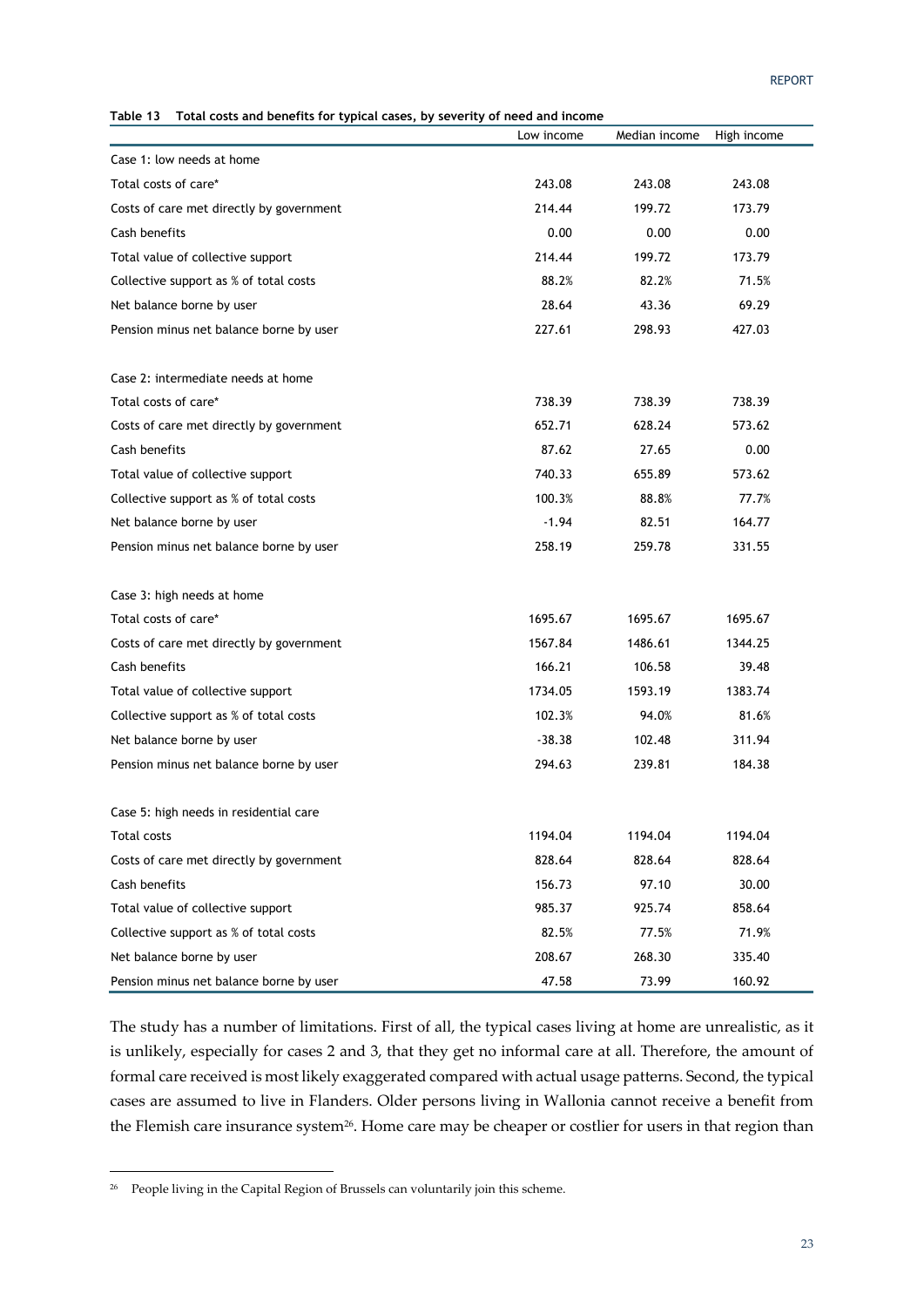in Flanders. Third, benefits and services provided by municipalities and mutualities are disregarded. Fourth, on the other hand, costs related to disability and health care other than those for long-term care are also disregarded.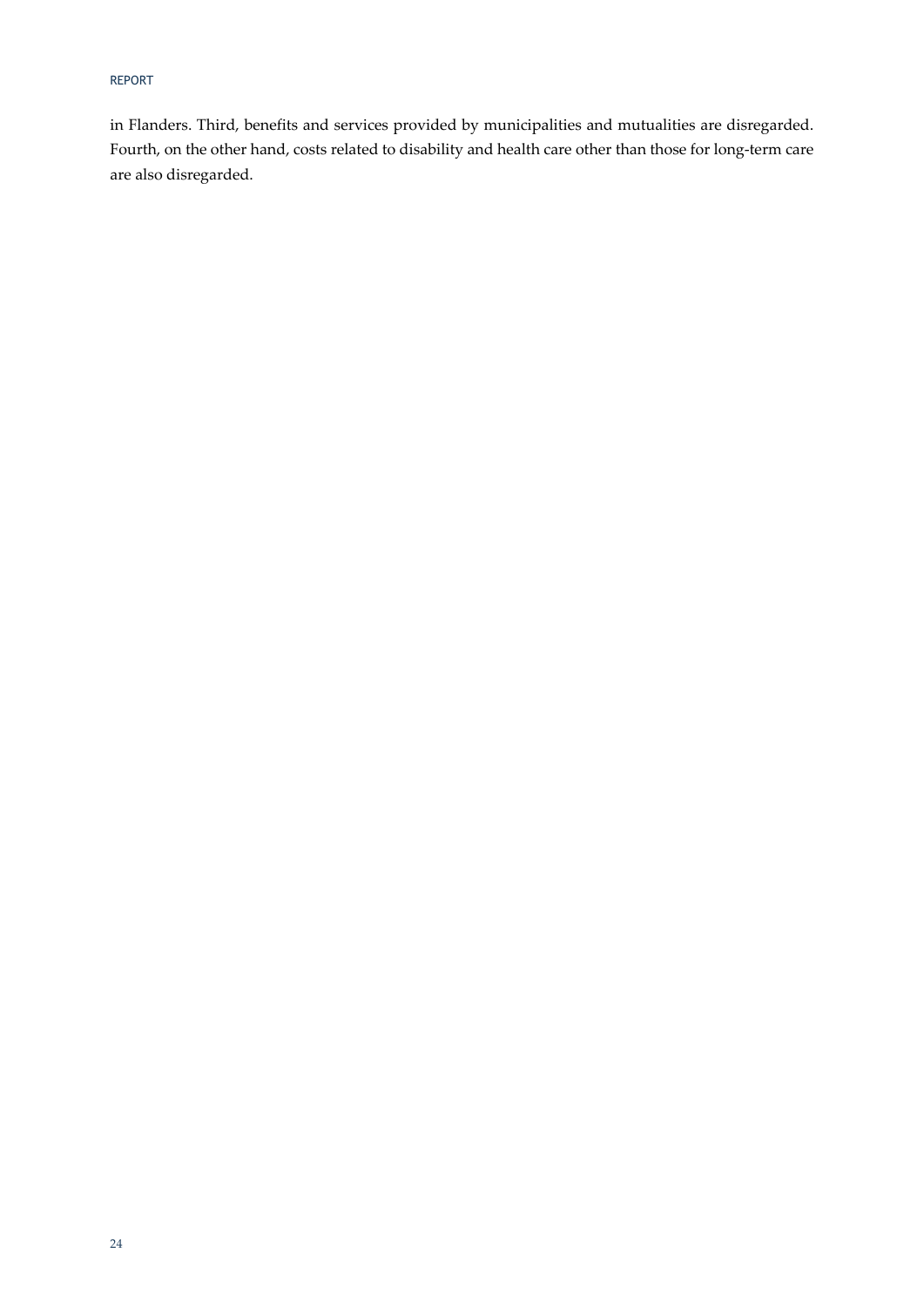### Appendix: OECD Questionnaire



DIRECTORATE FOR EMPLOYMENT, LABOUR AND SOCIAL AFFAIRS Health and Social Policy Divisions



EUROPEAN COMMISSION

DG Employment, Social Affairs and Inclusion Europe 2020: Social Policies

# **Measuring social protection for older people with long‐term care needs** *Data collection questionnaire*

### **Country: Belgium**

**Please read the attached notes before completing this questionnaire** If you have any questions, please contact Tim Muir at the OECD (tim.muir@oecd.org)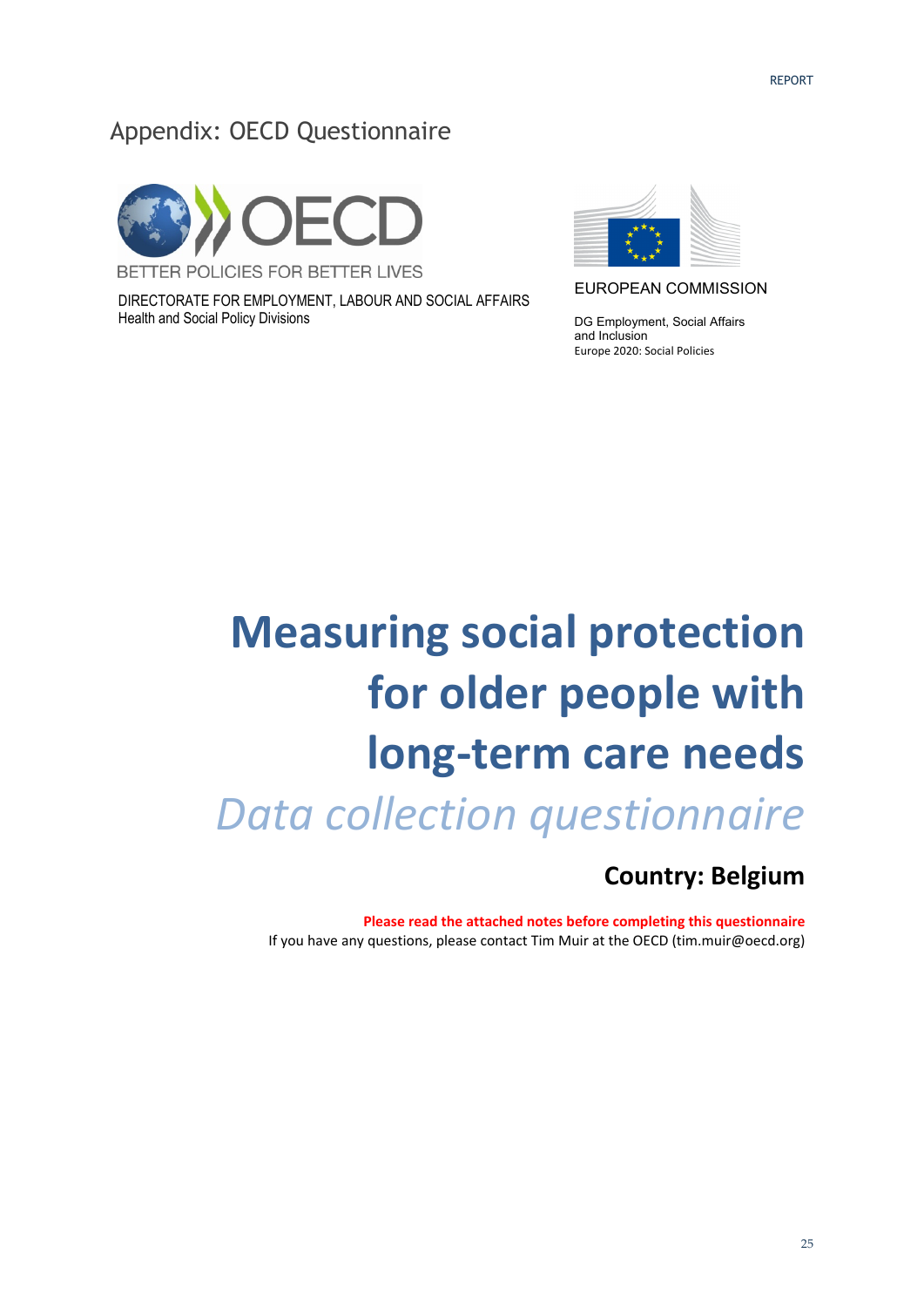### B ACKGROUND INFORMATION

*General information about support for people with long‐term care needs in your country has previously been collected for the MISSOC database (the Mutual Information System on Social Protection), so this questionnaire won't ask for the same information again.* 

*However, we do need you to confirm some details that we have derived from the MISSOC data, provide us with the typical cost of services in your country and check the income data that we are using. These pieces of infor‐ mation will be important for the main part of the questionnaire, which will provide descriptions of typical people with long‐term care needs and ask about the support they would receive in your country.* 

### *The following definitions are important in answering the questions below (more details are in the attached guidance)*

*"Long‐term care" refers to the services required to meet people's ADL, IADL and social needs Where relevant you should assume that we are talking about older people (over 65) who have developed care needs through a deterioration of physical and/or mental function in old age, rather than through any specific illness or injury.* 

#### **1. Schemes that provide collective support for people with long‐term care needs**

*In order to answer this questionnaire you will need to define which collective support schemes in your coun‐ try are relevant to long‐term care. These are the schemes that would provide support to an older person with long‐term care needs but would not provide support to an equivalent person without long‐term care needs (see attached guidance for more details). If your health system routinely provides long‐term care services, as defined here, then you should include it in your answers.* 

*We've provided our best guess below based on the MISSOC data, but please verify and provide any correc‐ tions in the box below. Please include the name of the scheme, an English translation and a one‐line descrip‐ tion.* 

*These are the schemes you should consider when calculating levels of support for the typical cases defined in this questionnaire.*

### *Our best guess from MISSOC (corrected by country informant)*

#### **Sickness and invalidity insurance**

Pays part of the cost of care services for dependent people, both at home and in institutions

#### **Care insurance (Flanders only)**

A flat rate cash benefit paid to people with care needs

#### **Allowance for the assistance of the elderly**

A cash allowance with five levels of payment, income and assets – dependent

#### **Incontinence Allowance**

Federal Allowance for the costs of incontinence for severely incontinent persons not in resi‐ dential care

#### **Home care (not nursing care)**

Subsidized home care (except nursing care), provided by private organizations, prices are regulated by Regional government, in Flanders income‐dependent

#### **Service vouchers**

Tax‐subsidized vouchers for household tasks

*Your comments and corrections* 

Integration allowance is for non‐aged persons only.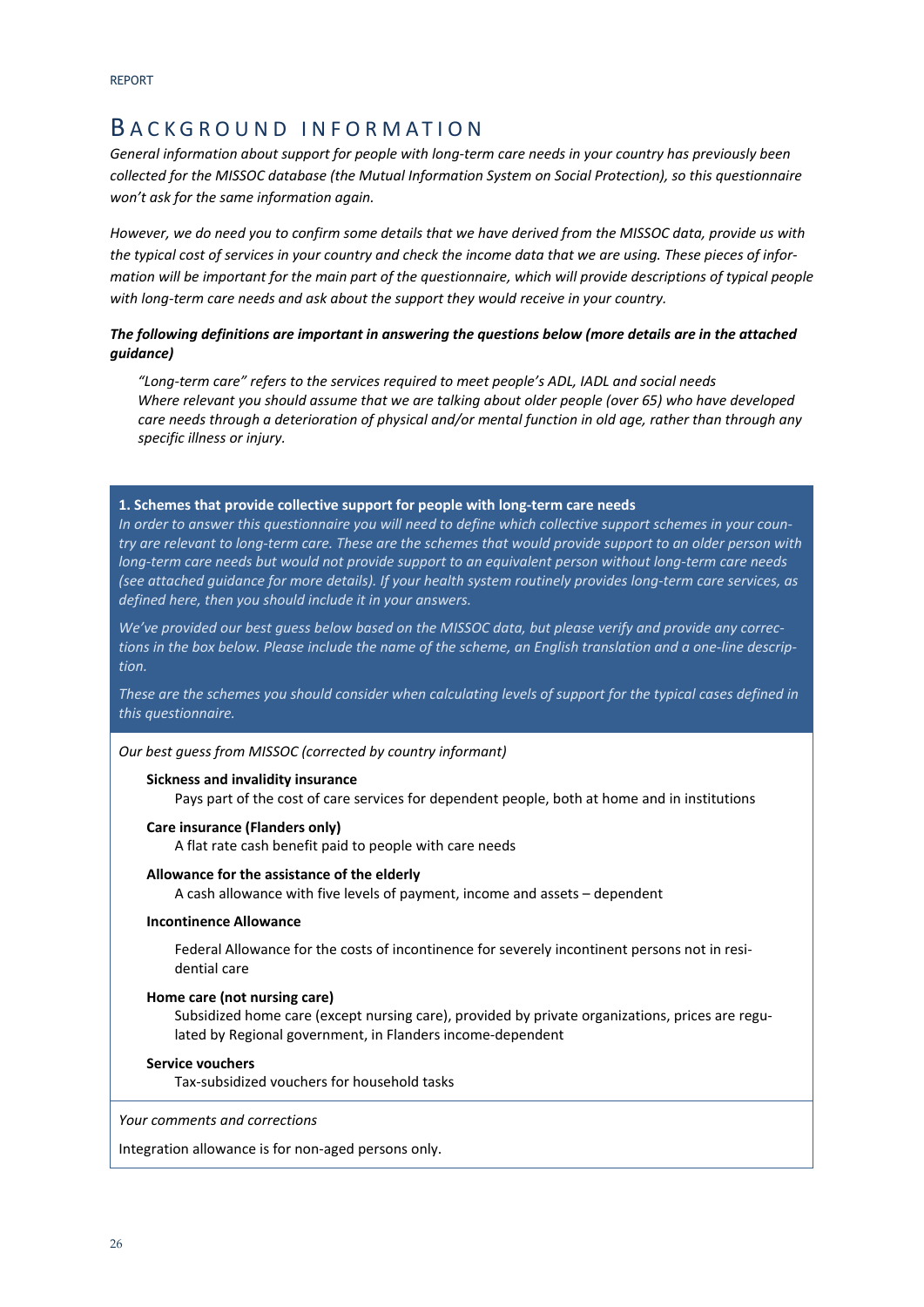#### **2. Hourly cost of care services**

*Please provide a typical hourly cost for different types of care services. You should use these costs to calcu‐ late the total cost of the care packages described in each typical case (unless you prefer to calculate the total costs in another way).* 

*If the cost of services is subsidised, please provide the unsubsidised cost here if possible. The value of the sub‐ sidy should be included in the level of collective support that you provide for each typical case.* 

| ADL needs    | € See report |
|--------------|--------------|
| IADL needs   | € See report |
| Social needs | € See report |

#### **3. Typical incomes of older people (over 65)**

*The questionnaire will ask you how much support people with different levels of income will get. We have used OECD, EU and other data to estimate the level of income that a typical older person has in your country (median), as well as a high‐income case (80th percentile) and a low‐income case (20th percentile).* 

*These estimates are for income after taxes and transfers – i.e. the disposable income that a person has to spend each week. For the purposes of this questionnaire, you should assume that this represents the weekly income that this person would have if they didn't have a long‐term care need. Any additional income that they receive as a result of the long‐term care need should be included in your answers under each typical case.* 

*These numbers may not precisely match your own estimates, because we have used the same source and methodology for all countries. However, if these numbers are significantly different to your own, then please contact Tim Muir at the OECD (tim.muir@oecd.org).* 

| Low income (20 <sup>th</sup> percen- $\vert$ € 256.25 per week<br>tile) |                   |
|-------------------------------------------------------------------------|-------------------|
| Median income                                                           | € 342.29 per week |
| High income (80 <sup>th</sup> per-<br>centile)                          | € 496.32 per week |

### *Your comments*

OK. Low income is a bit above the guaranteed minimum income for older people (IGO), which is 233.46 EUR per week

#### **3. Any other comments**

*Use this space to provide any other comments that you think are relevant, but aren't covered by the other questions. You can also send us separate documents alongside this questionnaire, or get in touch with us to discuss any issues.*

### See separate document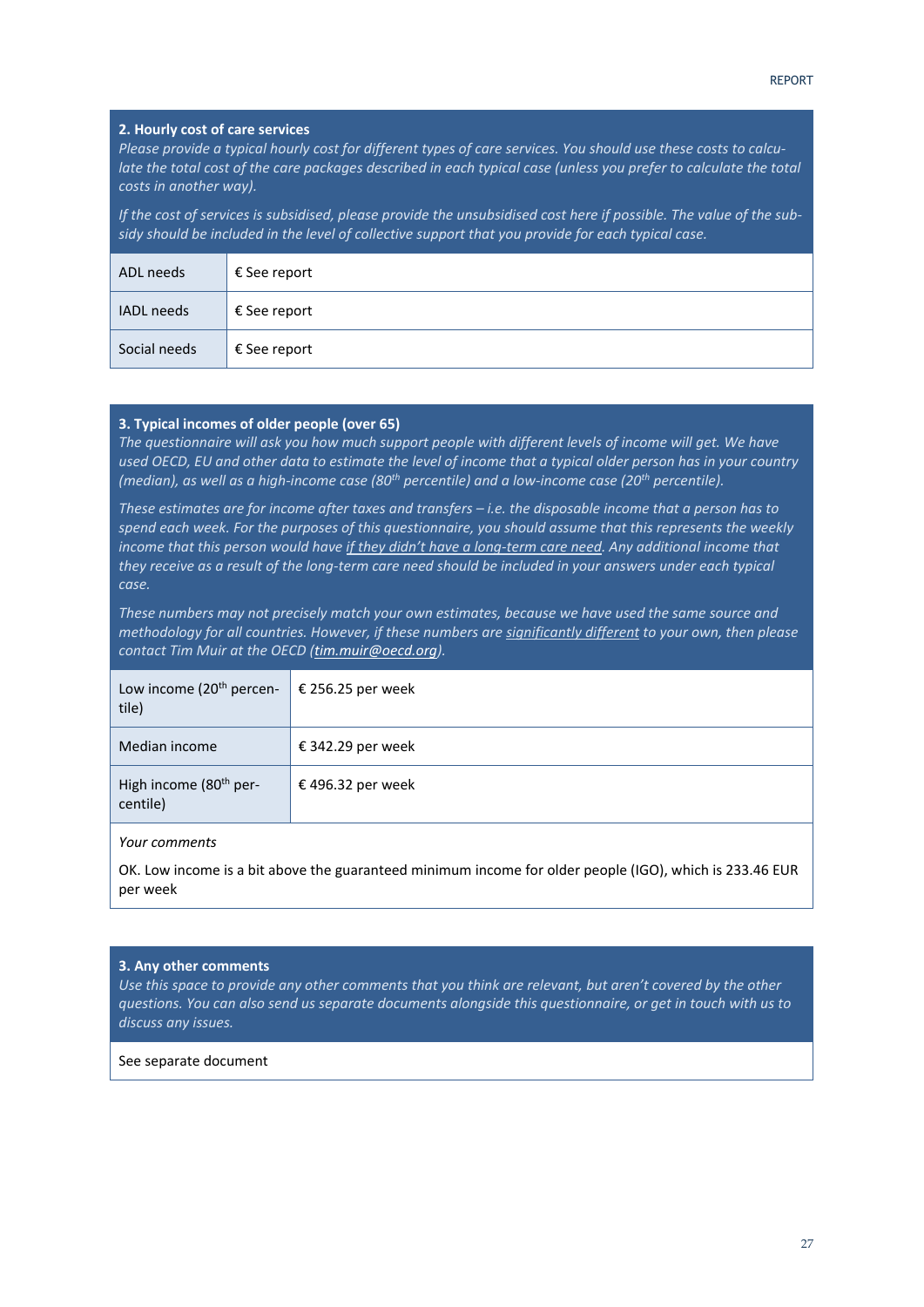# **T YPICAL CASE 1**  HOME CARE FOR LOW NEEDS

Description of needs

| ADL needs         | <b>Mobility</b><br>Can get in and out of bed independently.<br>Has limited movement of the torso and problems bending down.<br>Can walk slowly in the home without a mobility aid and stand without the risk of falling.<br>Can leave the house without help and go for short walks using a walking frame.<br>Can travel independently to see a doctor.                                                                                                                                                                    |
|-------------------|----------------------------------------------------------------------------------------------------------------------------------------------------------------------------------------------------------------------------------------------------------------------------------------------------------------------------------------------------------------------------------------------------------------------------------------------------------------------------------------------------------------------------|
|                   | <b>Hygiene</b><br>Can dress and undress independently, although this is slow and requires significant<br>effort, especially for dressing the bottom half of the body.<br>Needs help to get in and out of the bathtub.<br>Can wash face and upper part of the body with assistance, but back and lower part<br>of the body need to be washed by caregiver.<br>Can comb hair and brush teeth under supervision.<br>Has full bladder and bowel control, can use toilet independently and can clean self<br>after defaecation. |
|                   | <b>Food intake</b><br>Can cut food into pieces and independently consume food and drinks.                                                                                                                                                                                                                                                                                                                                                                                                                                  |
|                   | Barthel Index score: 17/20                                                                                                                                                                                                                                                                                                                                                                                                                                                                                                 |
| <b>IADL</b> needs | Shopping: can go to supermarket independently but cannot carry heavy shopping bags<br>Cooking: can prepare simple meals and arrange delivery of meals-on-wheels (the cost<br>of these meals should not be included in your answers)<br>Cleaning: can do simple housework (e.g. cleaning surfaces) but nothing that requires<br>lifting or bending (e.g. vacuuming the floor)<br>Laundry: cannot do any laundry                                                                                                             |
|                   | Lawton IADL score: 6/8                                                                                                                                                                                                                                                                                                                                                                                                                                                                                                     |
| Social needs      | This person is able to maintain social activities independently                                                                                                                                                                                                                                                                                                                                                                                                                                                            |
| Other details     | None of the above needs can be met through informal care. If relevant, assume that this<br>person lives alone.                                                                                                                                                                                                                                                                                                                                                                                                             |

| Description of services provided by professional caregiver<br>Except where support or supervise is specified, the caregiver must completely take over the activity |                                                                                                                                                                                                                                                                                                                                                                                                                                                                                                                                                                                             |  |
|--------------------------------------------------------------------------------------------------------------------------------------------------------------------|---------------------------------------------------------------------------------------------------------------------------------------------------------------------------------------------------------------------------------------------------------------------------------------------------------------------------------------------------------------------------------------------------------------------------------------------------------------------------------------------------------------------------------------------------------------------------------------------|--|
| ADL needs                                                                                                                                                          | <b>Washing and dressing 20 minutes, six times a week</b><br>Supervise patient to undress and dress again<br>Support patient to wash the upper part of the body<br>Supervise hair care, combing<br>Wash the lower part of the patient's body and back<br>Cleaning of care area<br>Bathing and dressing 30 minutes, once a week<br>Support patient to undress and dress again<br>Support patient to get into the bathtub<br>Support patient to wash the upper part of the body<br>Wash the lower part of the patient's body and back<br>Supervise hair care, combing<br>Cleaning of care area |  |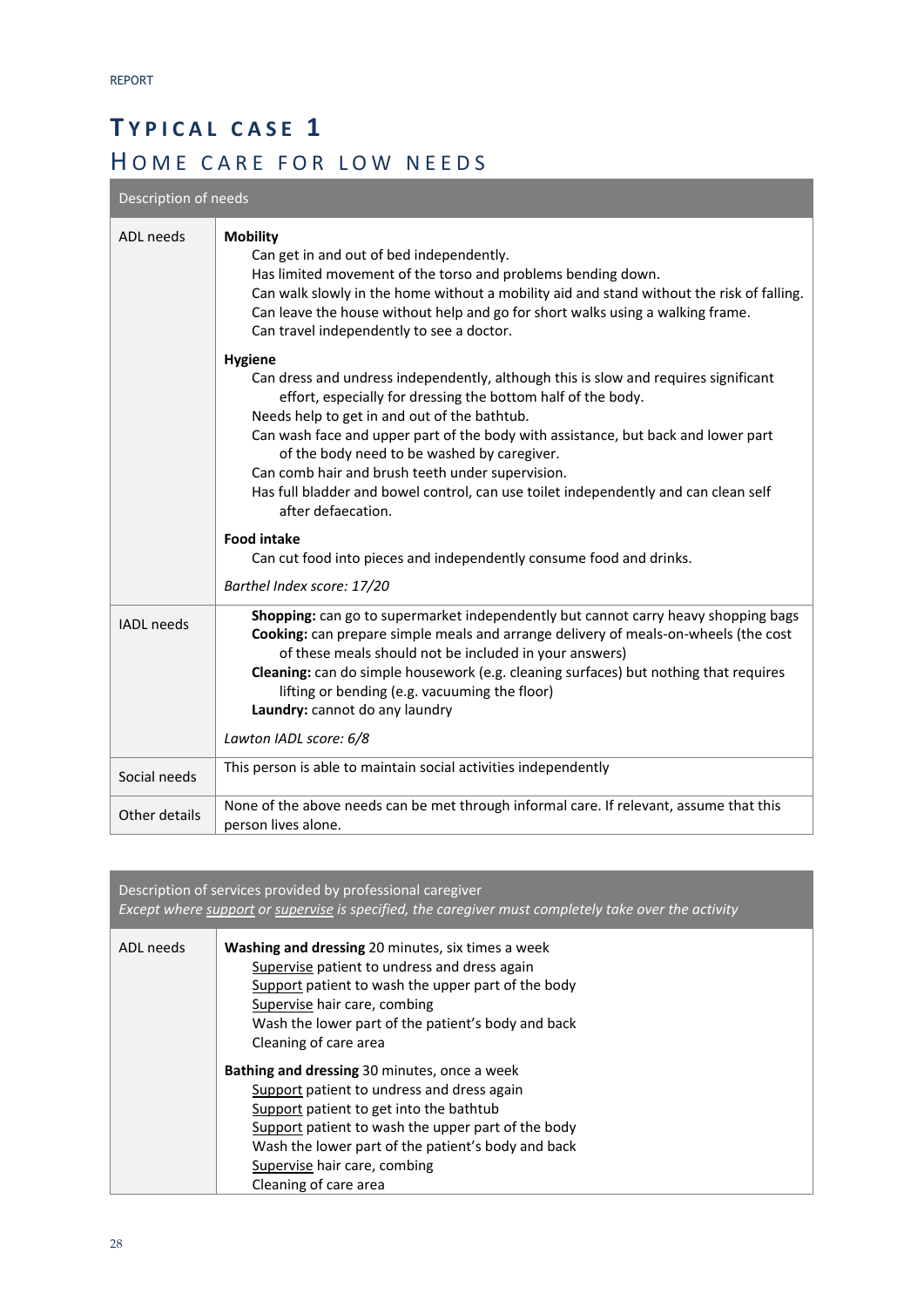|                   | 2 hours 30 minutes per week                                                                                                        |
|-------------------|------------------------------------------------------------------------------------------------------------------------------------|
| <b>IADL</b> needs | Laundry 1 hour, once a week<br><b>Cleaning</b> 1 hour, once a week<br>Shopping 1 hour of support, twice a week<br>4 hours per week |
| Social needs      | None                                                                                                                               |

| Weekly cost of care services for this person |                                                          |                                 |
|----------------------------------------------|----------------------------------------------------------|---------------------------------|
|                                              | Calculated from your hourly costs                        | Or provide an alternative value |
| ADL needs                                    | 2½ hours x hourly cost = $\epsilon$ 0.00                 | € 95.74                         |
| <b>IADL</b> needs                            | 4 hours x hourly cost = $\epsilon$ 0.00                  | € 147.34                        |
| Social needs                                 | None                                                     | None                            |
| <b>Total cost</b>                            | € 243.08                                                 |                                 |
| Comments                                     | Assuming all care is provided by home care organization. |                                 |

Total value of collective support available to a person with these needs and different levels of income *This should be the total value of collective support from all of the systems that you identified in the first sec‐ tion of the questionnaire.*

|                                                         | If they have low assets<br>below any relevant threshold | If they have high assets<br>above any relevant threshold |
|---------------------------------------------------------|---------------------------------------------------------|----------------------------------------------------------|
| Low income (20th percentile)<br>€ 256.25 per week       | € 214.44                                                | € 214.44                                                 |
| Median income for over-65s<br>€ 342.29 per week         | € 199.72                                                | € 199.72                                                 |
| High income (80th percen-<br>tile)<br>€ 496.32 per week | € 173.79                                                | € 173.79                                                 |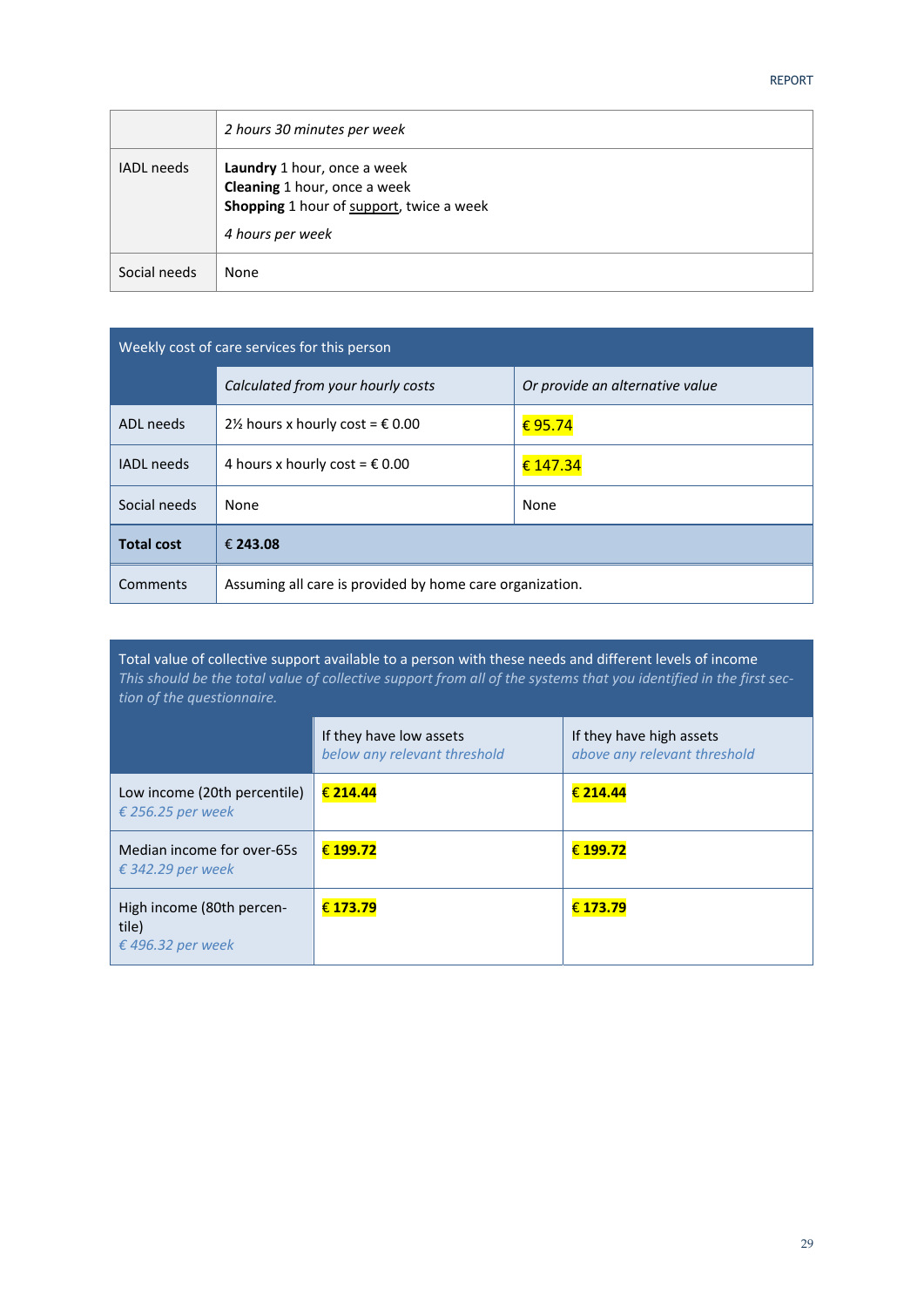| Other questions about this case                                                                                                                                                                                    |                                                                                                                                                                      |
|--------------------------------------------------------------------------------------------------------------------------------------------------------------------------------------------------------------------|----------------------------------------------------------------------------------------------------------------------------------------------------------------------|
| How would this person score on any rele-<br>vant assessment systems?<br>e.g. high, medium or low need, a number<br>of points, a need category etc.                                                                 | BEL-scale (0-75): 13 (below threshold for benefit)<br>"Autonomy scale" (0-18): 6 (below threshold for federal allow-<br>ance<br>Katz scale (used by NIHDI): no score |
| Please describe how the level of collec-<br>tive support is calculated in this case.<br>Where the person receives support from<br>more than one system, please include all<br>relevant systems if possible.        | No cash benefit, only home care by home care organization,<br>subsidized by the Flemish government. See excel sheet and sep-<br>arate document for details.          |
| Would a different set of care services to<br>that described above commonly be pro-<br>vided to a person with these needs? If so,<br>please describe.                                                               | Hard to say, depends much on local circumstances                                                                                                                     |
| Where the cost of formal services is not<br>covered in full by collective support,<br>what would be the most likely outcome?<br><i>i.e.</i> would the person pay privately, go<br>without care, or something else? | ????                                                                                                                                                                 |
| Please provide any other relevant infor-<br>mation.                                                                                                                                                                |                                                                                                                                                                      |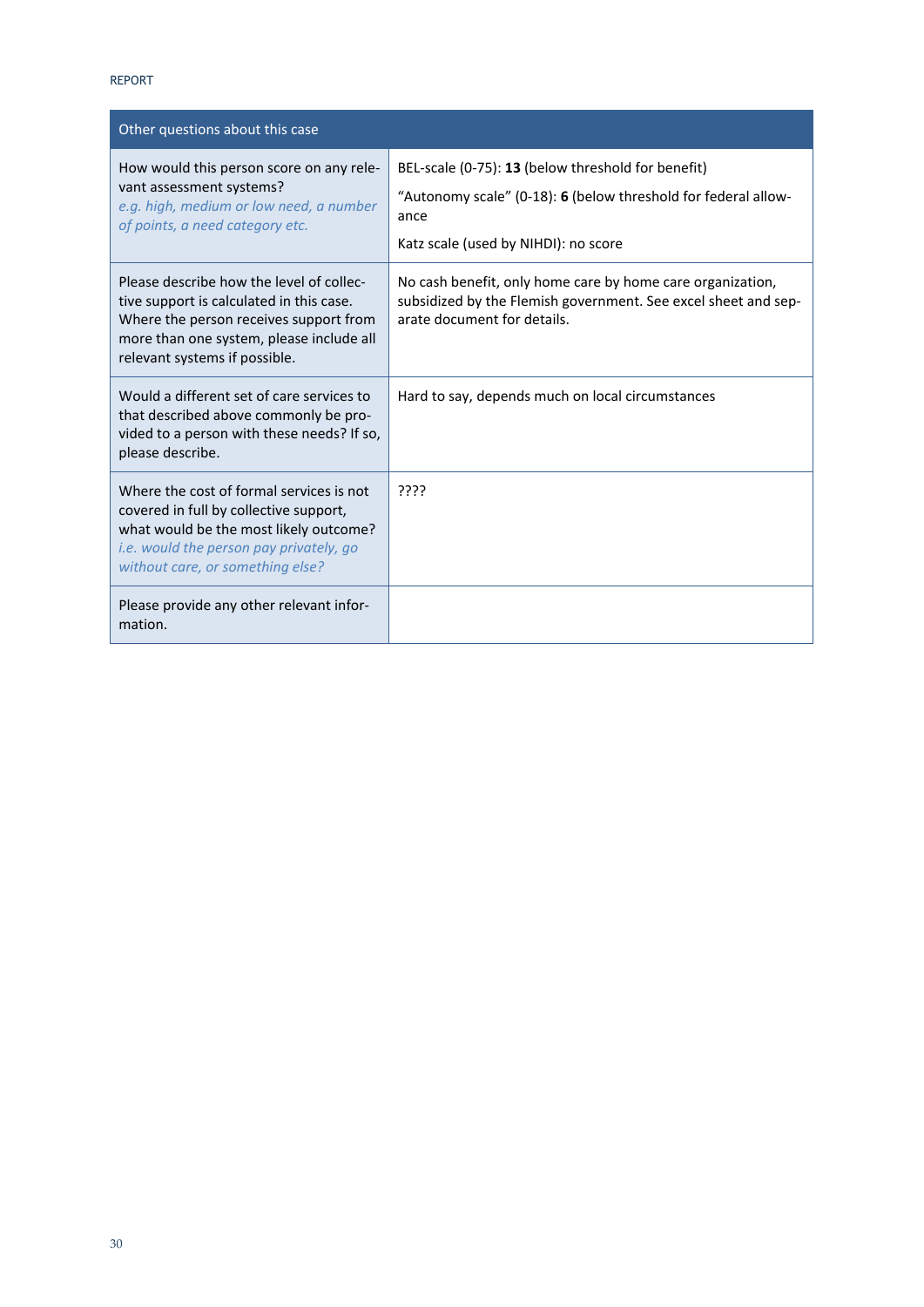# **T YPICAL CASE 2**  HOME CARE FOR MODERATE NEEDS

### Description of needs

| ADL needs         | <b>Mobility</b><br>Can get in and out of bed independently.<br>Has limited movement of the torso and problems bending down.<br>Can walk around the home only with the use of a mobility aid, but is unable to climb<br>stairs unaided.<br>Can transfer independently in and out of bed, chairs and toilets using grab rails, which<br>are installed in the home (the cost of these adaptations should not be considered<br>for this questionnaire).<br>Can leave the house and go for short walks only with assistance and the use of a walk-<br>ing frame. Needs a wheelchair to travel longer distances or remain out of the |
|-------------------|--------------------------------------------------------------------------------------------------------------------------------------------------------------------------------------------------------------------------------------------------------------------------------------------------------------------------------------------------------------------------------------------------------------------------------------------------------------------------------------------------------------------------------------------------------------------------------------------------------------------------------|
|                   | house for a long time.<br>Can travel to see a doctor if accompanied by caregiver.                                                                                                                                                                                                                                                                                                                                                                                                                                                                                                                                              |
|                   | <b>Hygiene</b><br>Requires assistance to dress and undress.<br>Needs help to get in and out of the bathtub.<br>Can wash face with assistance, but back and upper and lower parts of the body need to<br>be washed by caregiver.<br>Can comb hair and brush teeth under supervision.<br>Has bowel control, can use toilet independently using grab rails which are installed, and<br>can clean self after defaecation.<br>Has limited bladder control and wears pads which need to be changed twice a day.<br><b>Food intake</b><br>Can cut food into pieces and independently consume food and drinks.                         |
|                   | Barthel Index score: 11/20                                                                                                                                                                                                                                                                                                                                                                                                                                                                                                                                                                                                     |
| <b>IADL</b> needs | Shopping: can go to local shops with assistance but cannot carry shopping bags<br>Cooking: cannot prepare food<br>Cleaning: cannot do any housework or cleaning<br>Laundry: cannot do any laundry<br>Lawton IADL score: 4/8                                                                                                                                                                                                                                                                                                                                                                                                    |
| Social needs      | Unable to maintain any social activities without assistance                                                                                                                                                                                                                                                                                                                                                                                                                                                                                                                                                                    |
|                   | None of the above needs can be met through informal care.                                                                                                                                                                                                                                                                                                                                                                                                                                                                                                                                                                      |
| Other details     | All necessary home adaptations have been installed and the cost of these adaptations is not<br>in scope for this project.                                                                                                                                                                                                                                                                                                                                                                                                                                                                                                      |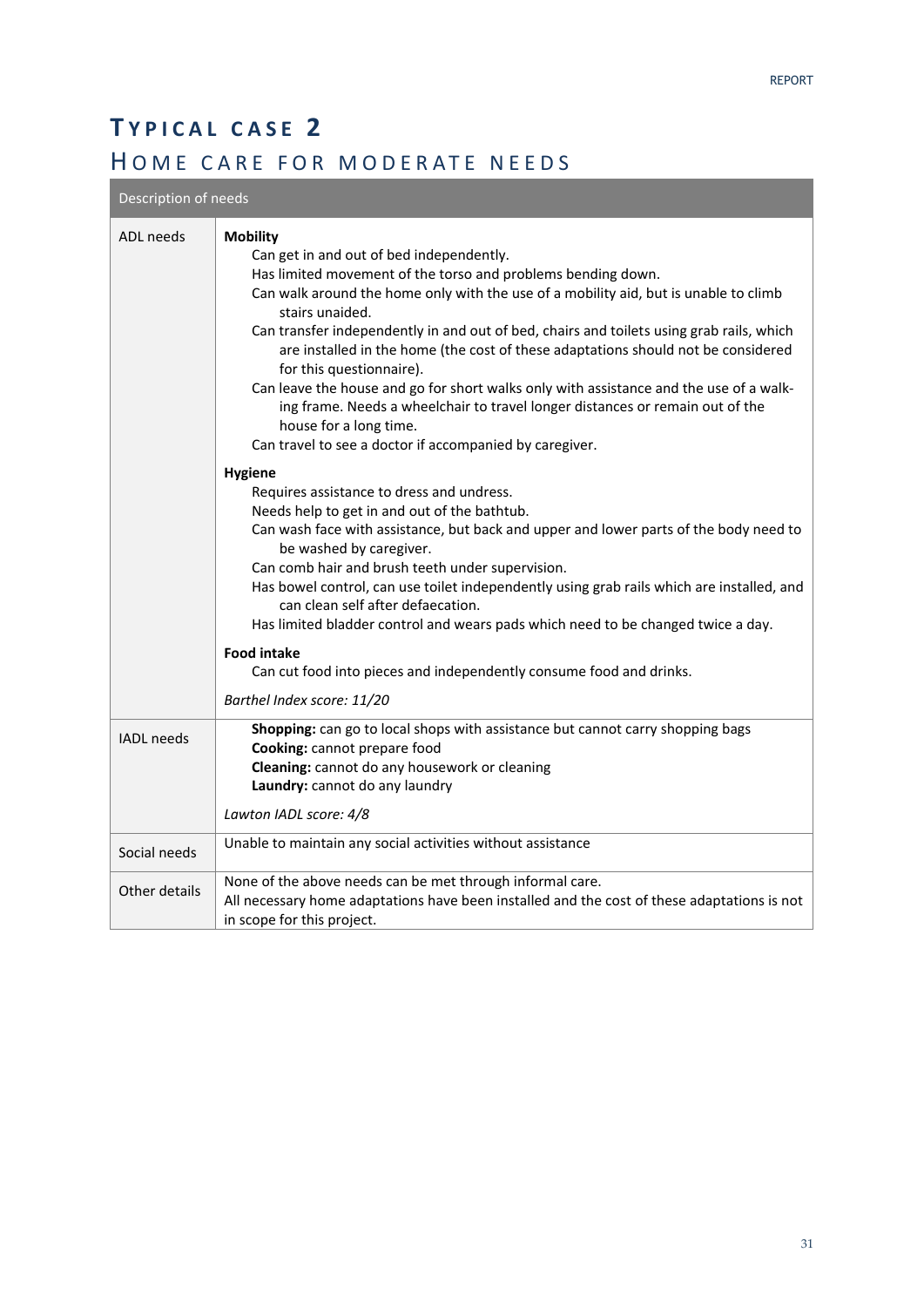| Description of services provided by professional caregiver |                                                                                                                                                                                                                                                                                                                                                                   |  |
|------------------------------------------------------------|-------------------------------------------------------------------------------------------------------------------------------------------------------------------------------------------------------------------------------------------------------------------------------------------------------------------------------------------------------------------|--|
|                                                            | Except where support or supervise is specified, the caregiver must completely take over the activity                                                                                                                                                                                                                                                              |  |
| ADL needs                                                  | Washing and dressing 20 minutes, six times a week<br>Support patient to undress and dress again<br>Support patient in washing face<br>Supervise hair care, combing<br>Washing the patient's upper body, back and lower body<br>Application of new sanitary pads, removal and disposal of used ones<br>Cleaning of care area                                       |  |
|                                                            | Bathing and dressing 30 minutes, once a week<br>Support patient to undress and dress again<br>Support patient to get into the bathtub<br>Support patient in washing face<br>Washing the patient's upper body, back and lower body<br>Supervise hair care, combing<br>Application of new sanitary pads, removal and disposal of used ones<br>Cleaning of care area |  |
|                                                            | Incontinence management 15 minutes twice a day<br>Application of new sanitary pads, removal and disposal of used ones<br>6 hours per week                                                                                                                                                                                                                         |  |
| <b>IADL</b> needs                                          | Laundry 1 hour, once a week<br>Cleaning 1 hour, once a week<br>Shopping 1 hour, twice a week<br>Prepare meals 1 hour 30 minutes per day in total<br>14 hours 30 minutes per week                                                                                                                                                                                  |  |
| Social needs                                               | Social activity 2 hours per week (e.g. caregiver takes the patient for two one-hour walks)                                                                                                                                                                                                                                                                        |  |

| Weekly cost of care services for this person |                                                                                                                    |                                 |
|----------------------------------------------|--------------------------------------------------------------------------------------------------------------------|---------------------------------|
|                                              | Calculated from your hourly costs                                                                                  | Or provide an alternative value |
| ADL needs                                    | 6 hours x hourly cost = $\epsilon$ 0.00                                                                            | € 136.65                        |
| <b>IADL</b> needs                            | 14½ hours x hourly cost = $\epsilon$ 0.00                                                                          | € 534.12                        |
| Social needs                                 | 2 hours x hourly cost = $\epsilon$ 0.00                                                                            | € 67.33                         |
| <b>Total cost</b>                            | €738.39                                                                                                            |                                 |
| Comments                                     | See Excel sheet. NIHDI nursing care for ADL-needs, home care for IADL needs, service<br>vouchers for social needs. |                                 |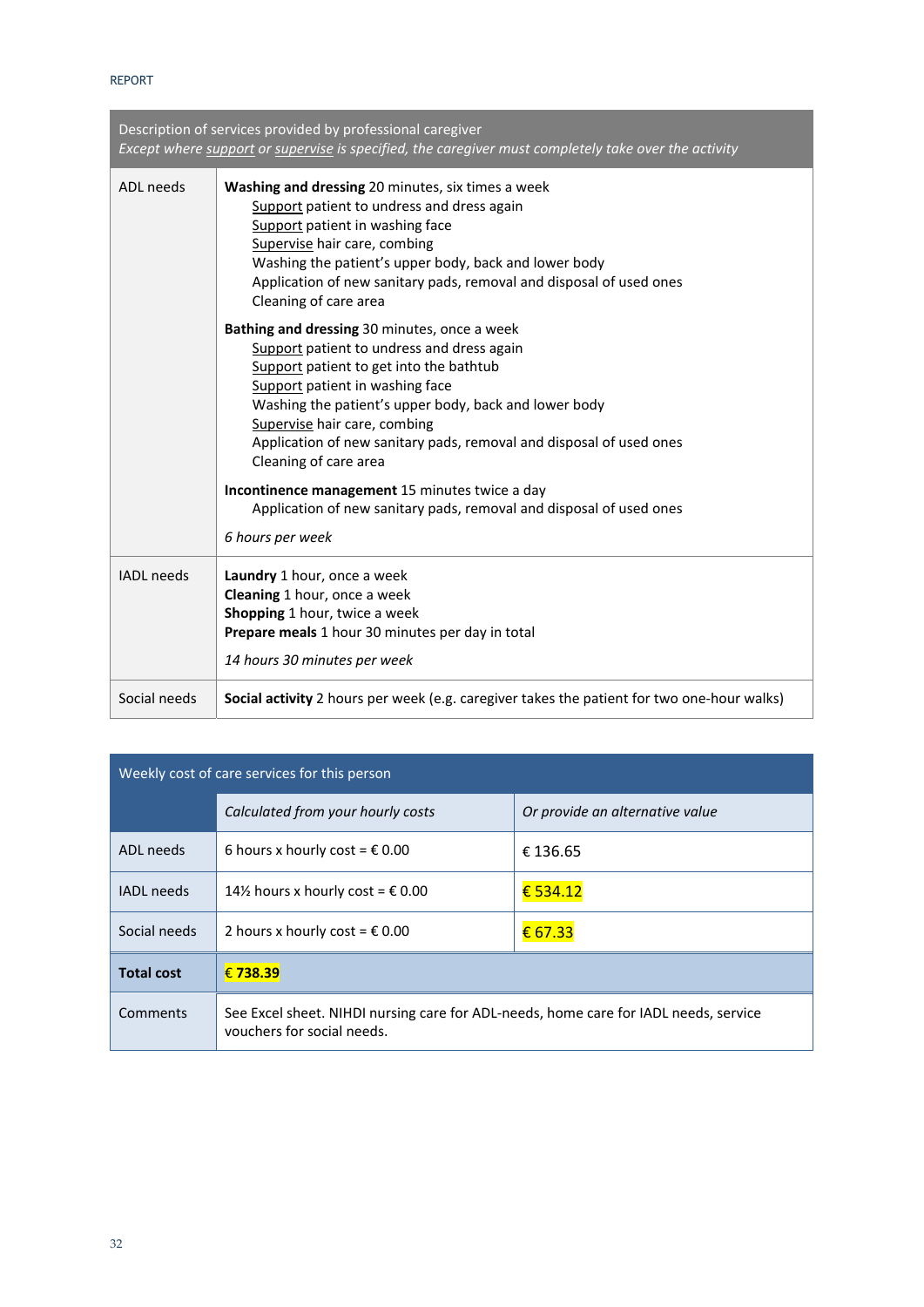Total value of collective support available to a person with these needs and different levels of income *This should be the total value of collective support from all of the systems that you identified in the first sec‐ tion of the questionnaire.*

|                                                         | If they have low assets<br>below any relevant threshold | If they have high assets<br>above any relevant threshold |
|---------------------------------------------------------|---------------------------------------------------------|----------------------------------------------------------|
| Low income (20th percentile)<br>€ 256.25 per week       | €740.33                                                 | € 652.71                                                 |
| Median income for over-65s<br>€ 342.29 per week         | € 655.89                                                | € 628.24                                                 |
| High income (80th percen-<br>tile)<br>€ 496.32 per week | €564.96                                                 | €564.96                                                  |

| Other questions about this case                                                                                                                                                                                    |                                                                                                                                                                  |  |
|--------------------------------------------------------------------------------------------------------------------------------------------------------------------------------------------------------------------|------------------------------------------------------------------------------------------------------------------------------------------------------------------|--|
| How would this person score on any rele-<br>vant assessment systems?<br>e.g. high, medium or low need, a number<br>of points, a need category etc.                                                                 | BEL-scale (0-75): 25 (below threshold for benefit)<br>"Autonomy scale" (0-18): 12 (Category 3 for federal allowance<br>Katz scale (used by NIHDI): A             |  |
| Please describe how the level of collec-<br>tive support is calculated in this case.<br>Where the person receives support from<br>more than one system, please include all<br>relevant systems if possible.        | Federal allowance; no Flemish care insurance benefit. NIHDI<br>nursing care for ADL-needs, home care for IADL needs, addi-<br>tional home care for social needs. |  |
| Would a different set of care services to<br>that described above commonly be pro-<br>vided to a person with these needs? If so,<br>please describe.                                                               | Hard to say, depends much on local circumstances                                                                                                                 |  |
| Where the cost of formal services is not<br>covered in full by collective support,<br>what would be the most likely outcome?<br><i>i.e.</i> would the person pay privately, go<br>without care, or something else? | ַיִּרְיִי                                                                                                                                                        |  |
| Please provide any other relevant infor-<br>mation.                                                                                                                                                                |                                                                                                                                                                  |  |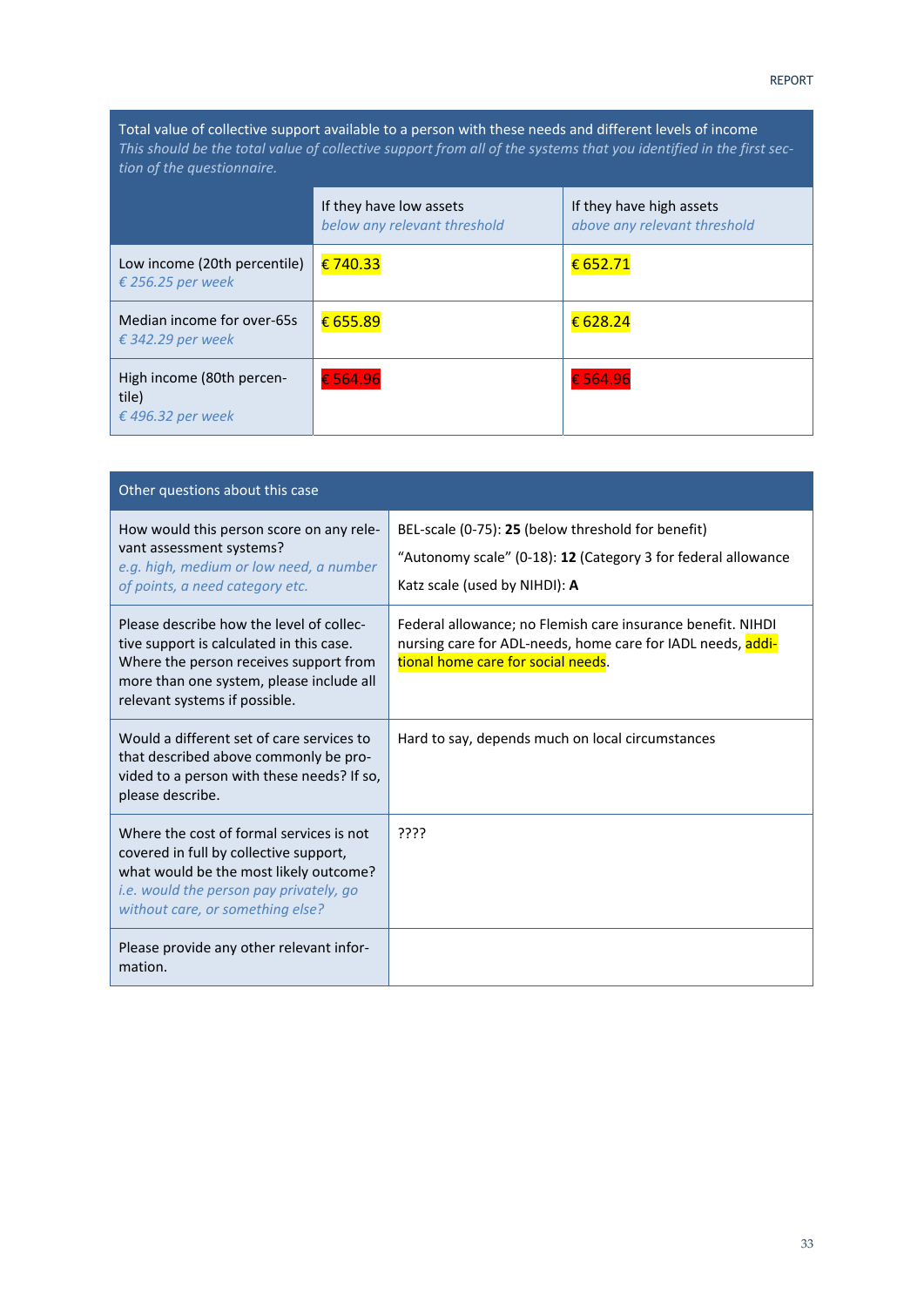# **T YPICAL CASE 3**  HOME CARE FOR HIGH NEEDS

Description of needs

| ADL needs         | <b>Mobility</b><br>Cannot get up or go to bed independently. Needs to be lifted manually into/out of the<br>bed and positioned in bed.                                                                                                                                                                                                                                                                                                                                                                                                                                                                                                        |
|-------------------|-----------------------------------------------------------------------------------------------------------------------------------------------------------------------------------------------------------------------------------------------------------------------------------------------------------------------------------------------------------------------------------------------------------------------------------------------------------------------------------------------------------------------------------------------------------------------------------------------------------------------------------------------|
|                   | Can sit independently and has limited use of arms.<br>Can stand when holding onto a person or object only for short periods of time before<br>losing balance and falling.                                                                                                                                                                                                                                                                                                                                                                                                                                                                     |
|                   | Can only make one or two steps before losing balance even when holding on to a per-<br>son or object, so is put in a wheelchair for most time of the day. Cannot move the<br>wheelchair but needs to be moved everywhere within the apartment or outside<br>the apartment by a caregiver.                                                                                                                                                                                                                                                                                                                                                     |
|                   | Can travel as a passenger when lifted into car/ taxi when accompanied by a caregiver.<br>Cannot travel regularly to see a doctor, so requires home visits (the cost of these is out<br>of scope of this questionnaire).                                                                                                                                                                                                                                                                                                                                                                                                                       |
|                   | <b>Hygiene</b><br>Cannot dress and undress independently. This needs to be completely done by the<br>caregiver with the patient sitting on the bed or bathtub.<br>Needs to be lifted in and out of the bathtub which is done manually.<br>Can only wash face with some difficulties and some assistance. Upper part, back and<br>lower part of the body need to be washed by the caregiver.<br>Needs support when combing hair or brushing teeth.<br>Has bowel control but needs to be lifted from wheelchair to toilet and cleaned after<br>defaecation; has limited bladder control and wears pads which need to be changed<br>twice a day. |
|                   | <b>Food intake</b><br>Cannot cut food into pieces but can move food and drink (with straw) to own mouth<br>under supervision.                                                                                                                                                                                                                                                                                                                                                                                                                                                                                                                 |
|                   | Barthel Index score: 4/20                                                                                                                                                                                                                                                                                                                                                                                                                                                                                                                                                                                                                     |
| <b>IADL</b> needs | Shopping: cannot do any shopping<br>Cooking: cannot prepare food<br>Cleaning: cannot do any housework or cleaning<br>Laundry: cannot do any laundry<br>Other: unable to use the telephone or manage money without assistance                                                                                                                                                                                                                                                                                                                                                                                                                  |
|                   | Lawton IADL score: 0/8                                                                                                                                                                                                                                                                                                                                                                                                                                                                                                                                                                                                                        |
| Social needs      | Unable to maintain any social activities without assistance                                                                                                                                                                                                                                                                                                                                                                                                                                                                                                                                                                                   |
| Other details     | Also requires significant healthcare, but this is outside the scope of the project<br>Has advanced dementia and displays hoarding behaviours and agitated or aggressive behav-<br>iours, such as shouting or hitting out<br>Lives with a spouse who can provide 24-hour supervision, help with taking medicines, and<br>manage the finances but cannot provide any other ADL/IADL care.                                                                                                                                                                                                                                                       |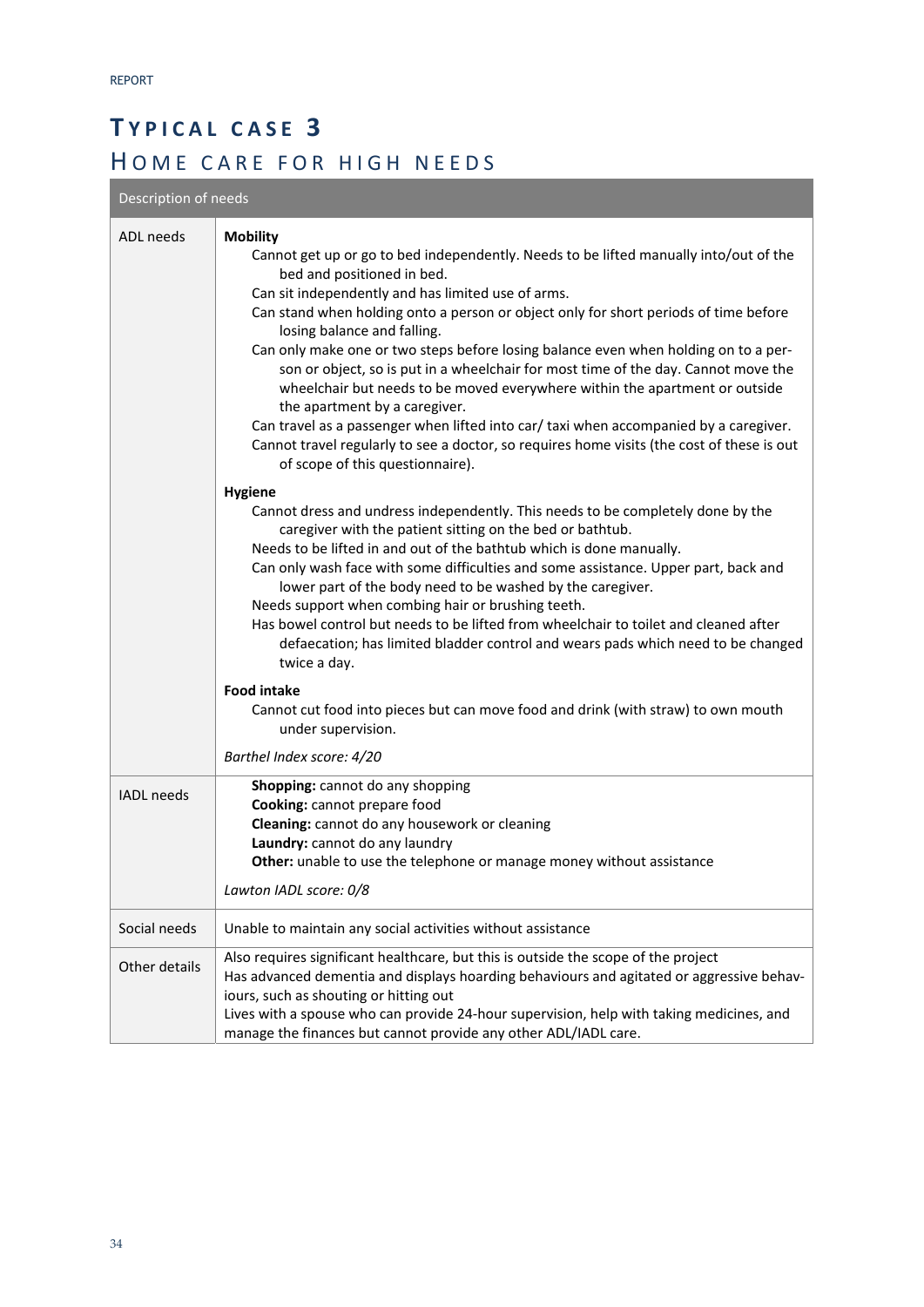Description of services provided by professional caregiver *Except where support or supervise is specified, the caregiver must completely take over the activity*

| ADL needs         | Washing and dressing 30 minutes, six days a week<br>Transfer out of bed, lifting patient into wheelchair<br>Support patient to undress and dress again<br>Support patient in washing face<br>Washing the patient's upper body, back and lower body<br>Support patient in hair care, combing<br>Support to use toilet (lifting patient from wheelchair to toilet and cleaning after<br>defaecation)<br>Application of new sanitary pads, removal and disposal of used ones<br>Cleaning of care area                           |
|-------------------|------------------------------------------------------------------------------------------------------------------------------------------------------------------------------------------------------------------------------------------------------------------------------------------------------------------------------------------------------------------------------------------------------------------------------------------------------------------------------------------------------------------------------|
|                   | Bathing and dressing 45 minutes, once a week<br>Transfer out of bed, lifting patient into wheelchair<br>Support patient to undress and dress again<br>Lifting patient in bathtub<br>Support patient in washing face<br>Washing the patient's upper body, back and lower body<br>Support patient in hair care, combing<br>Support to use toilet (lifting patient from wheelchair to toilet and cleaning after<br>defaecation)<br>Application of new sanitary pads, removal and disposal of used ones<br>Cleaning of care area |
|                   | Help with feeding 50 minutes daily, three times a day<br>Cutting of food to mouth pieces<br>Supervise food intake<br>Moving patient to table<br>Providing drinks<br>Disposal of material<br>Cleaning of work space                                                                                                                                                                                                                                                                                                           |
|                   | Going to bed 30 minutes daily<br>Support patient to undress and dress again<br>Helping patient to transfer into bed and positioning of person in bed<br>Support to use toilet (lifting patient from wheelchair to toilet and cleaning after<br>defaecation)<br>Application of new sanitary pads, removal and disposal of used ones<br>24 hours 45 minutes per week                                                                                                                                                           |
| <b>IADL</b> needs | Laundry 1 hour, once a week<br>Cleaning 1 hour, once a week<br>Shopping 1 hour, twice a week<br>Prepare meals 1 hour 30 minutes per day in total<br>14 hours 30 minutes per week                                                                                                                                                                                                                                                                                                                                             |
| Social needs      | Social activity 2 hours per week (e.g. caregiver takes the patient for two one-hour walks)                                                                                                                                                                                                                                                                                                                                                                                                                                   |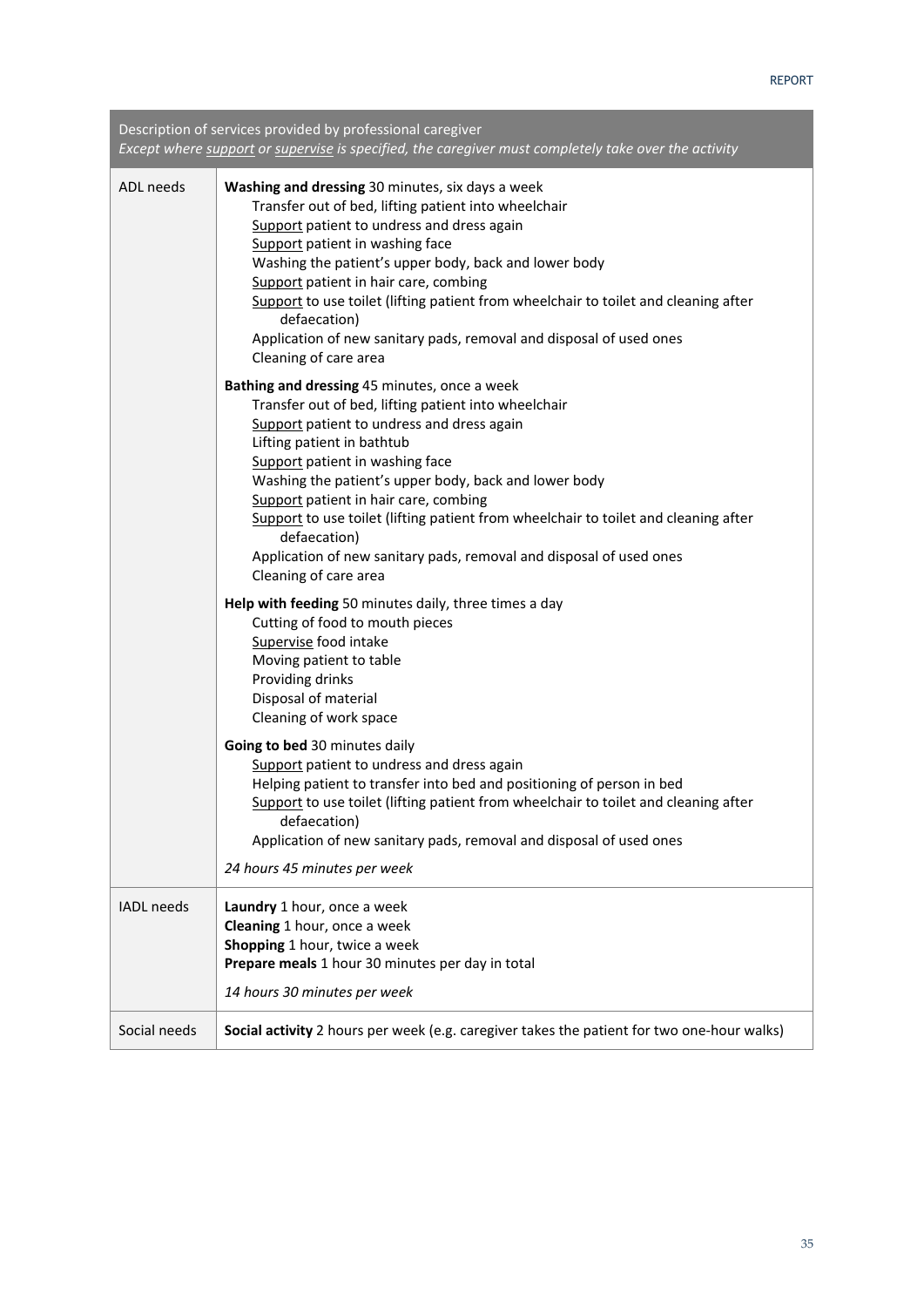| Weekly cost of care services for this person |                                                                                                                                                                                                                                                 |                                 |
|----------------------------------------------|-------------------------------------------------------------------------------------------------------------------------------------------------------------------------------------------------------------------------------------------------|---------------------------------|
|                                              | Calculated from your hourly costs                                                                                                                                                                                                               | Or provide an alternative value |
| ADL needs                                    | 24% hours x hourly cost = $\epsilon$ 0.00                                                                                                                                                                                                       | € 1093.93                       |
| <b>IADL</b> needs                            | 14½ hours x hourly cost = $\epsilon$ 0.00                                                                                                                                                                                                       | € 534.12                        |
| Social needs                                 | 2 hours x hourly cost = $\epsilon$ 0.00                                                                                                                                                                                                         | € 67.33                         |
| <b>Total cost</b>                            | € 1695.67                                                                                                                                                                                                                                       |                                 |
| Comments                                     | See Excel sheet, option 5. Some personal care (washing, dressing, bathing, going to bed)<br>provided by NIHDI reimbursed nurse; other personal care (eating) & IADL care by home<br>care organization; social activity by additional home care. |                                 |

Total value of collective support available to a person with these needs and different levels of income *This should be the total value of collective support from all of the systems that you identified in the first section of the questionnaire.*

|                                                         | If they have low assets<br>below any relevant threshold | If they have high assets<br>above any relevant threshold |
|---------------------------------------------------------|---------------------------------------------------------|----------------------------------------------------------|
| Low income (20th percentile)<br>€ 256.25 per week       | € 1721.73                                               | € 1595.00                                                |
| Median income for over-65s<br>€ 342.29 per week         | € 1593.19                                               | € 1526.09                                                |
| High income (80th percen-<br>tile)<br>€ 496.32 per week | € 1384.51                                               | € 1384.51                                                |

| Other questions about this case                                                                                                                                                                             |                                                                                                                                                                                                                                                                                                                                                                         |  |
|-------------------------------------------------------------------------------------------------------------------------------------------------------------------------------------------------------------|-------------------------------------------------------------------------------------------------------------------------------------------------------------------------------------------------------------------------------------------------------------------------------------------------------------------------------------------------------------------------|--|
| How would this person score on any rele-<br>vant assessment systems?<br>e.g. high, medium or low need, a number<br>of points, a need category etc.                                                          | BEL-scale (0-75): 52 (above threshold for benefit)<br>"Autonomy scale" (0-18): $17$ (Category 5 for federal allowance<br>Katz scale (used by NIHDI): C                                                                                                                                                                                                                  |  |
| Please describe how the level of collec-<br>tive support is calculated in this case.<br>Where the person receives support from<br>more than one system, please include all<br>relevant systems if possible. | Federal allowance: maximum amount for low-income person,<br>0 when high assets; Incontinence allowance; Flemish care insur-<br>ance benefit. Some personal care (washing, dressing, bathing,<br>going to bed) provided by NIHDI reimbursed nurse; other per-<br>sonal care (eating) & IADL care by home care organization; so-<br>cial activity by additional home care |  |
| Would a different set of care services to<br>that described above commonly be pro-<br>vided to a person with these needs? If so,<br>please describe.                                                        | It is unlikely that help with eating would be provided. If a person<br>with high needs has no partner or other informal cared in the<br>household, he/she would probably go to a nursing home.                                                                                                                                                                          |  |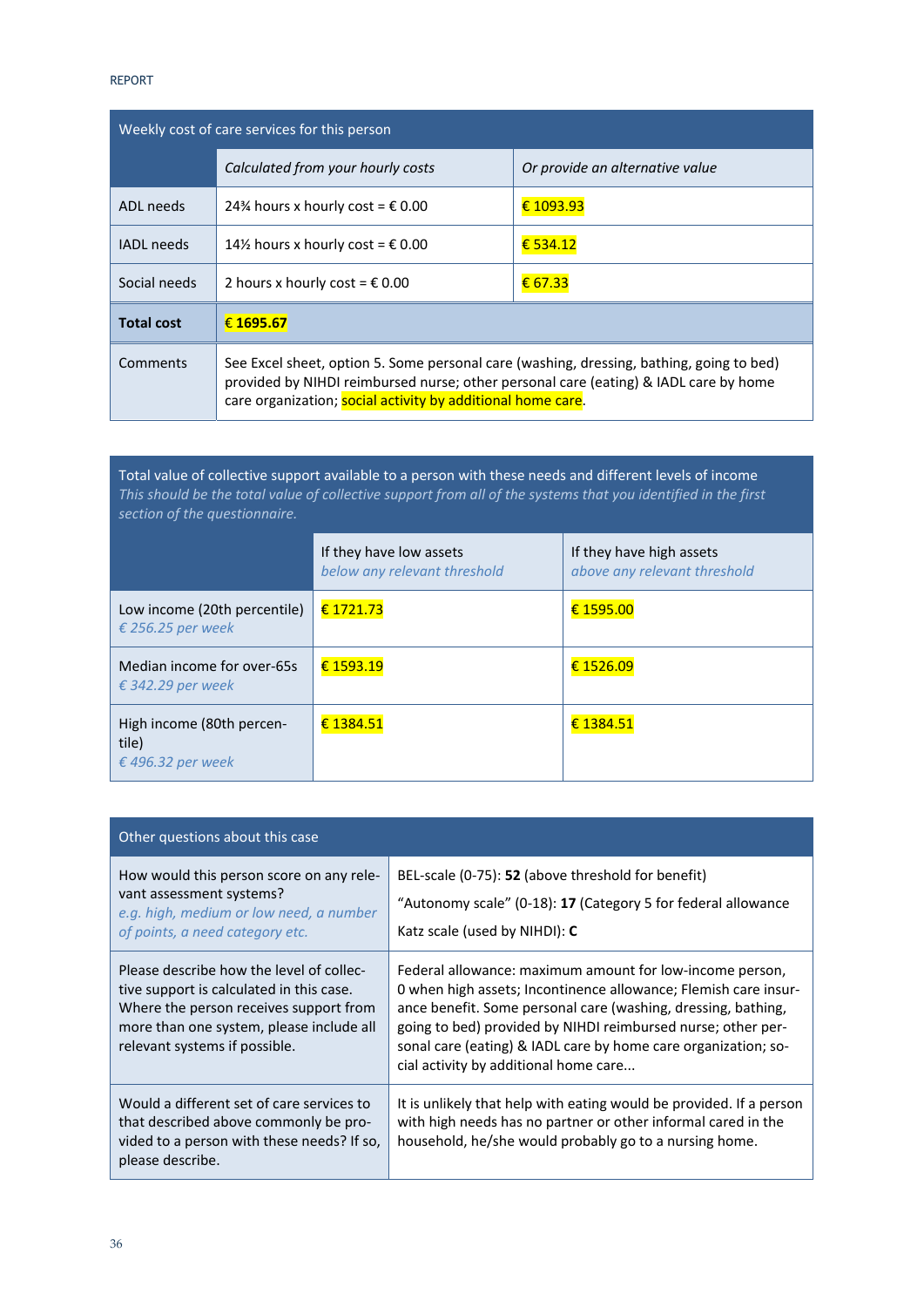| Where the cost of formal services is not<br>covered in full by collective support,<br>what would be the most likely outcome?<br>i.e. would the person pay privately, go<br>without care, or something else? | ???? |
|-------------------------------------------------------------------------------------------------------------------------------------------------------------------------------------------------------------|------|
| Please provide any other relevant infor-<br>mation.                                                                                                                                                         |      |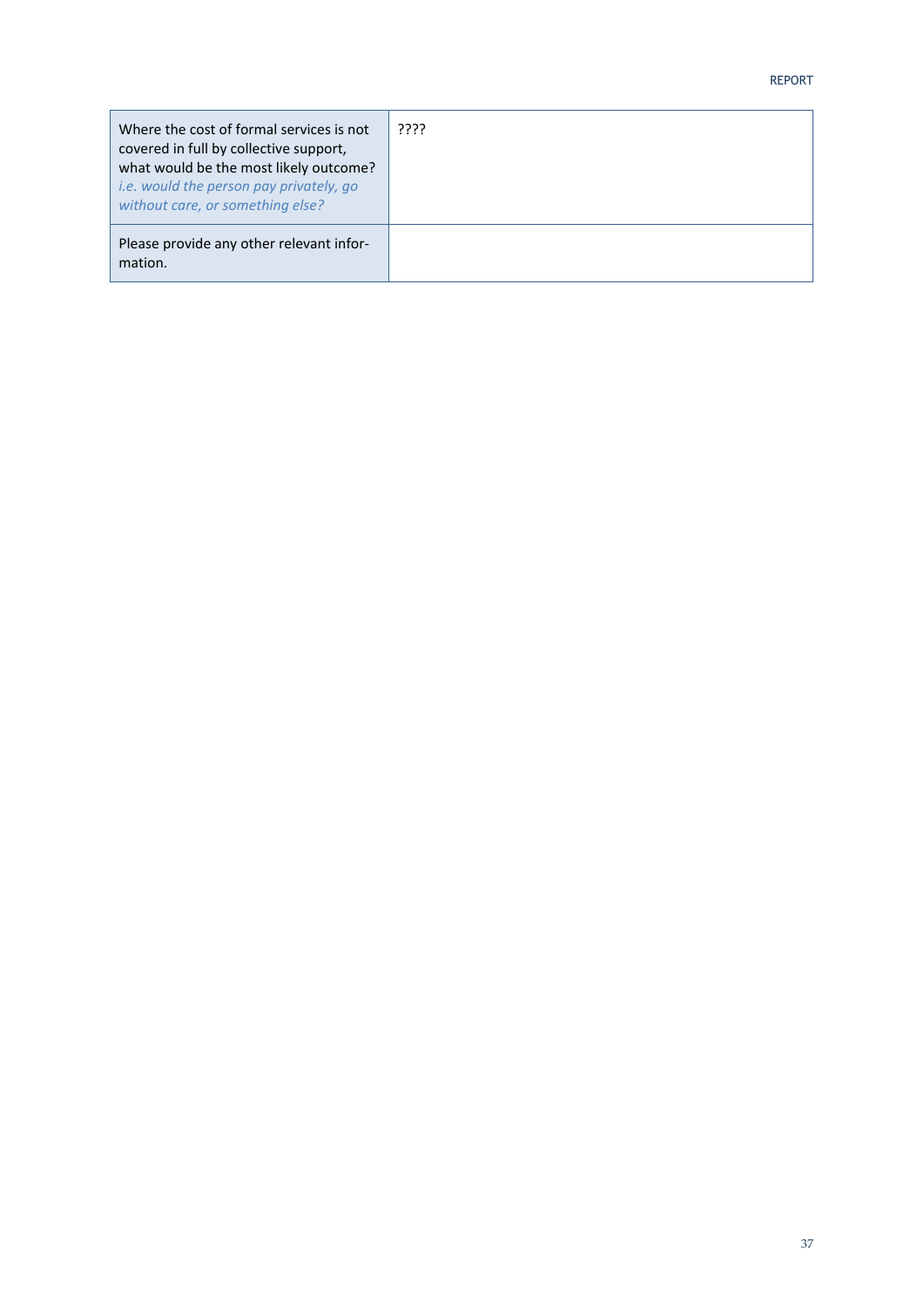### **T YPICAL CASE 4**

### INFORMAL CARE FOR MODERATE NEEDS

*This person has the same needs as typical case 2, but they are met by an informal carer rather than a profes‐ sional carer.* 

| Description of needs |                                                                                                                                                                                                                                                                                                                                                                                                                                                                                                                                                                                                                                                                                                                                                                                                                                                                                                                                                                                                                                                                                                                                                                                                                                                                                                                               |  |
|----------------------|-------------------------------------------------------------------------------------------------------------------------------------------------------------------------------------------------------------------------------------------------------------------------------------------------------------------------------------------------------------------------------------------------------------------------------------------------------------------------------------------------------------------------------------------------------------------------------------------------------------------------------------------------------------------------------------------------------------------------------------------------------------------------------------------------------------------------------------------------------------------------------------------------------------------------------------------------------------------------------------------------------------------------------------------------------------------------------------------------------------------------------------------------------------------------------------------------------------------------------------------------------------------------------------------------------------------------------|--|
| <b>ADL</b> needs     | <b>Mobility</b><br>Can get in and out of bed independently.<br>Has limited movement of the torso and problems bending down.<br>Can walk around the home only with the use of a mobility aid, but is unable to climb<br>stairs unaided.<br>Can transfer independently in and out of bed, chairs and toilets using grab rails, which<br>are installed in the home (the cost of these adaptations should not be considered<br>for this questionnaire).<br>Can leave the house and go for short walks only with assistance and the use of a walk-<br>ing frame. Needs a wheelchair to travel longer distances or remain out of the<br>house for a long time.<br>Can travel to see a doctor if accompanied by caregiver.<br><b>Hygiene</b><br>Requires assistance to dress and undress.<br>Needs help to get in and out of the bathtub.<br>Can wash face with assistance, but back and upper and lower parts of the body need to<br>be washed by caregiver.<br>Can comb hair and brush teeth under supervision.<br>Has bowel control, can use toilet independently using grab rails which are installed, and<br>can clean self after defaecation.<br>Has limited bladder control and wears pads which need to be changed twice a day.<br><b>Food intake</b><br>Can cut food into pieces and independently consume food and drinks. |  |
|                      | Barthel Index score: 11/20                                                                                                                                                                                                                                                                                                                                                                                                                                                                                                                                                                                                                                                                                                                                                                                                                                                                                                                                                                                                                                                                                                                                                                                                                                                                                                    |  |
| <b>IADL</b> needs    | Shopping: can go to local shops with assistance but cannot carry shopping bags<br>Cooking: cannot prepare food<br>Cleaning: cannot do any housework or cleaning<br>Laundry: cannot do any laundry<br>Lawton IADL score: 4/8                                                                                                                                                                                                                                                                                                                                                                                                                                                                                                                                                                                                                                                                                                                                                                                                                                                                                                                                                                                                                                                                                                   |  |
| Social needs         | Unable to maintain any social activities without assistance                                                                                                                                                                                                                                                                                                                                                                                                                                                                                                                                                                                                                                                                                                                                                                                                                                                                                                                                                                                                                                                                                                                                                                                                                                                                   |  |
| Other details        | None of the above needs can be met through informal care.<br>All necessary home adaptations have been installed and the cost of these adaptations is not<br>in scope for this project.                                                                                                                                                                                                                                                                                                                                                                                                                                                                                                                                                                                                                                                                                                                                                                                                                                                                                                                                                                                                                                                                                                                                        |  |

Description of services that would be required if needs were met professionally – the informal caregiver meets all of the person's needs, either by providing these services or in another way *Except where support or supervise is specified, the caregiver must completely take over the activity*

| ADL needs | <b>Washing and dressing 20 minutes, six times a week</b> |  |
|-----------|----------------------------------------------------------|--|
|           | Support patient to undress and dress again               |  |
|           | Support patient in washing face                          |  |
|           | Supervise hair care, combing                             |  |
|           | Washing the patient's upper body, back and lower body    |  |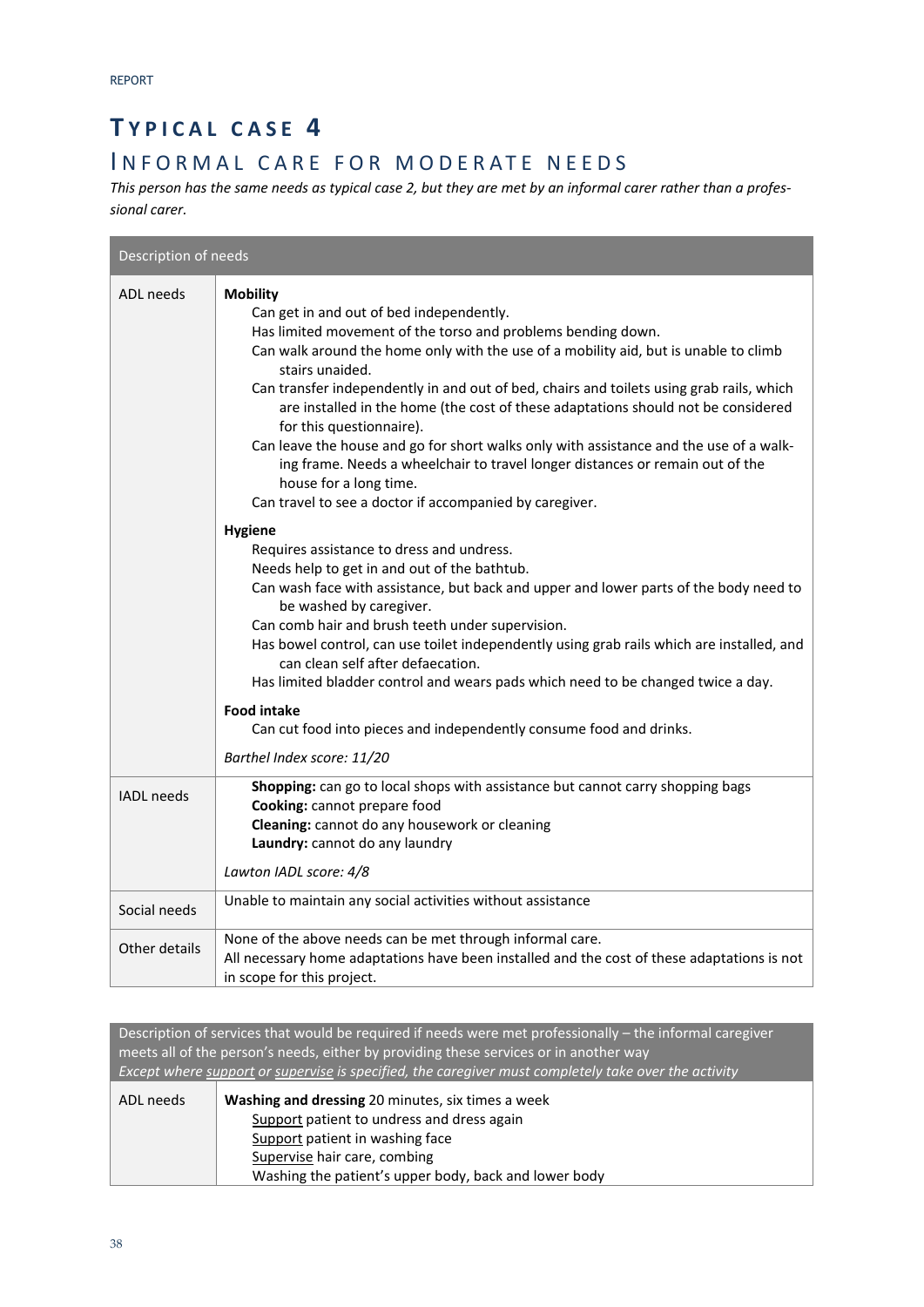|                   | Application of new sanitary pads, removal and disposal of used ones<br>Cleaning of care area                                                                                                                                                                                                                                                                      |
|-------------------|-------------------------------------------------------------------------------------------------------------------------------------------------------------------------------------------------------------------------------------------------------------------------------------------------------------------------------------------------------------------|
|                   | Bathing and dressing 30 minutes, once a week<br>Support patient to undress and dress again<br>Support patient to get into the bathtub<br>Support patient in washing face<br>Washing the patient's upper body, back and lower body<br>Supervise hair care, combing<br>Application of new sanitary pads, removal and disposal of used ones<br>Cleaning of care area |
|                   | Incontinence management 15 minutes twice a day                                                                                                                                                                                                                                                                                                                    |
|                   | Application of new sanitary pads, removal and disposal of used ones                                                                                                                                                                                                                                                                                               |
|                   | 6 hours per week                                                                                                                                                                                                                                                                                                                                                  |
| <b>IADL</b> needs | Laundry 1 hour, once a week<br><b>Cleaning</b> 1 hour, once a week<br><b>Shopping 1 hour, twice a week</b><br><b>Prepare meals</b> 1 hour 30 minutes per day in total<br>14 hours 30 minutes per week                                                                                                                                                             |
| Social needs      | Social activity 2 hours per week (e.g. caregiver takes the patient for two one-hour walks)                                                                                                                                                                                                                                                                        |

### Weekly cost of care services for this person

All needs are met through informal care, which is provided by the person's family, so there is no out‐of‐ pocket cost in this case.

Total value of collective support available to a person with these needs and different levels of income *This should be the total value of collective support from all of the systems that you identified in the first sec‐ tion of the questionnaire. If the person does not receive any support because the needs are met informally, then answer zero in all cases.*

|                                                         | If they have low assets<br>below any relevant threshold | If they have high assets<br>above any relevant threshold |
|---------------------------------------------------------|---------------------------------------------------------|----------------------------------------------------------|
| Low income (20th percentile)<br>€ 256.25 per week       | € 87.62                                                 | € 0.00                                                   |
| Median income for over-65s<br>€ 342.29 per week         | € 27.65                                                 | € 0.00                                                   |
| High income (80th percen-<br>tile)<br>€ 496.32 per week | € 0.00                                                  | € 0.00                                                   |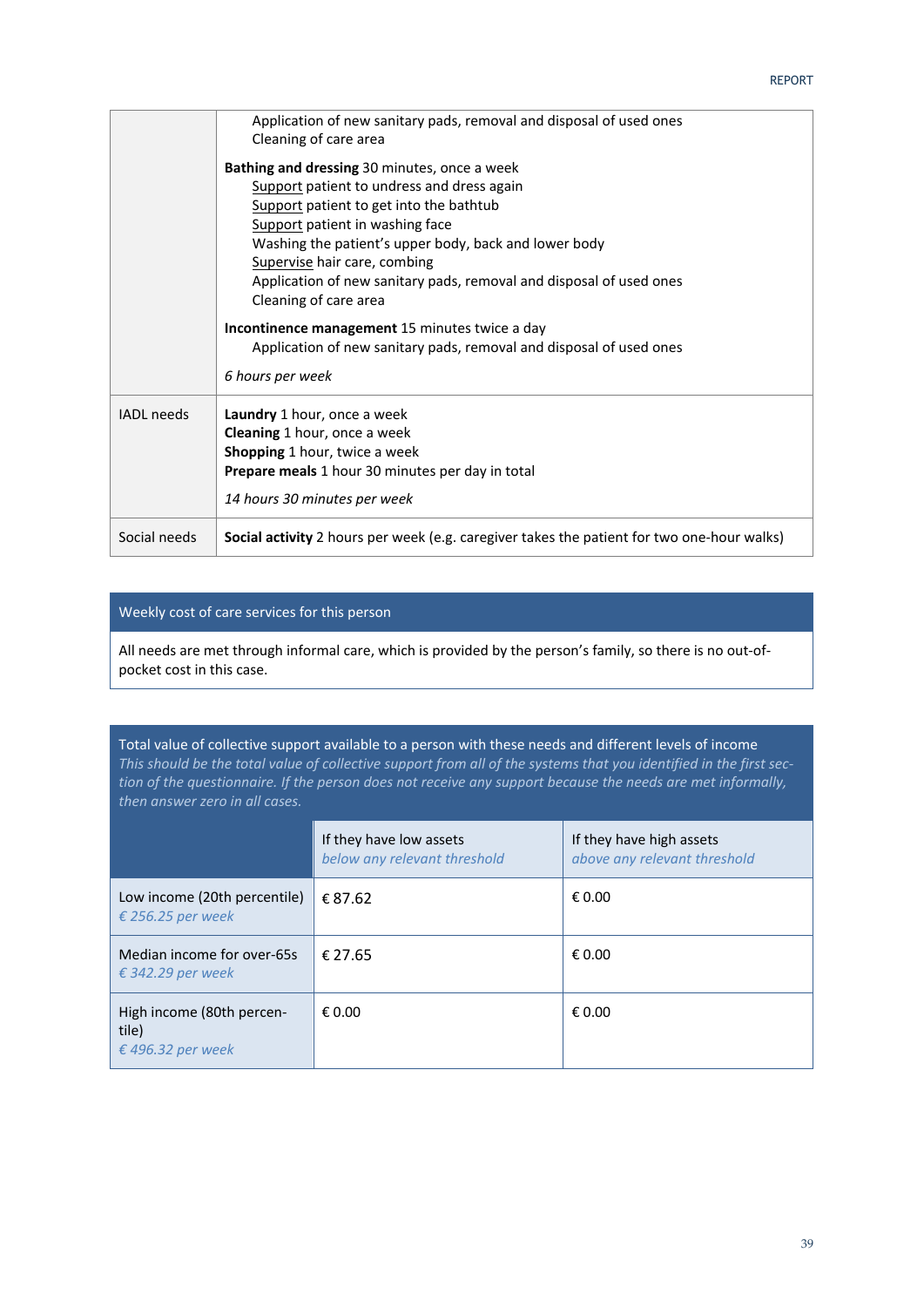| Other questions about this case                                                                                                                                                                             |                                                                                                                                                                          |  |
|-------------------------------------------------------------------------------------------------------------------------------------------------------------------------------------------------------------|--------------------------------------------------------------------------------------------------------------------------------------------------------------------------|--|
| How would this person score on any rele-<br>vant assessment systems?<br>e.g. high, medium or low need, a number<br>of points, a need category etc.                                                          | BEL-scale (0-75): 25 (below threshold for benefit)<br>"Autonomy scale" (0-18): 12 (Category 3 for federal allowance<br>Katz scale (used by NIHDI): A                     |  |
| Please describe how the level of collec-<br>tive support is calculated in this case.<br>Where the person receives support from<br>more than one system, please include all<br>relevant systems if possible. | Federal allowance; no Flemish care insurance benefit                                                                                                                     |  |
| Please give details of any cash or in-kind<br>benefits that would be available to the<br>carer in this case.                                                                                                | Some communities provide an allowance for informal carers,<br>though this tends to have been cut back in recent years. It was<br>seldom more than 30-50 Euros per month. |  |
| Please provide any other relevant infor-<br>mation.                                                                                                                                                         |                                                                                                                                                                          |  |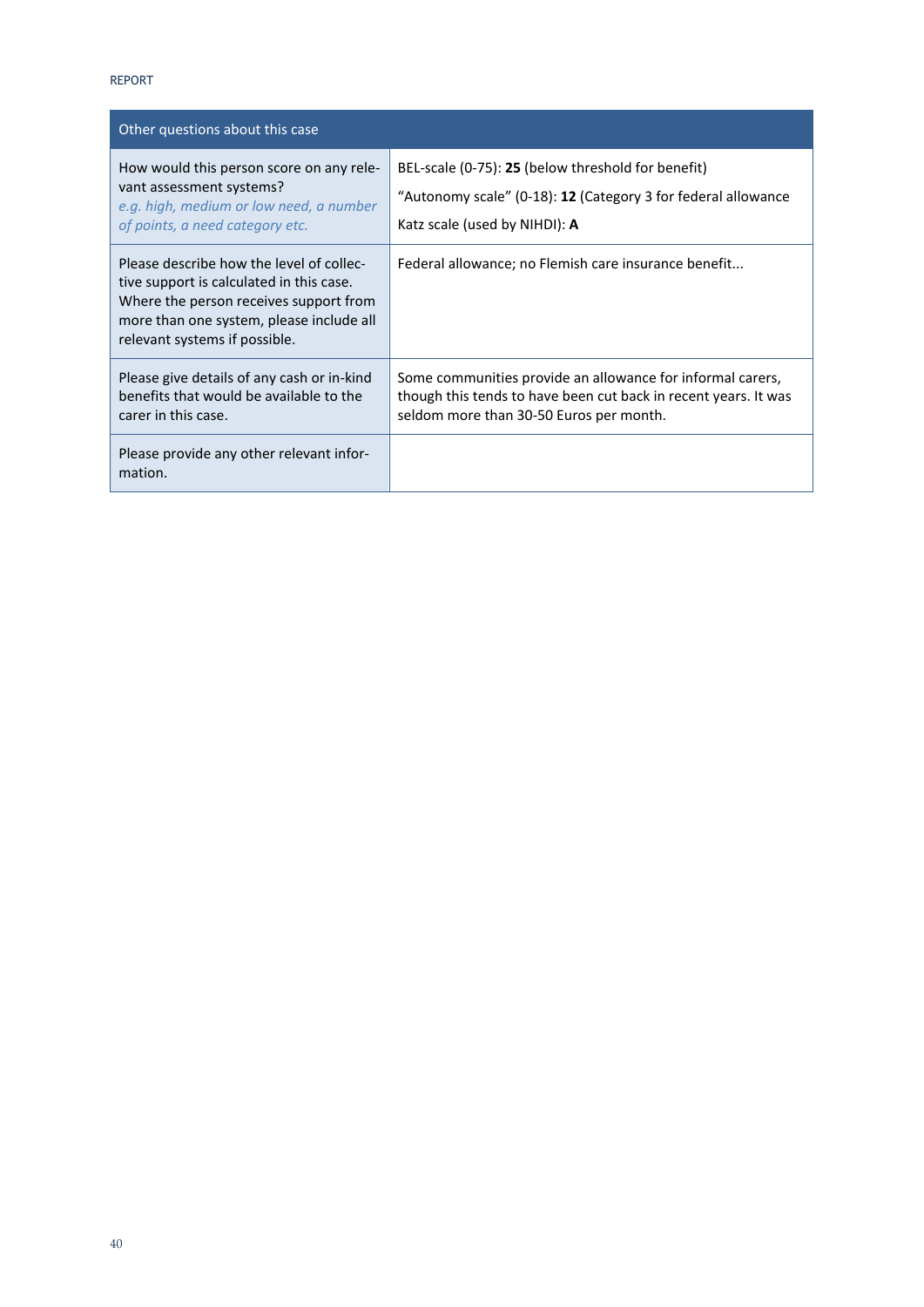### **T YPICAL CASE 5**

### INSTITUTIONAL CARE FOR HIGH NEEDS

*This person has the same needs as typical case 3, but they are met in an institution instead of in the community.* 

| Description of needs |                                                                                                                                                                                                                                                                                                                                                                                                                                                                                                                                                                                                                                                                                                                                                                                                                                                                                                                                                                                                                                                                                                                                                                                                                                                                                                                                                                                                                                                                                                                   |  |
|----------------------|-------------------------------------------------------------------------------------------------------------------------------------------------------------------------------------------------------------------------------------------------------------------------------------------------------------------------------------------------------------------------------------------------------------------------------------------------------------------------------------------------------------------------------------------------------------------------------------------------------------------------------------------------------------------------------------------------------------------------------------------------------------------------------------------------------------------------------------------------------------------------------------------------------------------------------------------------------------------------------------------------------------------------------------------------------------------------------------------------------------------------------------------------------------------------------------------------------------------------------------------------------------------------------------------------------------------------------------------------------------------------------------------------------------------------------------------------------------------------------------------------------------------|--|
| <b>ADL</b> needs     | <b>Mobility</b><br>Cannot get up or go to bed independently. Needs to be lifted manually into/out of the<br>bed and positioned in bed<br>Can sit independently and has limited use of arms.<br>Can stand when holding onto a person or object only for short periods of time before<br>losing balance and falling.<br>Can only make one or two steps before losing balance even when holding on to a per-<br>son or object, so is put in a wheelchair for most time of the day. Cannot move the<br>wheelchair but needs to be moved everywhere within the apartment or outside<br>the apartment by a caregiver.<br>Can travel as a passenger when lifted into car/ taxi when accompanied by a caregiver.<br>Cannot travel regularly to see a doctor, so requires home visits (the cost of these is out<br>of scope of this questionnaire).<br><b>Hygiene</b><br>Cannot dress and undress independently. This needs to be completely done by the<br>caregiver with the patient sitting on the bed or bathtub.<br>Needs to be lifted in and out of the bathtub which is done manually.<br>Can only wash face with some difficulties and some assistance. Upper part, back and<br>lower part of the body need to be washed by the caregiver.<br>Needs support when combing hair or brushing teeth.<br>Has bowel control but needs to be lifted from wheelchair to toilet and cleaned after<br>defaecation; has limited bladder control and wears pads which need to be changed<br>twice a day.<br><b>Food intake</b> |  |
|                      | Cannot cut food into pieces but can move food and drink (with straw) to own mouth<br>under supervision.<br>Barthel Index score: 4/20                                                                                                                                                                                                                                                                                                                                                                                                                                                                                                                                                                                                                                                                                                                                                                                                                                                                                                                                                                                                                                                                                                                                                                                                                                                                                                                                                                              |  |
| <b>IADL</b> needs    | Shopping: cannot do any shopping<br>Cooking: cannot prepare food<br>Cleaning: cannot do any housework or cleaning<br>Laundry: cannot do any laundry<br>Other: unable to use the telephone or manage money without assistance<br>Lawton IADL score: 0/8                                                                                                                                                                                                                                                                                                                                                                                                                                                                                                                                                                                                                                                                                                                                                                                                                                                                                                                                                                                                                                                                                                                                                                                                                                                            |  |
| Social needs         | Unable to maintain any social activities without assistance                                                                                                                                                                                                                                                                                                                                                                                                                                                                                                                                                                                                                                                                                                                                                                                                                                                                                                                                                                                                                                                                                                                                                                                                                                                                                                                                                                                                                                                       |  |
| Other details        | Also requires significant healthcare, but this is outside the scope of the project<br>Has advanced dementia and displays hoarding behaviours and agitated or aggressive behav-<br>iours, such as shouting or hitting out<br>Requires 24-hour supervision.                                                                                                                                                                                                                                                                                                                                                                                                                                                                                                                                                                                                                                                                                                                                                                                                                                                                                                                                                                                                                                                                                                                                                                                                                                                         |  |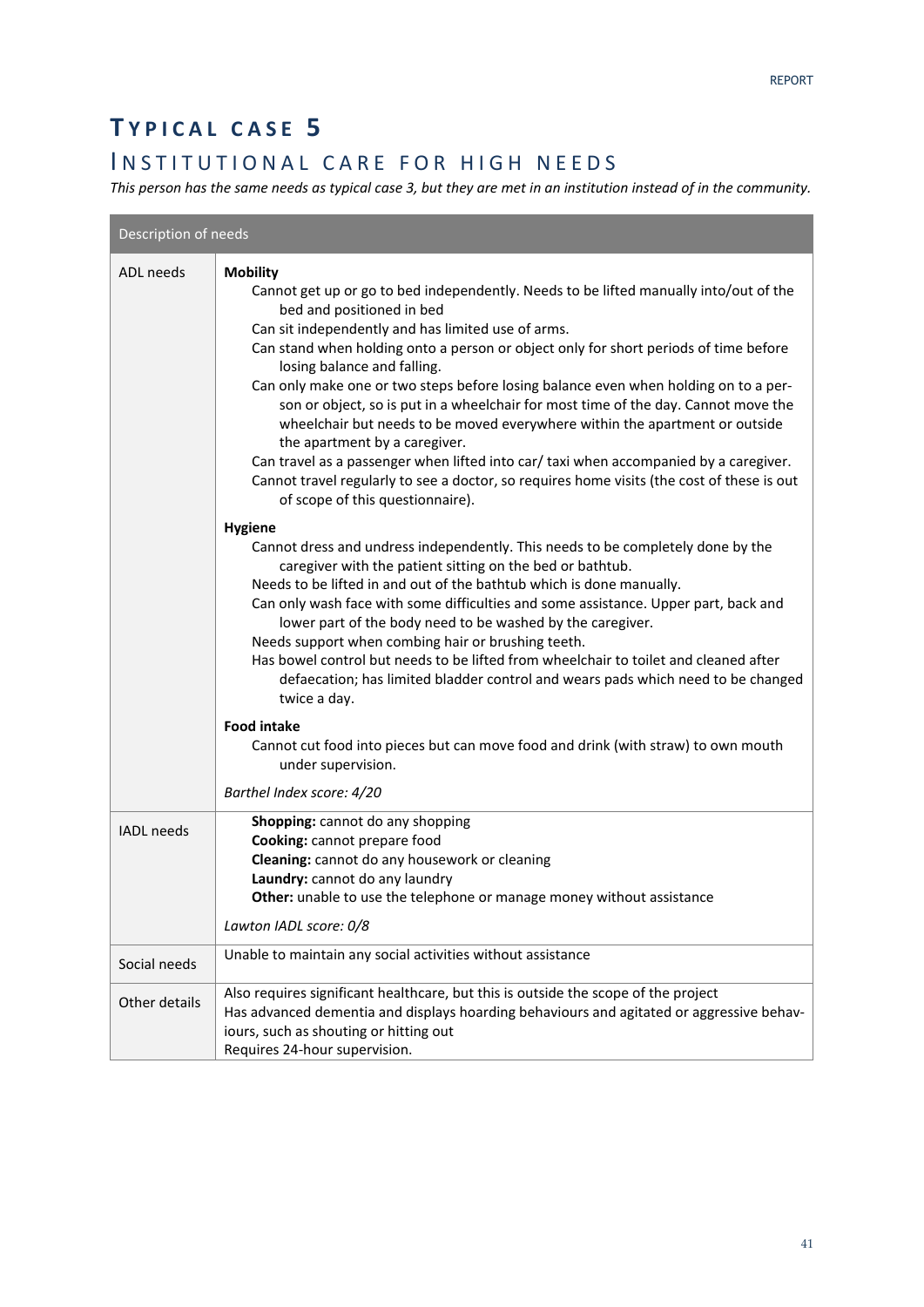| Description of services provided within the institution and approximate timings where relevant<br>Except where support or supervise is specified, the caregiver must completely take over the activity |                                                                                                                                                                                                                                                                                                                                                                                                                                                                                                                              |  |
|--------------------------------------------------------------------------------------------------------------------------------------------------------------------------------------------------------|------------------------------------------------------------------------------------------------------------------------------------------------------------------------------------------------------------------------------------------------------------------------------------------------------------------------------------------------------------------------------------------------------------------------------------------------------------------------------------------------------------------------------|--|
| ADL needs                                                                                                                                                                                              | Washing and dressing 30 minutes, six days a week<br>Transfer out of bed, lifting patient into wheelchair<br>Support patient to undress and dress again<br>Support patient in washing face<br>Washing the patient's upper body, back and lower body<br>Support patient in hair care, combing<br>Support to use toilet (lifting patient from wheelchair to toilet and cleaning after<br>defaecation)<br>Application of new sanitary pads, removal and disposal of used ones<br>Cleaning of care area                           |  |
|                                                                                                                                                                                                        | Bathing and dressing 45 minutes, once a week<br>Transfer out of bed, lifting patient into wheelchair<br>Support patient to undress and dress again<br>Lifting patient in bathtub<br>Support patient in washing face<br>Washing the patient's upper body, back and lower body<br>Support patient in hair care, combing<br>Support to use toilet (lifting patient from wheelchair to toilet and cleaning after<br>defaecation)<br>Application of new sanitary pads, removal and disposal of used ones<br>Cleaning of care area |  |
|                                                                                                                                                                                                        | Help with feeding 50 minutes daily, three times a day<br>Cutting of food to mouth pieces<br>Supervise food intake<br>Moving patient to table<br>Providing drinks<br>Disposal of material<br>Cleaning of work space                                                                                                                                                                                                                                                                                                           |  |
|                                                                                                                                                                                                        | Going to bed 30 minutes daily<br>Support patient to undress and dress again<br>Helping patient to transfer into bed and positioning of person in bed<br>Support to use toilet (lifting patient from wheelchair to toilet and cleaning after<br>defaecation)<br>Application of new sanitary pads, removal and disposal of used ones<br>24 hours 45 minutes per week                                                                                                                                                           |  |
| IADL needs                                                                                                                                                                                             | The following services are provided by the institution to all residents, so it is not possible to<br>assign an amount of professional carer time for a single person.<br>Laundry<br>Cleaning<br>Preparing and serving all meals<br>The following services are provided directly to the individual on a one-to-one-basis<br>Finances 20 minutes, once a week<br>Help taking medications 15 minutes daily                                                                                                                      |  |
| Social needs                                                                                                                                                                                           | The institution organises regular social activities for residents                                                                                                                                                                                                                                                                                                                                                                                                                                                            |  |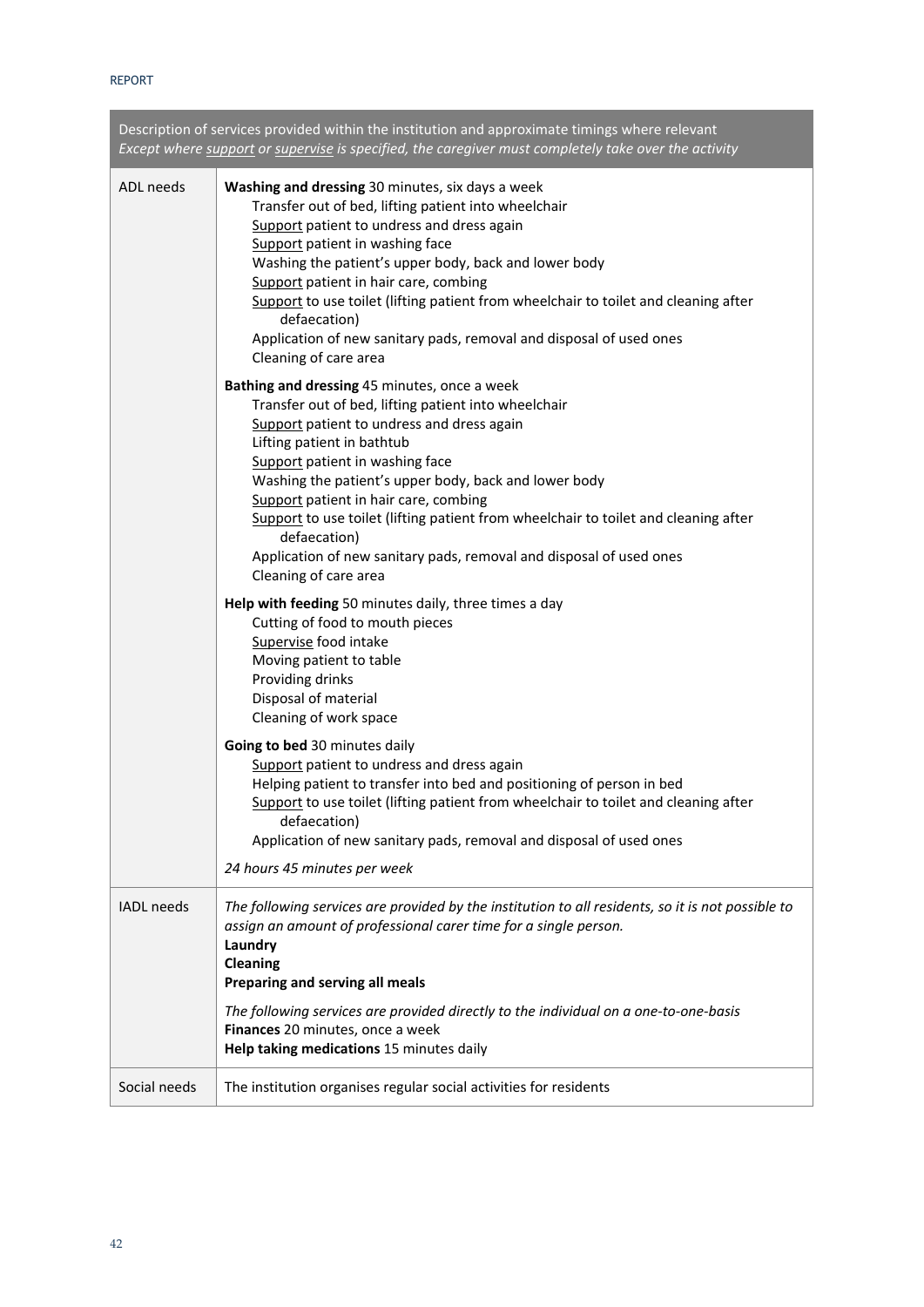| Weekly cost of care services for this person   |                                                                                                                                                                                                                                                                                                                                                                                                                                                                                                                                                                                           |  |
|------------------------------------------------|-------------------------------------------------------------------------------------------------------------------------------------------------------------------------------------------------------------------------------------------------------------------------------------------------------------------------------------------------------------------------------------------------------------------------------------------------------------------------------------------------------------------------------------------------------------------------------------------|--|
| Total cost of the institution                  | € 1194.04                                                                                                                                                                                                                                                                                                                                                                                                                                                                                                                                                                                 |  |
| Of which care costs (if available)             | € 828.64                                                                                                                                                                                                                                                                                                                                                                                                                                                                                                                                                                                  |  |
| Of which accommodation costs (if<br>available) | € 365.40                                                                                                                                                                                                                                                                                                                                                                                                                                                                                                                                                                                  |  |
| Comments                                       | Accomodation cost for one-person room adapted to demented per-<br>sons in home "Kempenerf" in Dessel. Each home sets its own acco-<br>modation price. "Kempenerf" appears to be below average. Care<br>$costs$ is $-$ in a nutshell $-$ an estimate of sum of public reimbursements<br>and subsidies that residential receive, divided by the total number<br>of person-days in residential care, and adapted to the higher person-<br>nel needs of a persons with high care needs with dementia (category<br>Cd on the NIHDI-scale); see text of accompanying document for de-<br>tails. |  |

Total value of collective support available to a person with these needs and different levels of income *This should be the total value of collective support from all of the systems that you identified in the first sec‐ tion of the questionnaire.*

|                                                         | If they have low assets<br>below any relevant threshold | If they have high assets<br>above any relevant threshold |
|---------------------------------------------------------|---------------------------------------------------------|----------------------------------------------------------|
| Low income (20th percentile)<br>€ 256.25 per week       | €985.37                                                 | € 858.64                                                 |
| Median income for over-65s<br>€ 342.29 per week         | €925.74                                                 | € 858.64                                                 |
| High income (80th percen-<br>tile)<br>€ 496.32 per week | € 858.64                                                | € 858.64                                                 |

| Other questions about this case                                                                                                                                                                             |                                                                                                                                                              |  |
|-------------------------------------------------------------------------------------------------------------------------------------------------------------------------------------------------------------|--------------------------------------------------------------------------------------------------------------------------------------------------------------|--|
| How would this person score on any rele-<br>vant assessment systems?<br>e.g. high, medium or low need, a number<br>of points, a need category etc.                                                          | BEL-scale (0-75): 52 (above threshold for benefit)<br>"Autonomy scale" (0-18): 17 (Category 5 for federal allowance<br>Katz scale (used by NIHDI): C         |  |
| Please describe how the level of collec-<br>tive support is calculated in this case.<br>Where the person receives support from<br>more than one system, please include all<br>relevant systems if possible. | Federal allowance (maximum); Flemish care insurance benefit.<br>See separate document for details about the determination of<br>care costs has been derived. |  |
| Would a different set of care services to<br>that described above commonly be pro-<br>vided to a person with these needs? If so,                                                                            | See Typical case 3                                                                                                                                           |  |